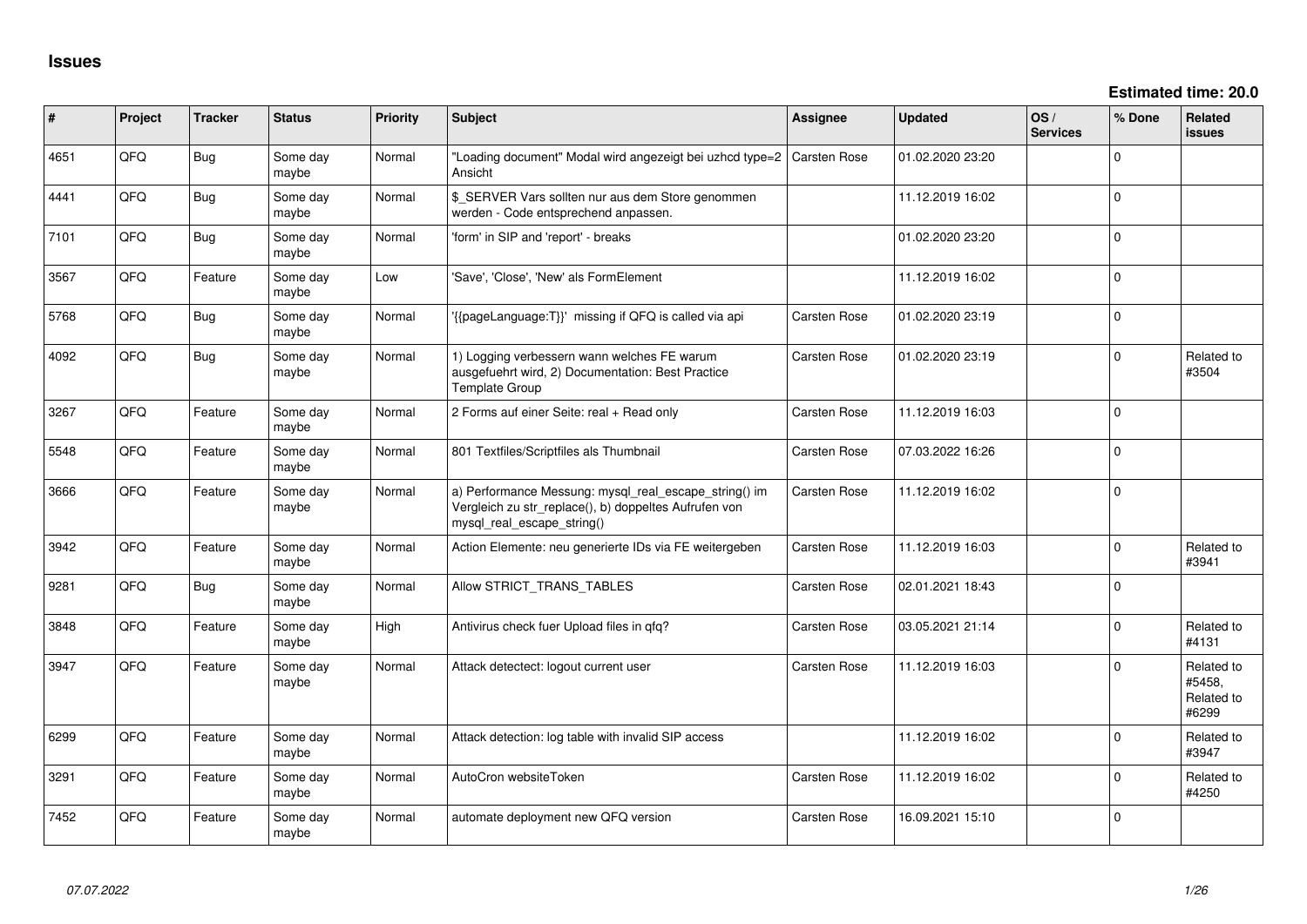| #     | Project | <b>Tracker</b> | <b>Status</b>     | <b>Priority</b> | Subject                                                                                                                          | Assignee            | <b>Updated</b>   | OS/<br><b>Services</b> | % Done      | Related<br><b>issues</b>                     |
|-------|---------|----------------|-------------------|-----------------|----------------------------------------------------------------------------------------------------------------------------------|---------------------|------------------|------------------------|-------------|----------------------------------------------|
| 13608 | QFQ     | Feature        | Some day<br>maybe | Normal          | Automatic Browser Language Redirect                                                                                              | Enis Nuredini       | 17.06.2022 08:35 |                        | $\Omega$    |                                              |
| 7106  | QFQ     | Feature        | Some day<br>maybe | Normal          | Beispiel Nummerierung von Rows in Report                                                                                         |                     | 11.12.2019 16:01 |                        | $\Omega$    |                                              |
| 7105  | QFQ     | Feature        | Some day<br>maybe | Normal          | Beispiel wie man in einer zweiten Tabelle speichert.                                                                             |                     | 11.12.2019 16:01 |                        | $\Omega$    |                                              |
| 6288  | QFQ     | Feature        | Some day<br>maybe | Normal          | Best Practice: Erklaeren wie man ein Formular ganz in<br>'weiss' erstellen kann                                                  |                     | 11.12.2019 16:02 |                        | $\Omega$    |                                              |
| 5783  | QFQ     | Feature        | Some day<br>maybe | Normal          | <b>BPMN View/Edit</b>                                                                                                            |                     | 11.12.2019 16:02 |                        | $\Omega$    |                                              |
| 8520  | QFQ     | Feature        | Some day<br>maybe | Normal          | Bring QFQ to Composer                                                                                                            | Carsten Rose        | 16.09.2021 15:10 |                        | $\Omega$    |                                              |
| 8522  | QFQ     | Feature        | Some day<br>maybe | Normal          | build QFQ - npm warnings                                                                                                         | Benjamin Baer       | 01.02.2020 23:19 |                        | 50          |                                              |
| 10716 | QFQ     | Feature        | Some day<br>maybe | Normal          | Business Logic mit Externen Skripten                                                                                             | <b>Carsten Rose</b> | 16.09.2021 15:10 |                        | $\Omega$    | Related to<br>#10713,<br>Related to<br>#8217 |
| 9669  | QFQ     | <b>Bug</b>     | Some day<br>maybe | Normal          | Checkbox / Template Group: radio/checkbox visible broken<br>after 'add'                                                          | <b>Carsten Rose</b> | 16.06.2021 13:47 |                        | 0           | Related to<br>#8091                          |
| 4420  | QFQ     | Feature        | Some day<br>maybe | Normal          | Client: Local Storage - store the changes of a form, local in<br>the browser.                                                    | Benjamin Baer       | 11.12.2019 16:02 |                        | $\Omega$    |                                              |
| 6715  | QFQ     | Feature        | Some day<br>maybe | Normal          | Code-Refactoring: dbArray vereinheitlichen                                                                                       | <b>Carsten Rose</b> | 11.12.2019 16:02 |                        | $\Omega$    |                                              |
| 4279  | QFQ     | Bug            | Some day<br>maybe | High            | config.linkVars lost                                                                                                             | <b>Carsten Rose</b> | 03.05.2021 21:14 |                        | $\Omega$    |                                              |
| 3349  | QFQ     | <b>Bug</b>     | Some day<br>maybe | Normal          | config.qfq.ini: a) vertraegt keine '=' im Value (z.B.<br>Passwort), b) Values sollten in ticks einschliessbar sein<br>(spaces, ) | Carsten Rose        | 11.12.2019 16:02 |                        | $\Omega$    |                                              |
| 4650  | QFQ     | Feature        | Some day<br>maybe | Normal          | Convert html to doc/rtf                                                                                                          | <b>Carsten Rose</b> | 01.02.2020 23:20 |                        | $\mathbf 0$ | Related to<br>#10704                         |
| 10738 | QFQ     | Feature        | Some day<br>maybe | Normal          | CORS headers for external API requests                                                                                           |                     | 10.06.2020 14:00 |                        | $\Omega$    |                                              |
| 3990  | QFQ     | Feature        | Some day<br>maybe | High            | custom class definition: add space automatically                                                                                 | <b>Carsten Rose</b> | 03.05.2021 21:14 |                        | $\Omega$    |                                              |
| 4719  | QFQ     | Feature        | Some day<br>maybe | Normal          | Custom Message in Client in case of 'Browser tab close,<br>modification will be lost'                                            |                     | 01.02.2020 23:20 |                        | $\Omega$    |                                              |
| 12337 | QFQ     | Feature        | Some day<br>maybe | Normal          | Database.php: better caching                                                                                                     | <b>Carsten Rose</b> | 16.09.2021 15:10 |                        | $\Omega$    |                                              |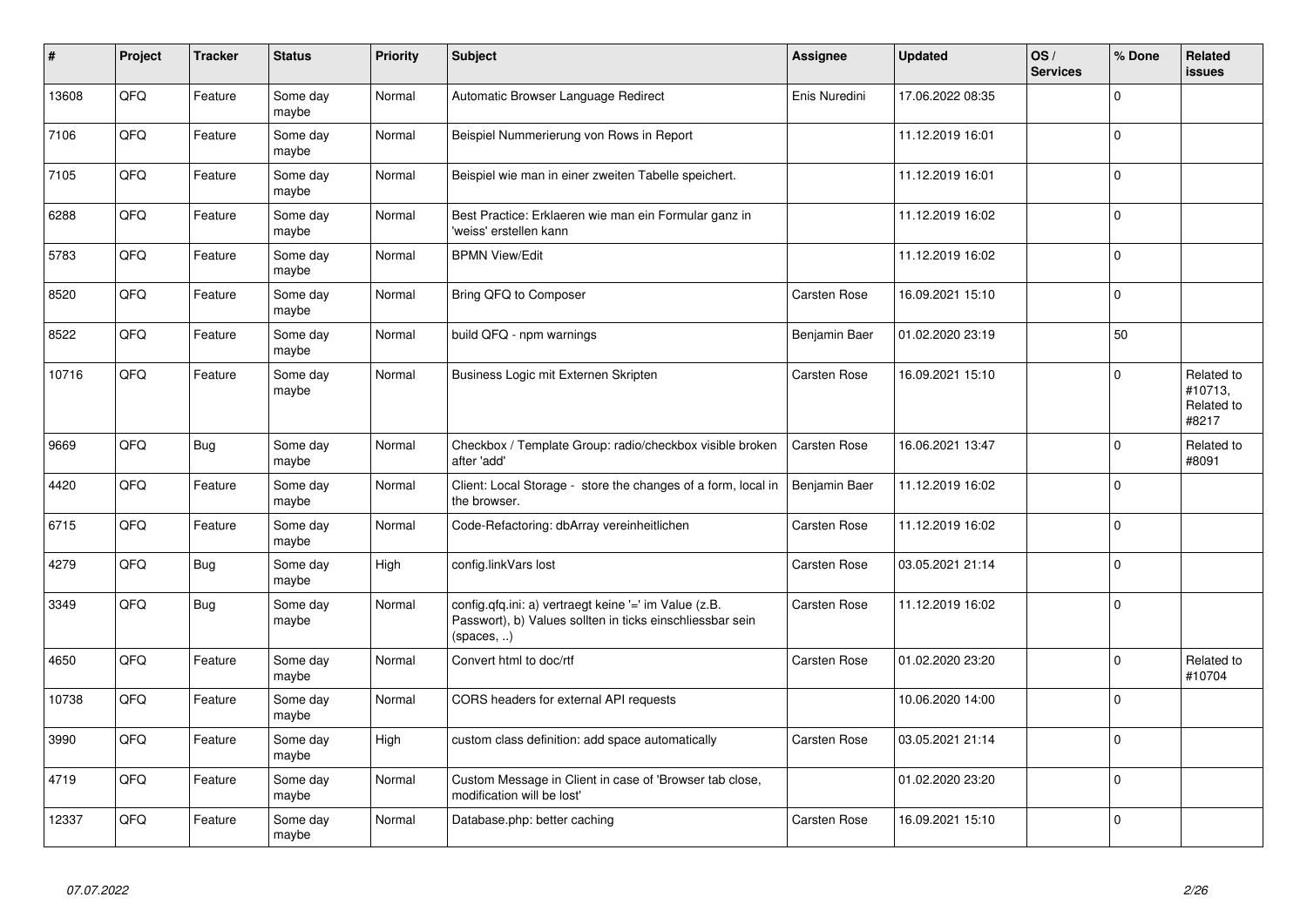| ∦    | Project    | <b>Tracker</b> | <b>Status</b>     | <b>Priority</b> | <b>Subject</b>                                                                                                                                                | <b>Assignee</b>     | <b>Updated</b>   | OS/<br><b>Services</b> | % Done       | Related<br><b>issues</b> |
|------|------------|----------------|-------------------|-----------------|---------------------------------------------------------------------------------------------------------------------------------------------------------------|---------------------|------------------|------------------------|--------------|--------------------------|
| 6992 | QFQ        | Feature        | Some day<br>maybe | Normal          | DB exception: Syntax Highlight                                                                                                                                |                     | 11.12.2019 16:01 |                        | $\Omega$     | Related to<br>#5450      |
| 4627 | QFQ        | Feature        | Some day<br>maybe | Normal          | dbupdate: all tables - check 'create', 'modified' if it is<br>possible to change to default 'CURRENT_TIMESTAMP' and<br>modified 'ON UPDATE CURRENT TIMESTAMP' |                     | 01.02.2020 23:20 |                        | $\mathbf 0$  |                          |
| 3130 | <b>OFO</b> | Bug            | Some day<br>maybe | Normal          | Debug Info's nicht korrekt nach 'New > Save'.                                                                                                                 | Carsten Rose        | 11.12.2019 16:03 |                        | $\Omega$     | Related to<br>#3253      |
| 3331 | QFQ        | Feature        | Some day<br>maybe | Normal          | Default Tooltip fuer page? Links: mit Form und Record ID                                                                                                      | Carsten Rose        | 11.12.2019 16:02 |                        | $\mathbf 0$  |                          |
| 5850 | QFQ        | Feature        | Some day<br>maybe | Normal          | Deployment: In QFQ Doc best practice fuer zeitgemaesses<br>Deployment beschreiben                                                                             |                     | 01.02.2020 23:20 |                        | $\mathbf 0$  |                          |
| 3273 | QFQ        | Feature        | Some day<br>maybe | Low             | Dirty Flag in Form                                                                                                                                            | Carsten Rose        | 11.12.2019 16:02 |                        | $\Omega$     |                          |
| 3458 | QFQ        | Feature        | Some day<br>maybe | Normal          | Display 'Edit Form Element'-Checkbox on form: should<br>depend on FE Group                                                                                    | Carsten Rose        | 11.12.2019 16:02 |                        | $\mathbf{0}$ | Related to<br>#3447      |
| 8892 | QFQ        | Feature        | Some day<br>maybe | Normal          | Display and Edit SQL Comments in Form Editor                                                                                                                  | Carsten Rose        | 11.12.2019 16:01 |                        | $\Omega$     |                          |
| 8894 | QFQ        | Feature        | Some day<br>maybe | Normal          | Documentation Tags Usable in QFQ Application                                                                                                                  | Carsten Rose        | 11.12.2019 16:01 |                        | $\mathbf 0$  |                          |
| 3905 | QFQ        | Feature        | Some day<br>maybe | Normal          | Documentation: Best Practice anhand eines Online<br>Bewerbungstools                                                                                           | Carsten Rose        | 11.12.2019 16:03 |                        | $\mathbf 0$  |                          |
| 4293 | QFQ        | <b>Bug</b>     | Some day<br>maybe | Normal          | Download broken if token 'd:' is missing - but no error<br>message                                                                                            | Carsten Rose        | 11.12.2019 16:03 |                        | $\Omega$     | Related to<br>#7514      |
| 7100 | QFQ        | Feature        | Some day<br>maybe | Normal          | Download: log access, max downloads, time limit                                                                                                               |                     | 01.02.2020 23:19 |                        | $\mathbf 0$  |                          |
| 2995 | QFQ        | Feature        | Some day<br>maybe | Normal          | Dropdown JQuery Plugin: 'chosen' - Moeglichkeit um Select<br>Listen mehr Funktion zu geben. Kein Bootstrap noetig.                                            | <b>Carsten Rose</b> | 11.12.2019 16:03 |                        | $\mathbf 0$  |                          |
| 4869 | QFQ        | Feature        | Some day<br>maybe | Normal          | Dynamic Update (show, hide, readonly?, required?) for<br><b>Template Group Elements</b>                                                                       | Carsten Rose        | 01.02.2020 23:19 |                        | $\Omega$     | Related to<br>#4865      |
| 4583 | QFQ        | Bug            | Some day<br>maybe | Normal          | Dynamic Update bei TypeAhead Feldern                                                                                                                          | Carsten Rose        | 01.02.2020 23:19 |                        | $\mathbf 0$  |                          |
| 3216 | QFQ        | Feature        | Some day<br>maybe | Normal          | dynamic update für checkbox label2                                                                                                                            | Carsten Rose        | 11.12.2019 16:03 |                        | $\Omega$     | Related to<br>#2081      |
| 3811 | QFQ        | <b>Bug</b>     | Some day<br>maybe | Normal          | Dynamic Update: extraButtonInfo - Text aktualisieren                                                                                                          | Carsten Rose        | 11.12.2019 16:03 |                        | $\Omega$     | Related to<br>#11517     |
| 8106 | QFQ        | <b>Bug</b>     | Some day<br>maybe | Normal          | Dynamic Update: Feld kann nicht auf empty zurückgesetzt<br>werden                                                                                             | Carsten Rose        | 11.12.2019 16:01 |                        | $\mathbf 0$  |                          |
| 3682 | QFQ        | Bug            | Some day<br>maybe | Normal          | Dynamic update: Radio buttons                                                                                                                                 | Carsten Rose        | 11.12.2019 16:02 |                        | $\mathbf 0$  |                          |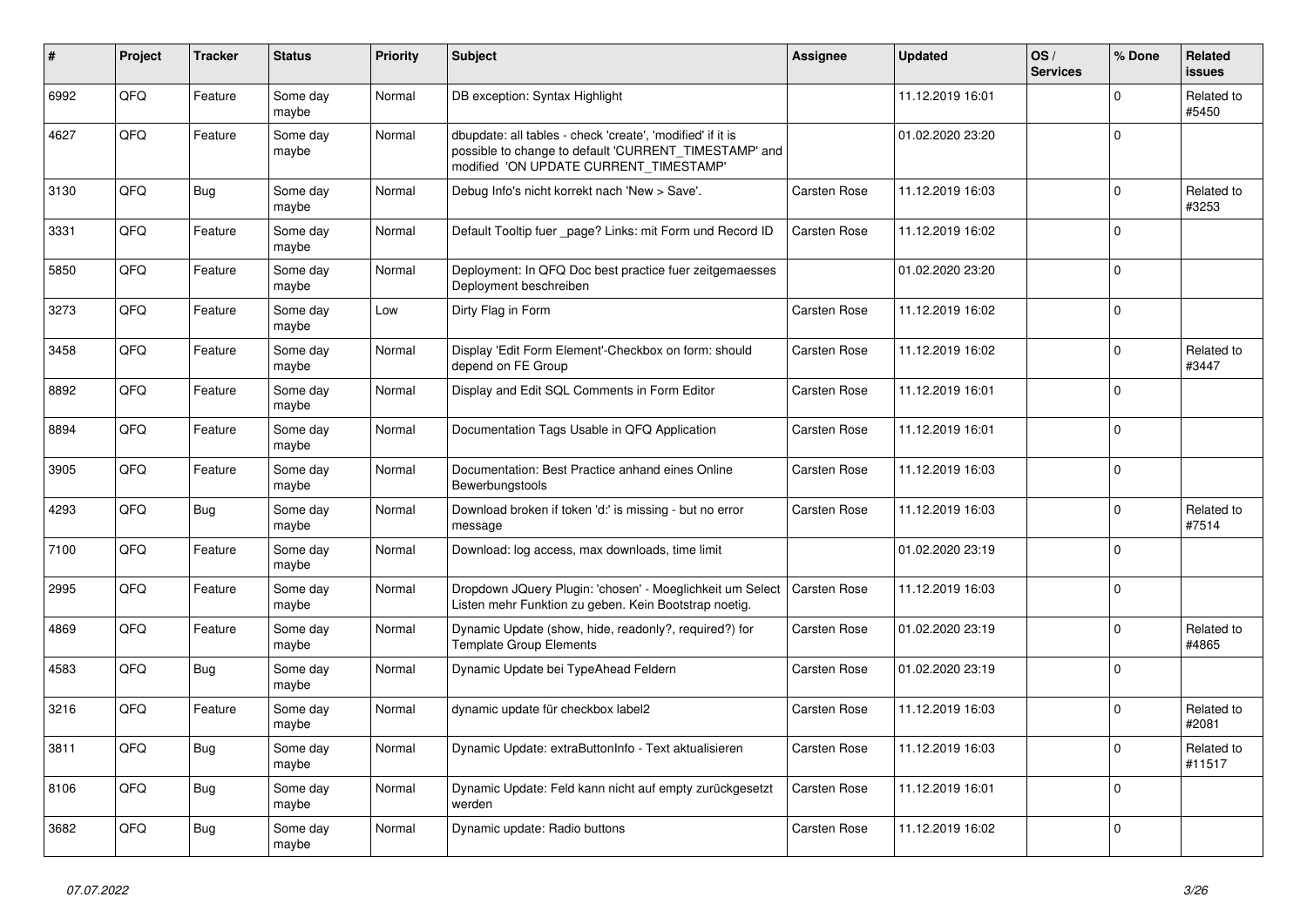| #     | Project | <b>Tracker</b> | <b>Status</b>     | <b>Priority</b> | <b>Subject</b>                                                                                                          | Assignee            | Updated          | OS/<br><b>Services</b> | % Done      | Related<br><b>issues</b>                                              |
|-------|---------|----------------|-------------------|-----------------|-------------------------------------------------------------------------------------------------------------------------|---------------------|------------------|------------------------|-------------|-----------------------------------------------------------------------|
| 6083  | QFQ     | Feature        | Some day<br>maybe | Normal          | Dynamic Update: Value Check via SQL                                                                                     |                     | 11.12.2019 16:02 |                        | $\Omega$    |                                                                       |
| 5893  | QFQ     | Feature        | Some day<br>maybe | Normal          | Edit on double-click                                                                                                    |                     | 01.02.2020 23:19 |                        | $\Omega$    | Related to<br>#5894                                                   |
| 5579  | QFQ     | Feature        | Some day<br>maybe | Normal          | Enhance Doc / Presentation: variable type 'link column type'                                                            | Carsten Rose        | 01.02.2020 23:19 |                        | 0           |                                                                       |
| 5132  | QFQ     | Feature        | Some day<br>maybe | Normal          | Error Message sendmail missing attachment: more details                                                                 | <b>Carsten Rose</b> | 01.02.2020 23:19 |                        | $\mathbf 0$ |                                                                       |
| 4330  | QFQ     | Feature        | Some day<br>maybe | Normal          | Error Message: report missing {{ / }} in sqlUpdate, sqlInsert,<br>sqlDelete, sqlAfter, sqlBefore in FE action elements. | <b>Carsten Rose</b> | 01.02.2020 23:20 |                        | $\mathbf 0$ |                                                                       |
| 4328  | QFQ     | Bug            | Some day<br>maybe | Normal          | Error Message: Show FE name/number on problems in FE                                                                    | Carsten Rose        | 01.02.2020 23:20 |                        | $\Omega$    |                                                                       |
| 3900  | QFQ     | Feature        | Some day<br>maybe | Normal          | Extend documentation of 'Copy / Paste'                                                                                  | <b>Carsten Rose</b> | 11.12.2019 16:03 |                        | $\Omega$    | Related to<br>#3899                                                   |
| 11217 | QFQ     | Feature        | Some day<br>maybe | Normal          | <b>Extend Script Functionality</b>                                                                                      | Carsten Rose        | 16.09.2021 15:10 |                        | $\Omega$    |                                                                       |
| 4528  | QFQ     | <b>Bug</b>     | Some day<br>maybe | Normal          | extraButtonLock mit SQLAhead Bug                                                                                        | Carsten Rose        | 01.02.2020 23:19 |                        | $\mathbf 0$ |                                                                       |
| 6972  | QFQ     | Feature        | Some day<br>maybe | Normal          | Fabric Clipboard / cross browser tab                                                                                    | Benjamin Baer       | 01.02.2020 23:21 |                        | $\Omega$    |                                                                       |
| 5024  | QFQ     | Feature        | Some day<br>maybe | Normal          | Fabric: Generate PDF with edits                                                                                         | Benjamin Baer       | 01.02.2020 23:20 |                        | $\mathbf 0$ | Related to<br>#10704                                                  |
| 3750  | QFQ     | Bug            | Some day<br>maybe | Normal          | FE in a row: if one violates check, all are red                                                                         | <b>Carsten Rose</b> | 11.12.2019 16:03 |                        | $\Omega$    |                                                                       |
| 3415  | QFQ     | Feature        | Some day<br>maybe | Normal          | FE Login Box Templatefile                                                                                               | Benjamin Baer       | 11.12.2019 16:02 |                        | $\Omega$    |                                                                       |
| 4536  | QFQ     | Feature        | Some day<br>maybe | Normal          | FE upload: problem with delete if mutliple uploads an<br>FE.name="                                                      |                     | 01.02.2020 23:20 |                        | $\Omega$    |                                                                       |
| 10013 | QFQ     | Feature        | Some day<br>maybe | Normal          | FE.typ=editor: CodeMirror                                                                                               | <b>Carsten Rose</b> | 08.06.2022 10:37 |                        | $\Omega$    | Related to<br>#12611,<br>Related to<br>#12490,<br>Related to<br>#7732 |
| 5021  | QFQ     | Bug            | Some day<br>maybe | Normal          | FE.typ=extra - during save displays error 'datum2' already<br>filled in STORE_SIP - the value is stored nevertheless    | Carsten Rose        | 01.02.2020 23:19 |                        | $\mathbf 0$ | Related to<br>#3875                                                   |
| 5877  | QFQ     | <b>Bug</b>     | Some day<br>maybe | Normal          | FE.type=note:bsColumn strange behaviour                                                                                 |                     | 01.02.2020 23:19 |                        | $\mathbf 0$ |                                                                       |
| 4444  | QFQ     | Feature        | Some day<br>maybe | Normal          | FE.type=upload: detect mime type                                                                                        |                     | 11.12.2019 16:02 |                        | $\mathbf 0$ | Related to<br>#4303                                                   |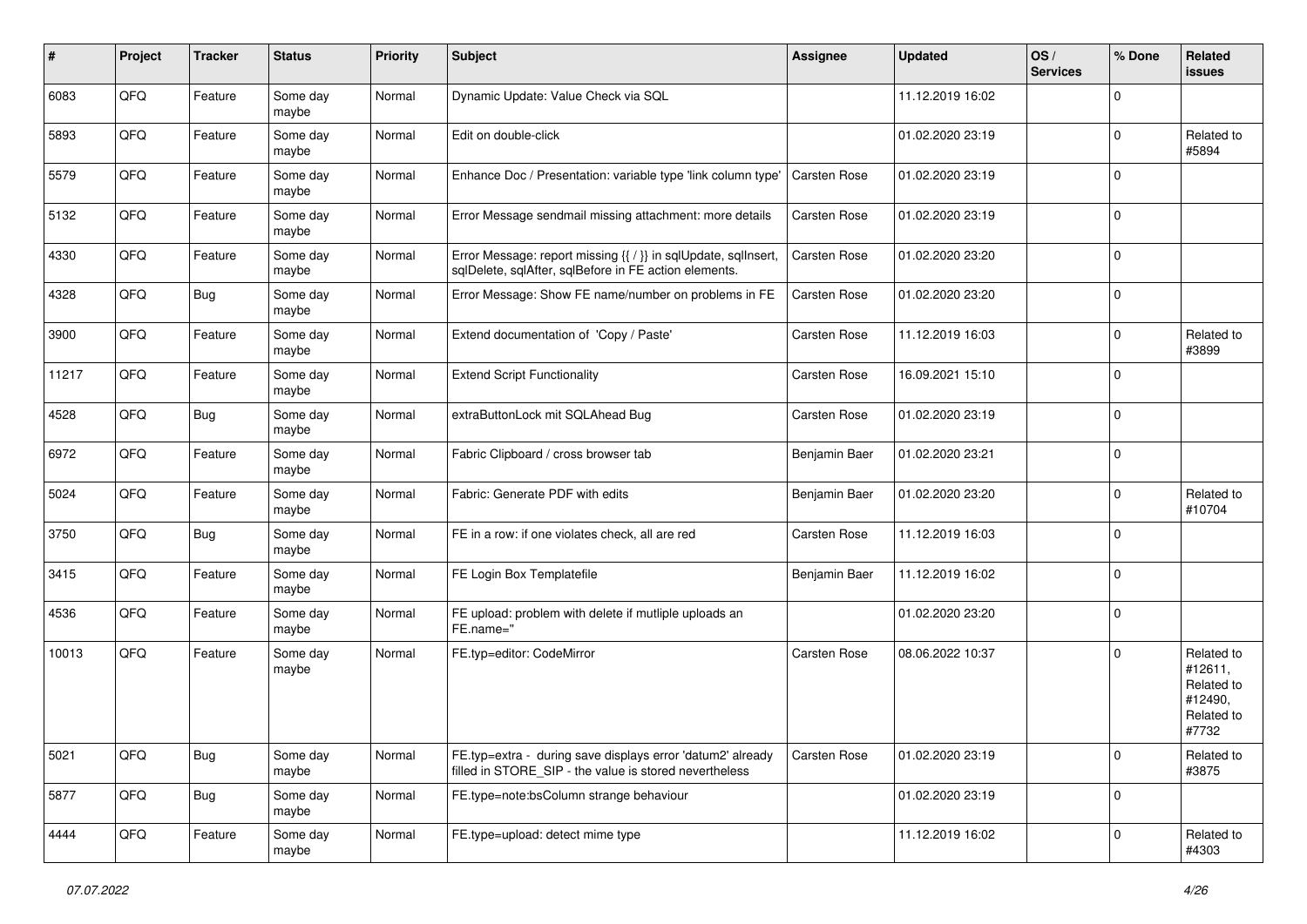| #     | Project | <b>Tracker</b> | <b>Status</b>     | <b>Priority</b> | <b>Subject</b>                                                                                                                                           | <b>Assignee</b>     | <b>Updated</b>   | OS/<br><b>Services</b> | % Done              | Related<br>issues    |
|-------|---------|----------------|-------------------|-----------------|----------------------------------------------------------------------------------------------------------------------------------------------------------|---------------------|------------------|------------------------|---------------------|----------------------|
| 4872  | QFQ     | Feature        | Some day<br>maybe | Normal          | Fields of Typo3 page available in STORE_TYPO3                                                                                                            | <b>Carsten Rose</b> | 01.02.2020 23:19 |                        | 0                   |                      |
| 5923  | QFQ     | Feature        | Some day<br>maybe | Normal          | fillStoreSystemBySqlLate                                                                                                                                 |                     | 01.02.2020 23:19 |                        | $\mathbf 0$         |                      |
| 3880  | QFQ     | Feature        | Some day<br>maybe | Normal          | Form 'Form': anlegen einer Tabelle                                                                                                                       |                     | 14.01.2021 10:12 |                        | $\mathbf 0$         |                      |
| 3879  | QFQ     | Feature        | Some day<br>maybe | Normal          | Form 'FormElement': Beim Feld 'name' rechts in der Notiz<br>einen Link einblenden - a) aktuelle Definition anzeigen, b)<br>Spalte in der Tabelle anlegen |                     | 11.12.2019 16:03 |                        | $\mathbf 0$         |                      |
| 3878  | QFQ     | Feature        | Some day<br>maybe | Normal          | Form 'FormElement': Spalte 'name' typeAhead mit<br>Spaltennamen der Primarytable.                                                                        |                     | 11.12.2019 16:03 |                        | $\mathbf 0$         |                      |
| 11322 | QFQ     | Feature        | Some day<br>maybe | Normal          | Form Element JSON - (multiline parameter field)                                                                                                          | <b>Carsten Rose</b> | 16.09.2021 15:10 |                        | $\mathbf 0$         |                      |
| 12315 | QFQ     | Feature        | Some day<br>maybe | Normal          | Form History (Diffs) / Backups                                                                                                                           | <b>Carsten Rose</b> | 16.09.2021 15:10 |                        | $\mathbf 0$         |                      |
| 5557  | QFQ     | Bug            | Some day<br>maybe | Normal          | Form load: STORE_RECORD filled, but should be empty                                                                                                      | <b>Carsten Rose</b> | 01.02.2020 23:19 |                        | $\mathbf 0$         |                      |
| 5983  | QFQ     | Feature        | Some day<br>maybe | Normal          | Form Submit (save & update): normalize date/-time FE                                                                                                     | <b>Carsten Rose</b> | 01.02.2020 23:19 |                        | $\mathbf 0$         |                      |
| 3708  | QFQ     | Feature        | Some day<br>maybe | Normal          | Form: input - 'specialchars', 'none'  gewisse tags<br>erlauben, andere verbieten                                                                         | <b>Carsten Rose</b> | 11.12.2019 16:02 |                        | $\mathbf 0$         | Related to<br>#14320 |
| 4443  | QFQ     | Feature        | Some day<br>maybe | Normal          | Form: multiple secondary tables                                                                                                                          |                     | 01.02.2020 23:20 |                        | $\mathbf 0$         |                      |
| 7278  | QFQ     | Feature        | Some day<br>maybe | Normal          | Form: Wert vordefinieren der immer gesetzt wird                                                                                                          |                     | 02.05.2021 09:27 |                        | $\mathbf 0$         |                      |
| 3877  | QFQ     | Feature        | Some day<br>maybe | Normal          | FormEditor: die Felder die aktuell nicht gebraucht werden<br>nur auf readonly/disabled setzen (nicht ausblenden > das<br>irritiert.                      | <b>Carsten Rose</b> | 11.12.2019 16:03 |                        | $\mathbf 0$         |                      |
| 3350  | QFQ     | Feature        | Some day<br>maybe | Normal          | FormEditor: Hilfetext hinter 'checktype'                                                                                                                 | <b>Carsten Rose</b> | 11.12.2019 16:02 |                        | $\mathbf 0$         |                      |
| 4008  | QFQ     | <b>Bug</b>     | Some day<br>maybe | Normal          | FormElemen.type=sendmail: wrong 'TO' if 'real<br>name <rea@mail.to>' is used</rea@mail.to>                                                               | <b>Carsten Rose</b> | 11.12.2019 16:03 |                        | $\mathbf 0$         |                      |
| 3570  | QFQ     | Bug            | Some day<br>maybe | High            | Formular mit prmitnew permitEdit=Always wird nicht<br>aufgerufen (ist leer)                                                                              | <b>Carsten Rose</b> | 03.05.2021 21:14 |                        | $\mathbf 0$         |                      |
| 6515  | QFG     | Feature        | Some day<br>maybe | Normal          | Formular: Felder dynamisch ein/ausblenden                                                                                                                |                     | 11.12.2019 16:02 |                        | $\mathsf{O}\xspace$ |                      |
| 10095 | QFG     | Feature        | Some day<br>maybe | Normal          | Generic Gitlab Integration into QFQ                                                                                                                      | Carsten Rose        | 16.09.2021 15:10 |                        | $\mathsf{O}$        |                      |
| 9126  | QFQ     | Bug            | Some day<br>maybe | Normal          | hidden Form elements are present in page source                                                                                                          |                     | 02.01.2021 18:41 |                        | $\mathsf{O}\xspace$ |                      |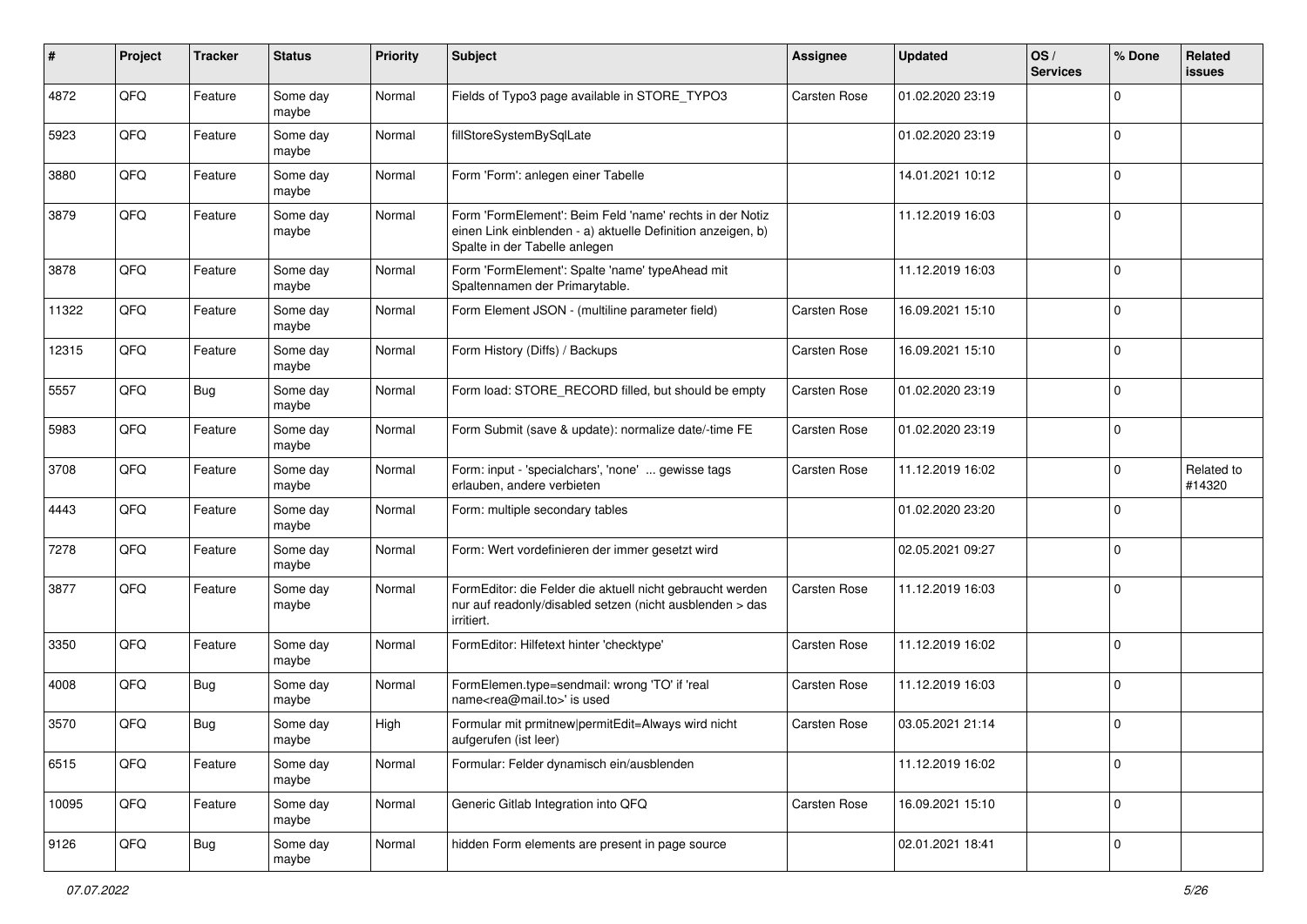| #     | Project | <b>Tracker</b> | <b>Status</b>     | <b>Priority</b> | Subject                                                                                                | Assignee            | <b>Updated</b>   | OS/<br><b>Services</b> | % Done      | Related<br>issues                                                      |
|-------|---------|----------------|-------------------|-----------------|--------------------------------------------------------------------------------------------------------|---------------------|------------------|------------------------|-------------|------------------------------------------------------------------------|
| 7453  | QFQ     | Feature        | Some day<br>maybe | Normal          | import / export forms QFQ                                                                              | <b>Carsten Rose</b> | 16.09.2021 15:10 |                        | $\Omega$    |                                                                        |
| 4659  | QFQ     | <b>Bug</b>     | Some day<br>maybe | Normal          | infoButtonExtra                                                                                        | <b>Carsten Rose</b> | 01.02.2020 23:20 |                        | $\Omega$    |                                                                        |
| 2950  | QFQ     | Feature        | Some day<br>maybe | Normal          | Inhalt QFQ Records als File                                                                            |                     | 11.12.2019 16:03 |                        | $\mathbf 0$ |                                                                        |
| 11036 | QFQ     | Feature        | Some day<br>maybe | Normal          | inline report editor permissions                                                                       | <b>Carsten Rose</b> | 16.09.2021 15:09 |                        | $\Omega$    | Related to<br>#11323                                                   |
| 4259  | QFQ     | Feature        | Some day<br>maybe | Normal          | Instant trigger a cron job                                                                             | <b>Carsten Rose</b> | 11.12.2019 16:03 |                        | $\mathbf 0$ |                                                                        |
| 7732  | QFQ     | Feature        | Some day<br>maybe | Normal          | Javascript: Lazy Loading der add on libs                                                               | Benjamin Baer       | 08.06.2022 10:38 |                        | $\mathbf 0$ | Related to<br>#12611,<br>Related to<br>#12490,<br>Related to<br>#10013 |
| 1510  | QFQ     | Feature        | Some day<br>maybe | Normal          | jquery von google laden, falls das nicht geht lokal                                                    |                     | 11.12.2019 16:03 |                        | $\Omega$    |                                                                        |
| 1946  | QFQ     | Feature        | Some day<br>maybe | Normal          | Kontrolle ob der ReadOnly Modus bei den<br>Formularelementen korrekt implementiert ist                 | <b>Carsten Rose</b> | 11.12.2019 16:03 |                        | $\mathbf 0$ |                                                                        |
| 3457  | QFQ     | Feature        | Some day<br>maybe | Normal          | LDAP: concat multi values to one single entry                                                          | Carsten Rose        | 11.12.2019 16:02 |                        | $\Omega$    |                                                                        |
| 3617  | QFQ     | Feature        | Some day<br>maybe | Normal          | Load javascripts at bottom                                                                             |                     | 11.12.2019 16:02 |                        | $\Omega$    |                                                                        |
| 4433  | QFQ     | Feature        | Some day<br>maybe | Normal          | Log when SIP will be destroyed by QFQ for any (security)<br>reason                                     |                     | 01.02.2020 23:20 |                        | $\Omega$    | Related to<br>#4432,<br>Related to<br>#5458                            |
| 4439  | QFQ     | Feature        | Some day<br>maybe | Normal          | Log: report all actions fired by an FE Element, incl. the<br>original directive (slaveld, sqllnsert, ) |                     | 01.02.2020 23:20 |                        | $\Omega$    | Related to<br>#4432,<br>Related to<br>#5458                            |
| 5852  | QFQ     | Feature        | Some day<br>maybe | Normal          | Logging: mail.log / sql.log - im FE anzeigen und via AJAX<br>aktualisieren                             | Carsten Rose        | 01.02.2020 23:19 |                        | $\Omega$    | Related to<br>#5885                                                    |
| 4974  | QFQ     | Feature        | Some day<br>maybe | Normal          | Long polling - inform all listening clients of changes                                                 |                     | 11.12.2019 16:02 |                        | $\Omega$    |                                                                        |
| 5455  | QFQ     | Feature        | Some day<br>maybe | Normal          | Mail Redirects grld abhaengig                                                                          |                     | 01.02.2020 23:20 |                        | $\Omega$    |                                                                        |
| 2084  | QFQ     | Feature        | Some day<br>maybe | Normal          | Mailto mit encryption: Subrecord                                                                       | Carsten Rose        | 11.12.2019 16:03 |                        | $\Omega$    | Related to<br>#2082                                                    |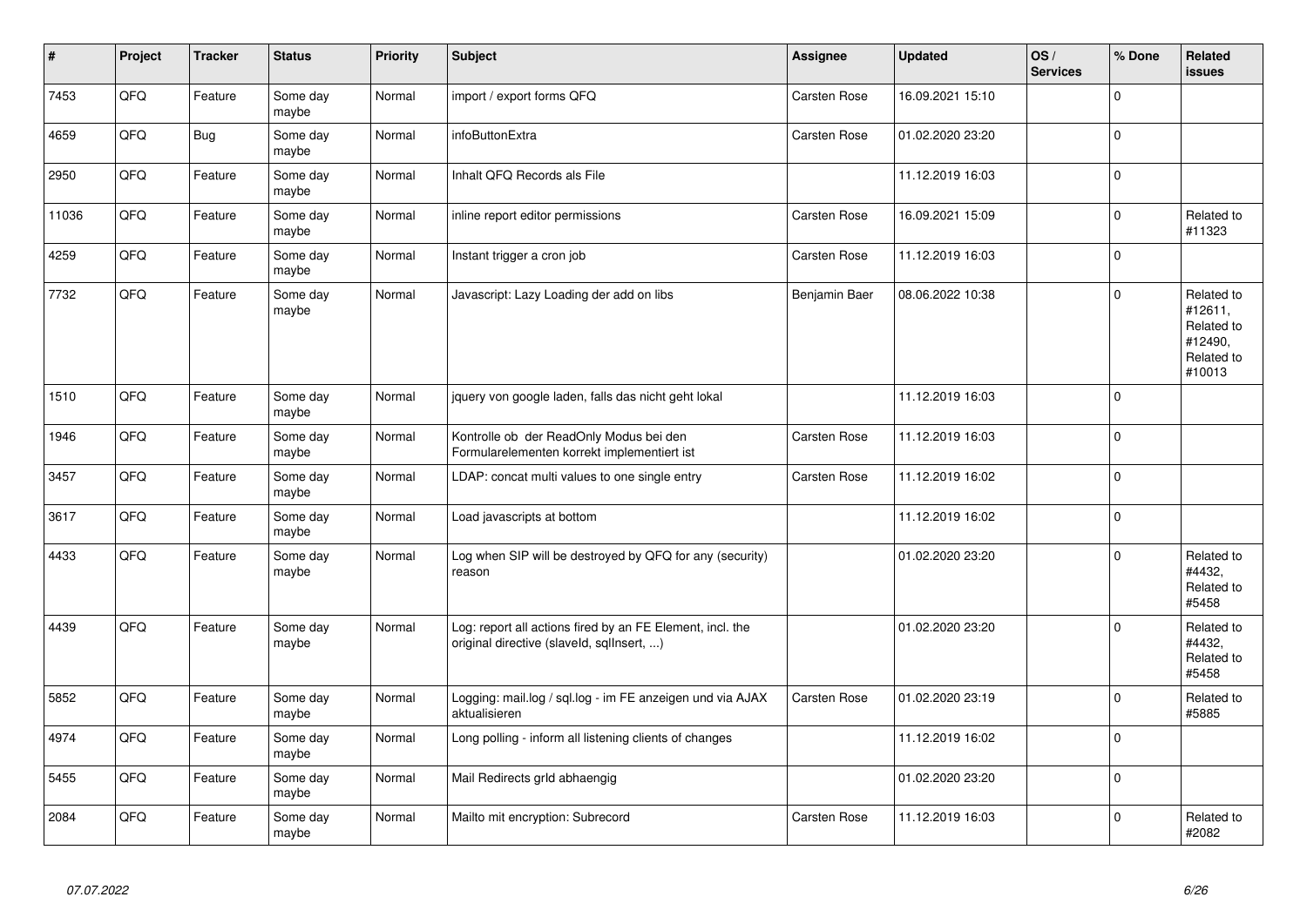| #    | Project | <b>Tracker</b> | <b>Status</b>     | <b>Priority</b> | <b>Subject</b>                                                                    | Assignee            | <b>Updated</b>   | OS/<br><b>Services</b> | % Done      | Related<br><b>issues</b> |
|------|---------|----------------|-------------------|-----------------|-----------------------------------------------------------------------------------|---------------------|------------------|------------------------|-------------|--------------------------|
| 4440 | QFQ     | Feature        | Some day<br>maybe | Normal          | Manual.rst: explain how to. expand PHP Session to 4h                              |                     | 11.12.2019 16:02 |                        | $\Omega$    |                          |
| 7104 | QFQ     | Feature        | Some day<br>maybe | Normal          | Manual: hint about escaping if '\r' appears in mail body                          |                     | 11.12.2019 16:01 |                        | $\Omega$    |                          |
| 4027 | QFQ     | Feature        | Some day<br>maybe | Normal          | Missing: orange 'check' / 'bullet'                                                |                     | 11.12.2019 16:03 |                        | $\Omega$    |                          |
| 4626 | QFQ     | Feature        | Some day<br>maybe | Normal          | Mobile View: 'classBody=qfq-form-right' makes no sense                            |                     | 01.02.2020 23:20 |                        | $\Omega$    |                          |
| 3646 | QFQ     | Feature        | Some day<br>maybe | Normal          | Moeglichkeit HTML Tags in Reports auszugeben (zu<br>enkodieren: htmlspecialchars) |                     | 11.12.2019 16:02 |                        | $\mathbf 0$ | Related to<br>#14320     |
| 4365 | QFQ     | Feature        | Some day<br>maybe | Normal          | Multi Language: new way of config                                                 | Carsten Rose        | 01.02.2020 23:20 |                        | $\Omega$    |                          |
| 9579 | QFQ     | Feature        | Some day<br>maybe | Normal          | Multiform with Process Row                                                        | Carsten Rose        | 11.12.2019 16:01 |                        | $\Omega$    |                          |
| 6084 | QFQ     | Feature        | Some day<br>maybe | Normal          | New escape type: 'D' - convert date                                               |                     | 01.02.2020 23:19 |                        | $\Omega$    |                          |
| 4446 | QFQ     | Feature        | Some day<br>maybe | Normal          | New FE get same feldContainerId as last modifed FE                                |                     | 01.02.2020 23:20 |                        | $\Omega$    |                          |
| 7229 | QFQ     | Feature        | Some day<br>maybe | Normal          | New FormElement.type: Button                                                      |                     | 01.02.2021 12:32 |                        | $\Omega$    |                          |
| 4546 | QFQ     | Bug            | Some day<br>maybe | Normal          | NH: SIP storage is destroyed                                                      |                     | 01.02.2020 23:20 |                        | $\mathbf 0$ |                          |
| 3613 | QFQ     | Bug            | Some day<br>maybe | Normal          | note /note unchecked -> note div (col-md) wird weiterhin<br>gerendert             | Elias Villiger      | 01.02.2020 23:19 |                        | 100         |                          |
| 8101 | QFQ     | Feature        | Some day<br>maybe | Normal          | Password hash: support further hashing methods                                    | <b>Carsten Rose</b> | 16.09.2021 15:10 |                        | $\mathbf 0$ |                          |
| 7336 | QFQ     | Feature        | Some day<br>maybe | Normal          | PDF Upload: disallow PDFs with specific Meta information                          | <b>Carsten Rose</b> | 11.12.2019 16:01 |                        | $\mathbf 0$ |                          |
| 2063 | QFQ     | Bug            | Some day<br>maybe | Normal          | Pills auf 'inaktiv' setzen falls keine Element auf dem Pill<br>sichtbar sind.     | Benjamin Baer       | 11.12.2019 16:03 |                        | $\Omega$    | Related to<br>#3752      |
| 3495 | QFQ     | Feature        | Some day<br>maybe | Normal          | Predifined Parameter werden nicht in '+' (add new record)<br>SIP gerendert.       |                     | 11.12.2019 16:02 |                        | $\Omega$    |                          |
| 1253 | QFQ     | Feature        | Some day<br>maybe | Normal          | QF: Colorpicker                                                                   |                     | 11.12.2019 16:03 |                        | $\Omega$    |                          |
| 1251 | QFQ     | Feature        | Some day<br>maybe | Normal          | QF: Combo                                                                         |                     | 11.12.2019 16:03 |                        | 0           |                          |
| 955  | QFQ     | Feature        | Some day<br>maybe | Normal          | QF: Notizen vor/nach dem Form                                                     |                     | 01.02.2020 23:20 |                        | $\Omega$    |                          |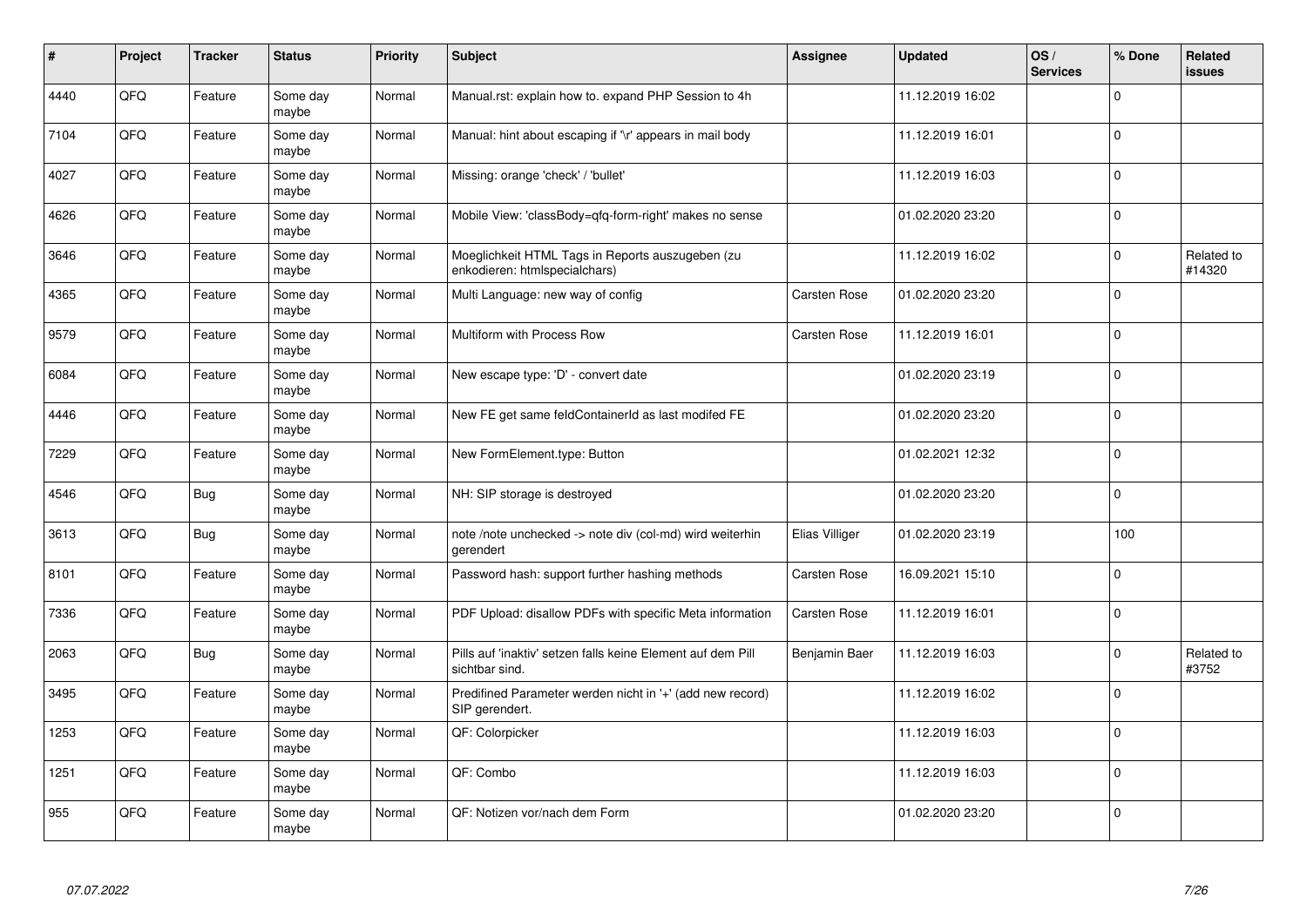| $\vert$ # | Project | <b>Tracker</b> | <b>Status</b>     | <b>Priority</b> | <b>Subject</b>                                                                                               | Assignee            | <b>Updated</b>   | OS/<br><b>Services</b> | % Done      | Related<br><b>issues</b>                                              |
|-----------|---------|----------------|-------------------|-----------------|--------------------------------------------------------------------------------------------------------------|---------------------|------------------|------------------------|-------------|-----------------------------------------------------------------------|
| 1234      | QFQ     | Feature        | Some day<br>maybe | Normal          | QF: Record numbering: Im Grid soll in Spalte 1 optional die<br>laufende Nummer der Records angezeigt werden. |                     | 01.02.2020 23:20 |                        | $\Omega$    |                                                                       |
| 5160      | QFQ     | Feature        | Some day<br>maybe | Normal          | QFQ collaborative / together.js, ShareJS, y-js, collaborative,                                               |                     | 11.12.2019 16:02 |                        | $\Omega$    |                                                                       |
| 5389      | QFQ     | Feature        | Some day<br>maybe | Normal          | QFQ Design: Multline label / note                                                                            | Benjamin Baer       | 01.02.2020 23:19 |                        | $\Omega$    |                                                                       |
| 9024      | QFQ     | Bug            | Some day<br>maybe | Normal          | QFQ Einarbeitung                                                                                             |                     | 01.02.2020 15:56 |                        | $\Omega$    |                                                                       |
| 1635      | QFQ     | Feature        | Some day<br>maybe | Normal          | QFQ Extension content record: weitere Optionen<br>einblenden.                                                | Carsten Rose        | 11.12.2019 16:03 |                        | $\Omega$    |                                                                       |
| 5892      | QFQ     | Feature        | Some day<br>maybe | Normal          | QFQ should use T3 API to manipulate FE GROUP<br>membership                                                   |                     | 01.02.2020 23:20 |                        | $\mathbf 0$ |                                                                       |
| 3692      | QFQ     | Feature        | Some day<br>maybe | Normal          | QFQ Webseite                                                                                                 | Benjamin Baer       | 11.12.2019 16:02 |                        | $\Omega$    | Related to<br>#5033                                                   |
| 7108      | QFQ     | Feature        | Some day<br>maybe | Normal          | QFQ Wrap Elements                                                                                            |                     | 11.12.2019 16:01 |                        | $\Omega$    |                                                                       |
| 4839      | QFQ     | Feature        | Some day<br>maybe | Normal          | gfg-handle in <head> Abschnitt</head>                                                                        | <b>Carsten Rose</b> | 11.12.2019 16:02 |                        | $\Omega$    |                                                                       |
| 5480      | QFQ     | Feature        | Some day<br>maybe | Normal          | QFQ: Dokumentation mit Screenshots versehen                                                                  | <b>Carsten Rose</b> | 01.02.2020 23:20 |                        | $\Omega$    | Related to<br>#9879                                                   |
| 8586      | QFQ     | Feature        | Some day<br>maybe | Normal          | QFQ: Enhance Error message for 'record not found'                                                            | <b>Carsten Rose</b> | 16.09.2021 15:10 |                        | $\mathbf 0$ |                                                                       |
| 4771      | QFQ     | Bug            | Some day<br>maybe | Normal          | qfq: select-down-values empty after save (edit-form for<br>program administrators)                           | Carsten Rose        | 01.02.2020 23:20 |                        | $\Omega$    | Related to<br>#4549, Has<br>duplicate<br>#4282                        |
| 5851      | QFQ     | Feature        | Some day<br>maybe | Normal          | Queue System implementieren: MQTT, RabbitMQ                                                                  |                     | 01.02.2020 23:20 |                        | $\Omega$    | Related to<br>#5715                                                   |
| 9020      | QFQ     | <b>Bug</b>     | Some day<br>maybe | Normal          | radio mit buttonClass und dynamicUpdate lassen sich nicht<br>kombinieren                                     |                     | 11.12.2019 16:01 |                        | $\mathbf 0$ |                                                                       |
| 1623      | QFQ     | Feature        | Some day<br>maybe | Normal          | RealURL                                                                                                      |                     | 11.12.2019 16:03 |                        | 30          |                                                                       |
| 3109      | QFQ     | Bug            | Some day<br>maybe | High            | RealUrl: Links werden nicht korrekt gerendert                                                                | <b>Carsten Rose</b> | 03.05.2021 21:14 |                        | $\Omega$    |                                                                       |
| 12611     | QFQ     | Feature        | Some day<br>maybe | Normal          | Refactoring: Bootstrap with Lazy Loading                                                                     | Carsten Rose        | 08.06.2022 10:37 |                        | $\Omega$    | Related to<br>#12490,<br>Related to<br>#10013.<br>Related to<br>#7732 |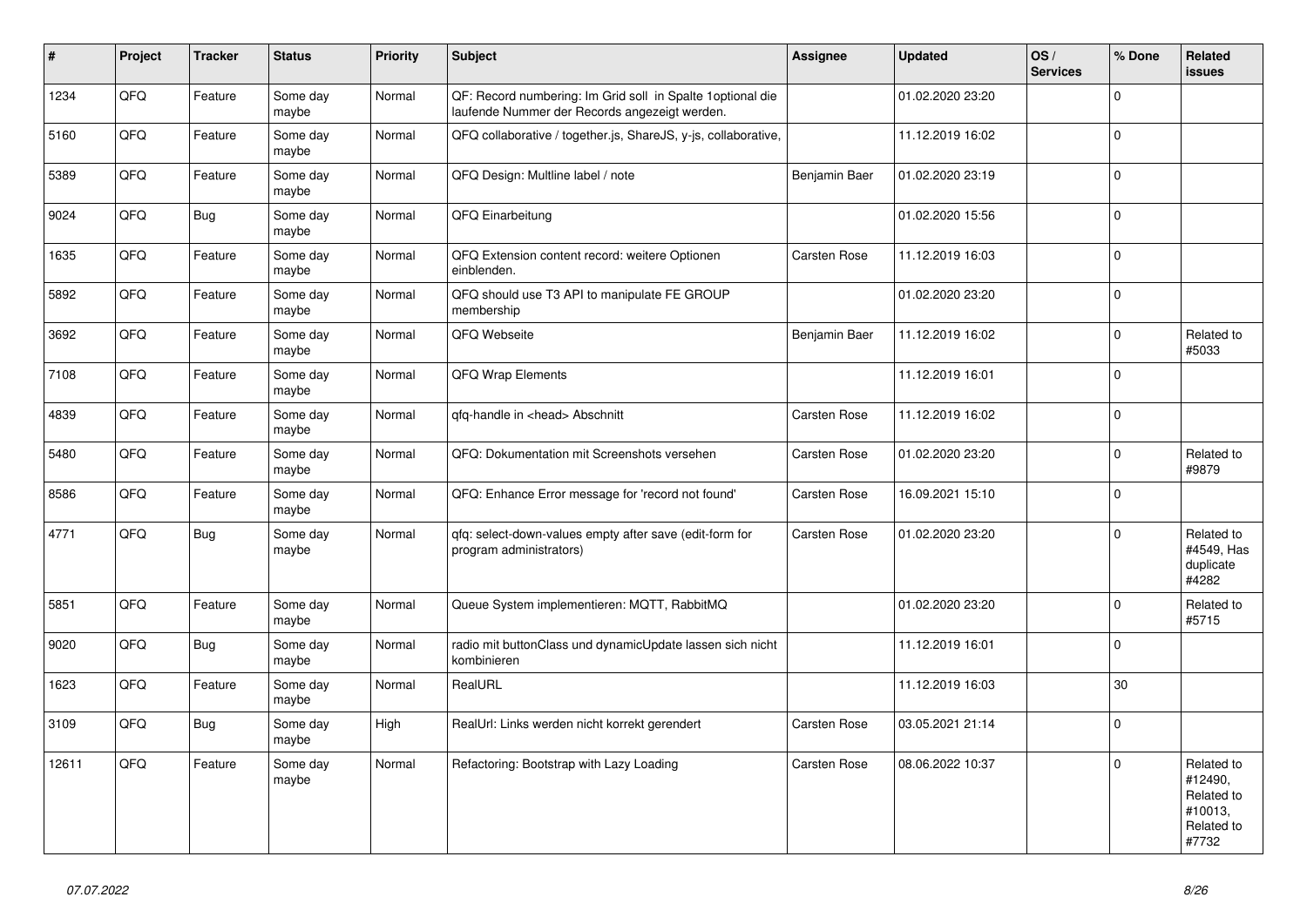| #     | Project | <b>Tracker</b> | <b>Status</b>     | <b>Priority</b> | <b>Subject</b>                                                                                  | <b>Assignee</b>     | <b>Updated</b>   | OS/<br><b>Services</b> | % Done      | Related<br><b>issues</b> |
|-------|---------|----------------|-------------------|-----------------|-------------------------------------------------------------------------------------------------|---------------------|------------------|------------------------|-------------|--------------------------|
| 4640  | QFQ     | Feature        | Some day<br>maybe | Normal          | Rename System Forms                                                                             |                     | 01.02.2020 23:20 |                        | $\Omega$    |                          |
| 11323 | QFQ     | Feature        | Some day<br>maybe | Normal          | Report Frontend Editor Modal + Codemirror                                                       | <b>Carsten Rose</b> | 16.09.2021 15:10 |                        | $\Omega$    | Related to<br>#11036     |
| 3967  | QFQ     | Feature        | Some day<br>maybe | High            | Report: Checkbox, Radio, Dropdown, Input welches ohne<br>Submit funktioniert - 'Inline-Form'    | Carsten Rose        | 03.05.2021 21:14 |                        | $\mathbf 0$ |                          |
| 3991  | QFQ     | Feature        | Some day<br>maybe | Normal          | report: Columnname '_skipWrap' skips 'fbeg', 'fend'                                             | <b>Carsten Rose</b> | 11.12.2019 16:03 |                        | $\Omega$    |                          |
| 4435  | QFQ     | Feature        | Some day<br>maybe | Normal          | Report: striptags - specify allowed tags                                                        |                     | 01.02.2020 23:20 |                        | $\Omega$    |                          |
| 5129  | QFQ     | Feature        | Some day<br>maybe | Normal          | Reports: SQL fuer x Achse und y Achse                                                           |                     | 11.12.2019 16:02 |                        | $\mathbf 0$ |                          |
| 4454  | QFQ     | Bug            | Some day<br>maybe | Normal          | Required Elements: multiple elements in a row - whole row<br>marked if only one input is empty. | Benjamin Baer       | 01.02.2020 23:20 |                        | $\Omega$    |                          |
| 7921  | QFQ     | Feature        | Some day<br>maybe | Normal          | Rest API Export: URL kuerzer machen                                                             |                     | 01.02.2020 23:19 |                        | $\Omega$    |                          |
| 5428  | QFQ     | Feature        | Some day<br>maybe | Normal          | secure thumbnail: late render on access.                                                        | <b>Carsten Rose</b> | 01.02.2020 23:20 |                        | $\Omega$    |                          |
| 880   | QFQ     | Feature        | Some day<br>maybe | Urgent          | Security: PHP, SQL Injection, XSS                                                               |                     | 03.05.2021 21:14 |                        | 0           | Related to<br>#14320     |
| 4956  | QFQ     | Feature        | Some day<br>maybe | Normal          | Sendmail: Benutzerdefinierte Headers                                                            | Carsten Rose        | 11.12.2019 16:02 |                        | $\Omega$    |                          |
| 4551  | QFQ     | Feature        | Some day<br>maybe | Normal          | Set 'pills' via dynamicUpdate to show/hide/disabled                                             |                     | 01.02.2020 23:20 |                        | $\Omega$    | Related to<br>#3752      |
| 3537  | QFQ     | Feature        | Some day<br>maybe | Low             | SHOW COLUMNS FROM tableName - Extend '{{!'<br>definition                                        | <b>Carsten Rose</b> | 11.12.2019 16:02 |                        | $\Omega$    |                          |
| 7107  | QFQ     | Feature        | Some day<br>maybe | Normal          | Showcase Registration Tool: Anmeldung / Administration :<br>Liste Anmeldungen / Emaileinaldung  | <b>Carsten Rose</b> | 11.12.2019 16:01 |                        | $\Omega$    |                          |
| 4442  | QFQ     | Feature        | Some day<br>maybe | Normal          | Special Column Name: link - new symbol G (Glyph) to<br>choose any available symbol              |                     | 11.12.2019 16:02 |                        | $\Omega$    |                          |
| 3941  | QFQ     | Feature        | Some day<br>maybe | Normal          | sqlAfter: es sollten mehrere moeglich sein                                                      | <b>Carsten Rose</b> | 11.12.2019 16:03 |                        | $\Omega$    | Related to<br>#3942      |
| 4026  | QFQ     | Feature        | Some day<br>maybe | Normal          | sqlLog.sql: log number of FE.id                                                                 | Carsten Rose        | 11.12.2019 16:03 |                        | $\Omega$    | Related to<br>#5458      |
| 7281  | QFQ     | Bug            | Some day<br>maybe | Normal          | Subrecords: on large screen separator line too short                                            |                     | 01.02.2020 23:19 |                        | $\Omega$    |                          |
| 3402  | QFQ     | Feature        | Some day<br>maybe | Normal          | Syntax Highlighting via CodeMirror                                                              | Carsten Rose        | 11.12.2019 16:02 |                        | 100         | Related to<br>#3207      |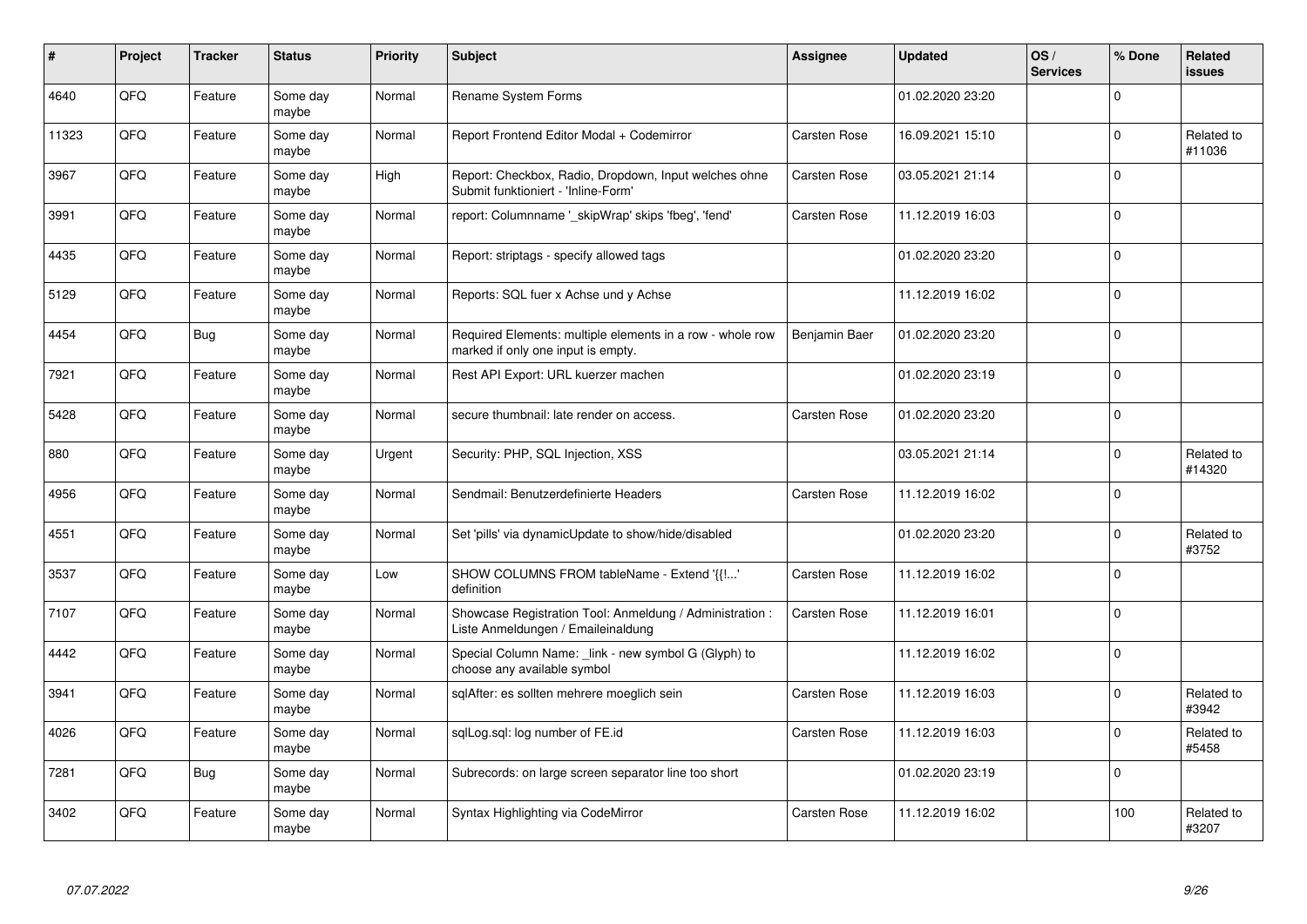| #     | Project | <b>Tracker</b> | <b>Status</b>     | <b>Priority</b> | <b>Subject</b>                                                                                                                    | Assignee            | <b>Updated</b>   | OS/<br><b>Services</b> | % Done      | Related<br>issues                           |
|-------|---------|----------------|-------------------|-----------------|-----------------------------------------------------------------------------------------------------------------------------------|---------------------|------------------|------------------------|-------------|---------------------------------------------|
| 4258  | QFQ     | Feature        | Some day<br>maybe | High            | <b>System Defaults: Forms</b>                                                                                                     | Carsten Rose        | 03.05.2021 21:14 |                        | $\Omega$    |                                             |
| 10745 | QFQ     | Feature        | Some day<br>maybe | Normal          | Tablesorter Excel Export                                                                                                          | <b>Carsten Rose</b> | 16.09.2021 15:09 |                        | 0           |                                             |
| 9130  | QFQ     | Feature        | Some day<br>maybe | Normal          | tablesorter: Automatic Row numbering / Zeilenummer                                                                                | Benjamin Baer       | 01.02.2020 23:22 |                        | 0           |                                             |
| 6970  | QFQ     | Feature        | Some day<br>maybe | Normal          | tablesorter: default fuer 'sortReset' aendern von 'Ctrl' zu 'Alt'                                                                 | Benjamin Baer       | 01.02.2020 23:21 |                        | 0           |                                             |
| 4445  | QFQ     | Feature        | Some day<br>maybe | Normal          | template group: Option to simulate fieldset                                                                                       |                     | 28.06.2021 14:11 |                        | $\Omega$    |                                             |
| 3882  | QFQ     | Bug            | Some day<br>maybe | Normal          | templateGroup: disable 'add' if limit is reached - funktioniert<br>nicht wenn bereits records existierten                         | Carsten Rose        | 11.12.2019 16:03 |                        | $\Omega$    |                                             |
| 3385  | QFQ     | Feature        | Some day<br>maybe | Normal          | templateGroup: insert/update/delete non primary records                                                                           | Carsten Rose        | 11.12.2019 16:02 |                        | $\Omega$    |                                             |
| 3588  | QFQ     | Bug            | Some day<br>maybe | Normal          | templateGroup: versteckte Elemente werden weiterhin<br>gespeichert.                                                               | Carsten Rose        | 11.12.2019 16:02 |                        | 0           |                                             |
| 4549  | QFQ     | Bug            | Some day<br>maybe | Normal          | TemplateGroups: FE.type SELECT loose selected value<br>after save                                                                 | <b>Carsten Rose</b> | 01.02.2020 23:20 |                        | $\Omega$    | Related to<br>#4548,<br>Related to<br>#4771 |
| 4816  | QFQ     | Feature        | Some day<br>maybe | Normal          | Templates for QFQ Reports (Tables, Radios, )                                                                                      |                     | 01.02.2020 23:20 |                        | 0           |                                             |
| 8056  | QFQ     | Feature        | Some day<br>maybe | Normal          | Termin Organisation (Reservation)                                                                                                 |                     | 01.02.2020 23:19 |                        | $\Omega$    | Related to<br>#8658                         |
| 4757  | QFQ     | Feature        | Some day<br>maybe | Normal          | Test subrecord: download links ok? Links ok?                                                                                      | <b>Carsten Rose</b> | 01.02.2020 23:20 |                        | $\Omega$    |                                             |
| 7402  | QFQ     | Bug            | Some day<br>maybe | Normal          | thumbnail cache: outdated picture when permission denied<br>and permission resolved.                                              |                     | 01.02.2020 23:20 |                        | $\Omega$    |                                             |
| 5452  | QFQ     | Feature        | Some day<br>maybe | Normal          | Thumbnails from PDF: bad quality                                                                                                  |                     | 01.02.2020 23:20 |                        | $\Omega$    |                                             |
| 9704  | QFQ     | Feature        | Some day<br>maybe | Normal          | Thumbnails Generieren beim Splitten von PDF Files                                                                                 | Carsten Rose        | 11.12.2019 16:01 |                        | 0           |                                             |
| 7456  | QFQ     | <b>Bug</b>     | Some day<br>maybe | Low             | Todos in Code: solve or make ticket                                                                                               | Carsten Rose        | 16.09.2021 15:10 |                        | $\Omega$    |                                             |
| 5895  | QFQ     | Feature        | Some day<br>maybe | Normal          | Tutorial: List of all QFQ Features                                                                                                |                     | 01.02.2020 23:19 |                        | 0           |                                             |
| 3895  | QFQ     | <b>Bug</b>     | Some day<br>maybe | Normal          | typeahead pedantic: on lehrkredit Idap webpass - if only one Carsten Rose<br>person is in dropdown, such person can't be selected |                     | 11.12.2019 16:03 |                        | 0           |                                             |
| 5805  | QFQ     | Feature        | Some day<br>maybe | Normal          | TypeAHead SQL value instead of key stored                                                                                         |                     | 01.02.2020 23:19 |                        | $\mathbf 0$ | Related to<br>#5444                         |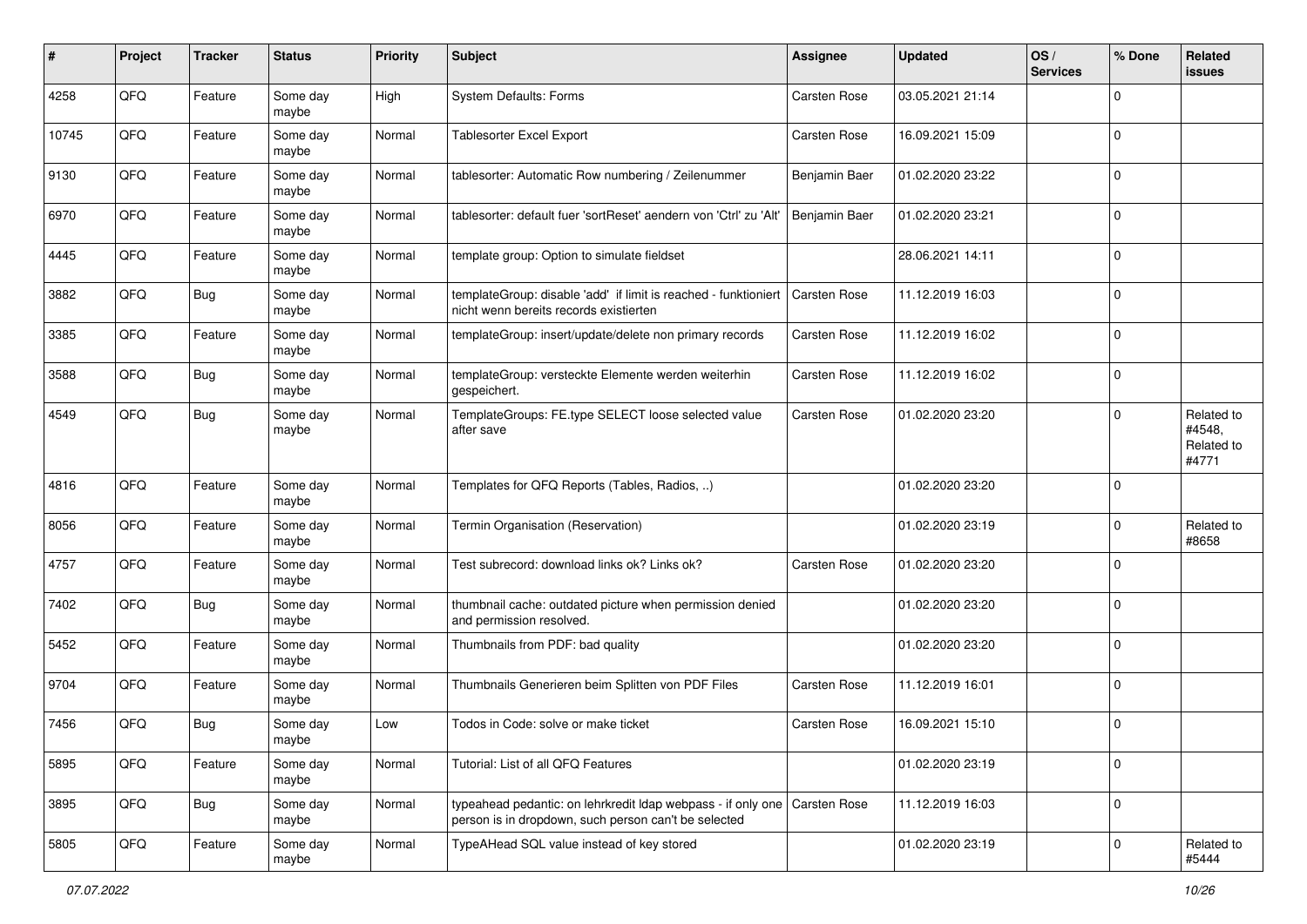| ∦     | Project | <b>Tracker</b> | <b>Status</b>     | <b>Priority</b> | <b>Subject</b>                                                                                                                                           | <b>Assignee</b>     | <b>Updated</b>   | OS/<br><b>Services</b> | % Done      | Related<br><b>issues</b>                    |
|-------|---------|----------------|-------------------|-----------------|----------------------------------------------------------------------------------------------------------------------------------------------------------|---------------------|------------------|------------------------|-------------|---------------------------------------------|
| 4398  | QFQ     | Bug            | Some day<br>maybe | Normal          | Typeahead: mouse click in a prefilled input opens a single<br>item dropdown with the current value - click on it seems to<br>set the value, not the key. | Benjamin Baer       | 01.02.2020 23:20 |                        | $\Omega$    | Related to<br>#4457                         |
| 10116 | QFQ     | Feature        | Some day<br>maybe | Normal          | TypeAhead: Tag - show inside 'input' element                                                                                                             | <b>Carsten Rose</b> | 16.09.2021 15:09 |                        | $\Omega$    |                                             |
| 4197  | QFQ     | Feature        | Some day<br>maybe | Normal          | Unit Test fuer JSON Stream von QuickFormQuery.php ><br>doForm()                                                                                          | <b>Carsten Rose</b> | 11.12.2019 16:03 |                        | $\mathbf 0$ |                                             |
| 6704  | QFQ     | Feature        | Some day<br>maybe | Normal          | Upload Mode: Bilder in Notizen rechts sollen aktuellen<br>Upload repräsentieren.                                                                         |                     | 01.02.2020 23:19 |                        | 0           | Related to<br>#3264                         |
| 5706  | QFQ     | Bug            | Some day<br>maybe | Normal          | upload: fileDestination needs to be sanatized                                                                                                            | <b>Carsten Rose</b> | 01.02.2020 23:19 |                        | $\Omega$    |                                             |
| 3332  | QFQ     | Feature        | Some day<br>maybe | Normal          | Uploads: Thumbnails, Details zum hochgeladenen File                                                                                                      | <b>Carsten Rose</b> | 11.12.2019 16:02 |                        | $\Omega$    | Related to<br>#3264,<br>Related to<br>#5333 |
| 5991  | QFQ     | <b>Bug</b>     | Some day<br>maybe | Normal          | URLs with ' ' or long parameter are problematic                                                                                                          | <b>Carsten Rose</b> | 01.02.2020 23:19 |                        | $\Omega$    |                                             |
| 4652  | QFQ     | Feature        | Some day<br>maybe | Normal          | UZH CD: Weiterleitung auf benutzerdefinierte 403/404 Seite                                                                                               | Carsten Rose        | 01.02.2020 23:20 |                        | $\Omega$    |                                             |
| 5665  | QFQ     | Feature        | Some day<br>maybe | Normal          | Versuch das '{{!' nicht mehr noetig ist.                                                                                                                 | Carsten Rose        | 01.02.2020 23:20 |                        | $\Omega$    | Related to<br>#7432,<br>Related to<br>#7434 |
| 3061  | QFQ     | Bug            | Some day<br>maybe | High            | winstitute: mysql connection durcheinander - nmhp17<br>(ag7)/QFQ arbeitet mit DB/Tabellen von biostat.                                                   | <b>Carsten Rose</b> | 03.05.2021 21:14 |                        | $\mathbf 0$ |                                             |
| 3677  | QFQ     | Feature        | Some day<br>maybe | Normal          | wkhtmltopdf: FE User access prohibited, if client IP changes<br>\$TYPO3_CONF_VARS[FE][lockIP]                                                            | Carsten Rose        | 11.12.2019 16:02 |                        | $\Omega$    |                                             |
| 3285  | QFQ     | Feature        | Some day<br>maybe | Normal          | Zeichenlimit pro Feld: textarea / editor                                                                                                                 | <b>Carsten Rose</b> | 11.12.2019 16:02 |                        | $\Omega$    |                                             |
| 2643  | QFQ     | Bug            | Some day<br>maybe | Normal          | Zend / PHP Webinars anschauen                                                                                                                            | <b>Carsten Rose</b> | 01.02.2020 15:56 |                        | $\Omega$    |                                             |
| 4122  | QFQ     | Bug            | Some day<br>maybe | Normal          | file: Render Mode hat keinen Effekt                                                                                                                      |                     | 11.12.2019 16:03 |                        | $\mathbf 0$ |                                             |
| 5342  | QFQ     | Feature        | Some day<br>maybe | Normal          | link - with HTML Attributes                                                                                                                              |                     | 01.02.2020 23:20 |                        | $\mathbf 0$ | Related to<br>#14077                        |
| 4343  | QFQ     | Feature        | Some day<br>maybe | Normal          | Link: Classifier to add 'attributes'                                                                                                                     | Carsten Rose        | 01.02.2020 23:20 |                        | $\mathbf 0$ | Related to<br>#14077                        |
| 4606  | QFQ     | Feature        | Some day<br>maybe | Normal          | link: qualifier to render bootstrap button                                                                                                               | Carsten Rose        | 01.02.2020 23:19 |                        | $\mathbf 0$ |                                             |
| 4349  | QFQ     | Feature        | Some day<br>maybe | Normal          | link download: downloaded external URL to<br>deliver/concatenate - check mimetipe and handle it correctly                                                | Carsten Rose        | 11.12.2019 16:02 |                        | 0           |                                             |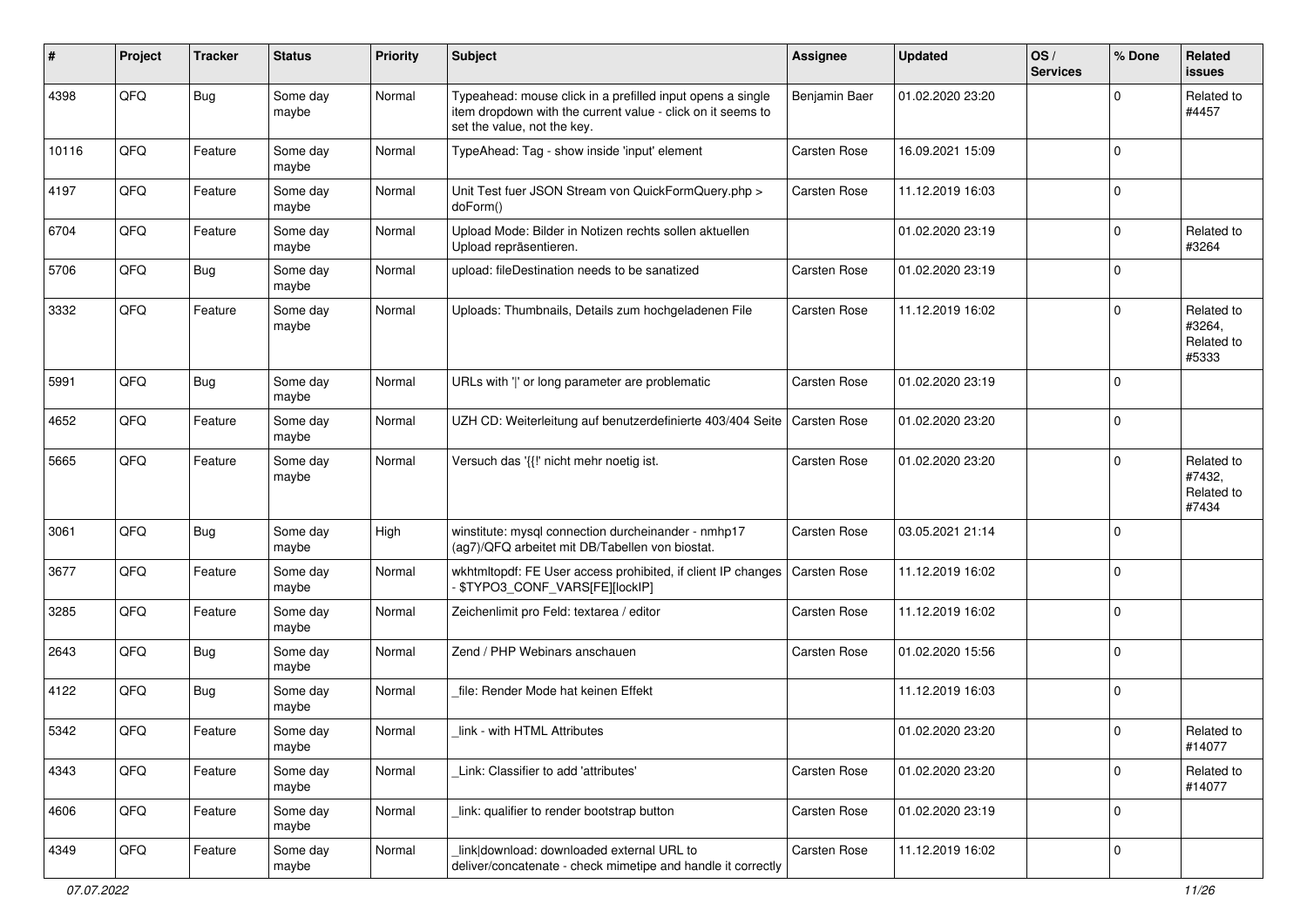| #     | Project | <b>Tracker</b> | <b>Status</b>              | Priority | <b>Subject</b>                                                                       | <b>Assignee</b>     | <b>Updated</b>   | OS/<br><b>Services</b> | % Done      | Related<br><b>issues</b>                    |
|-------|---------|----------------|----------------------------|----------|--------------------------------------------------------------------------------------|---------------------|------------------|------------------------|-------------|---------------------------------------------|
| 4138  | QFQ     | <b>Bug</b>     | Some day<br>maybe          | Normal   | style fehlt                                                                          |                     | 11.12.2019 16:03 |                        | $\Omega$    |                                             |
| 11630 | QFQ     | <b>Bug</b>     | Feedback                   | High     | Bitte check ob CALL() in 20.11.0 noch so funktioniert wie in<br>20.4.1               | Enis Nuredini       | 28.05.2022 13:45 |                        | $\Omega$    | Related to<br>#11325                        |
| 12546 | QFQ     | Bug            | Feedback                   | Normal   | Branch 'Development' - Unit Tests mit dirty workaround<br>angepasst                  | <b>Carsten Rose</b> | 19.03.2022 17:48 |                        | $\Omega$    |                                             |
| 13767 | QFQ     | <b>Bug</b>     | Feedback                   | Normal   | date/time-picker: required shows up/down button orange                               | Enis Nuredini       | 16.05.2022 23:16 |                        | $\mathbf 0$ |                                             |
| 8316  | QFQ     | <b>Bug</b>     | Feedback                   | Normal   | Documentation/Behaviour for Nested Queries and<br>Record-Store confusing             | Nicola Chiapolini   | 20.11.2019 09:14 |                        | $\mathbf 0$ |                                             |
| 13572 | QFQ     | Feature        | Feedback                   | Normal   | Form Load: misleading error message on trying to load non<br>existent primary record | Enis Nuredini       | 16.05.2022 23:16 |                        | 100         |                                             |
| 9548  | QFQ     | Feature        | Feedback                   | High     | FormElement: Pattern mismatch - optional report only on<br>focus lost                | Benjamin Baer       | 03.05.2021 21:14 |                        | $\Omega$    |                                             |
| 9898  | QFQ     | Bug            | Feedback                   | Normal   | Formular trotz Timeout gespeichert                                                   | Benjamin Baer       | 01.02.2020 15:56 |                        | $\Omega$    |                                             |
| 11347 | QFQ     | Bug            | Feedback                   | Normal   | If Bedingungen funktionieren nicht korrekt                                           | Christoph Fuchs     | 21.03.2021 20:37 |                        | $\Omega$    |                                             |
| 10124 | QFQ     | Feature        | Feedback                   | Normal   | qfq AAI-Login                                                                        | Karin Niffeler      | 07.05.2020 09:36 |                        | $\Omega$    |                                             |
| 9535  | QFQ     | Bug            | Feedback                   | Normal   | Report:  AS '_vertical' - column to wide - vertical >> rot45,<br>rot90               | Benjamin Baer       | 01.02.2020 15:56 |                        | $\Omega$    |                                             |
| 9052  | QFQ     | Feature        | Feedback                   | High     | Report: CodeMirror with SQL Syntax Highlight in FE                                   | Enis Nuredini       | 08.06.2022 10:25 |                        | $\Omega$    |                                             |
| 12584 | QFQ     | Feature        | Feedback                   | Normal   | T3 v10 migration script: replace alias-patterns (v11)                                | <b>Carsten Rose</b> | 28.05.2022 11:12 |                        | 100         |                                             |
| 10782 | QFQ     | Feature        | Feedback                   | Normal   | Tiny MCE: Image Upload                                                               | Enis Nuredini       | 16.05.2022 23:16 |                        | $\Omega$    | Related to<br>#12452                        |
| 5894  | QFQ     | Feature        | Feedback                   | Normal   | Typeahead in Report: show/hide rows dynamically                                      | <b>Carsten Rose</b> | 18.02.2022 08:50 |                        | $\Omega$    | Related to<br>#5893,<br>Related to<br>#5885 |
| 13566 | QFQ     | Feature        | Ready to sync<br>(develop) | Normal   | Delete config-example.qfq.php file                                                   | <b>Carsten Rose</b> | 23.12.2021 09:25 |                        | 0           |                                             |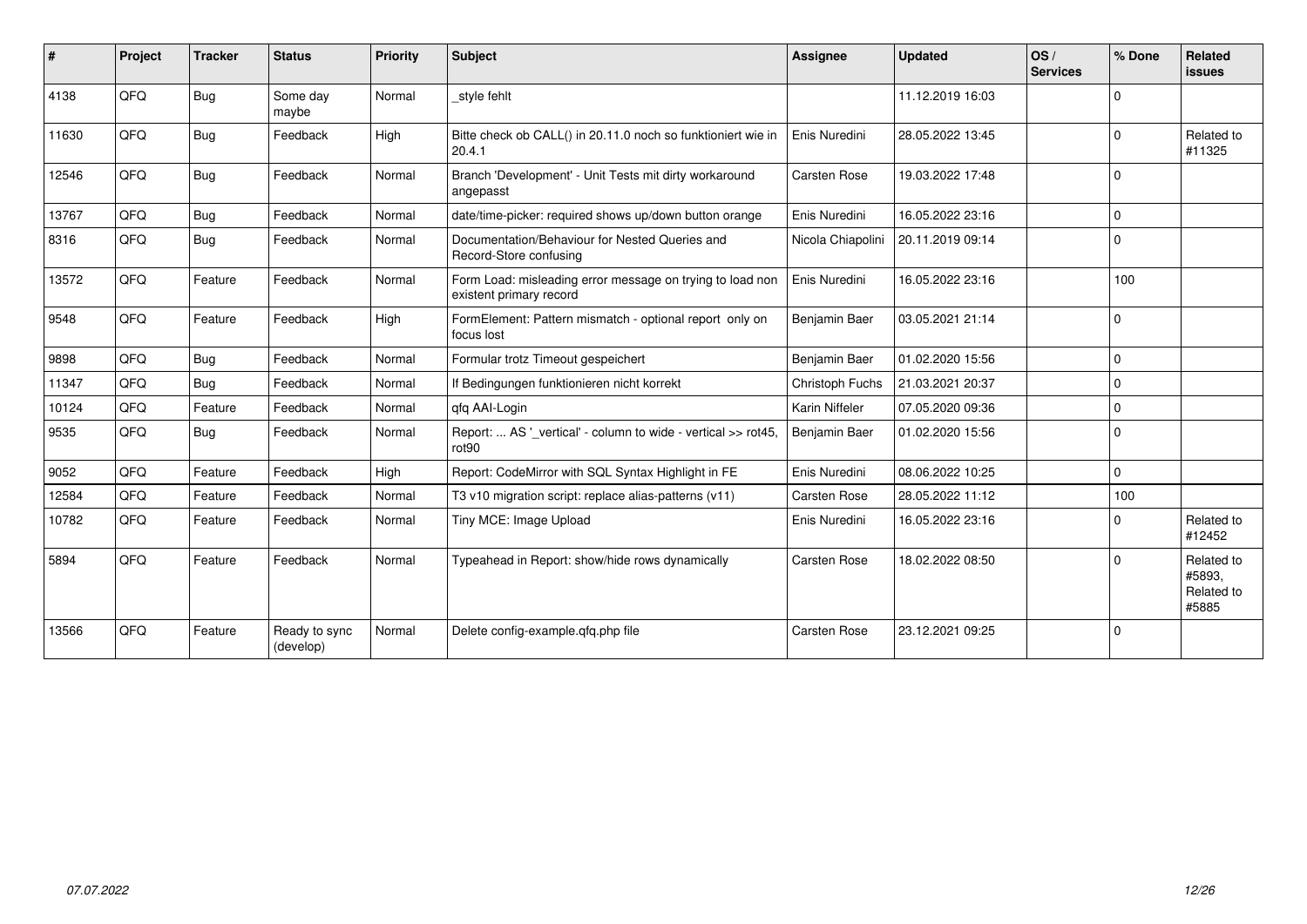| $\vert$ # | Project | <b>Tracker</b> | <b>Status</b> | Priority | <b>Subject</b>                                            | <b>Assignee</b> | <b>Updated</b>   | OS/<br><b>Services</b> | % Done      | Related<br><b>issues</b>                                                                                                                                              |
|-----------|---------|----------------|---------------|----------|-----------------------------------------------------------|-----------------|------------------|------------------------|-------------|-----------------------------------------------------------------------------------------------------------------------------------------------------------------------|
| 14320     | QFQ     | Feature        | In Progress   | Normal   | Allow specific HTML Tags and Attributes: general, TinyMCE | Enis Nuredini   | 04.07.2022 14:09 |                        | $\Omega$    | Related to<br>#12664,<br>Related to<br>#12039,<br>Related to<br>#11702,<br>Related to<br>#7239,<br>Related to<br>#3708,<br>Related to<br>#3646,<br>Related to<br>#880 |
| 4194      | QFQ     | Feature        | In Progress   | Normal   | Bootstrap 4 ist jetzt offiziel                            |                 | 03.05.2021 20:47 |                        | $\mathbf 0$ | Related to<br>#10114                                                                                                                                                  |
| 9691      | QFQ     | <b>Bug</b>     | In Progress   | Normal   | Checkbox: dynamic update > readonly                       | Carsten Rose    | 01.02.2020 23:22 |                        | 50          | Related to<br>#9834                                                                                                                                                   |
| 6250      | QFQ     | Feature        | In Progress   | Normal   | Enhance layout: a) Subrecord, b) Subrecord-Title          | Carsten Rose    | 01.02.2020 23:22 |                        | $\mathbf 0$ | Related to<br>#5391                                                                                                                                                   |
| 11517     | QFQ     | <b>Bug</b>     | In Progress   | Normal   | extraButtonInfo Broken for multiple FormElements          | Carsten Rose    | 12.05.2022 13:12 |                        | $\mathbf 0$ | Related to<br>#7890,<br>Related to<br>#3811, Has<br>duplicate<br>#10905, Has<br>duplicate<br>#10553, Has<br>duplicate<br>#6779                                        |
| 9517      | QFQ     | Feature        | In Progress   | High     | Input multiple tags with typeahead                        | Carsten Rose    | 03.05.2021 21:14 |                        | 40          | Related to<br>#10150                                                                                                                                                  |
| 10443     | QFQ     | Feature        | In Progress   | Normal   | Konzept_api / _live                                       | Carsten Rose    | 07.05.2020 09:39 |                        | $\pmb{0}$   |                                                                                                                                                                       |
| 13330     | QFQ     | Feature        | In Progress   | Normal   | Multi Form: Upload                                        | Carsten Rose    | 07.11.2021 12:40 |                        | 50          | Related to<br>#9706                                                                                                                                                   |
| 5695      | QFQ     | Feature        | In Progress   | Normal   | Multiform                                                 | Carsten Rose    | 02.01.2021 18:38 |                        | 0           |                                                                                                                                                                       |
| 14175     | QFQ     | <b>Bug</b>     | In Progress   | Normal   | Opening a form with no QFQ Session cookie fails           | Carsten Rose    | 03.06.2022 10:40 |                        | $\mathbf 0$ |                                                                                                                                                                       |
| 11980     | QFQ     | Feature        | In Progress   | Normal   | protected verzeichnis MUSS geschützt werden               | Carsten Rose    | 07.09.2021 13:30 |                        | $\mathbf 0$ |                                                                                                                                                                       |
| 12508     | QFQ     | Bug            | In Progress   | High     | qfq Form: sendMail                                        | Karin Niffeler  | 19.03.2022 17:48 |                        | $\mathbf 0$ |                                                                                                                                                                       |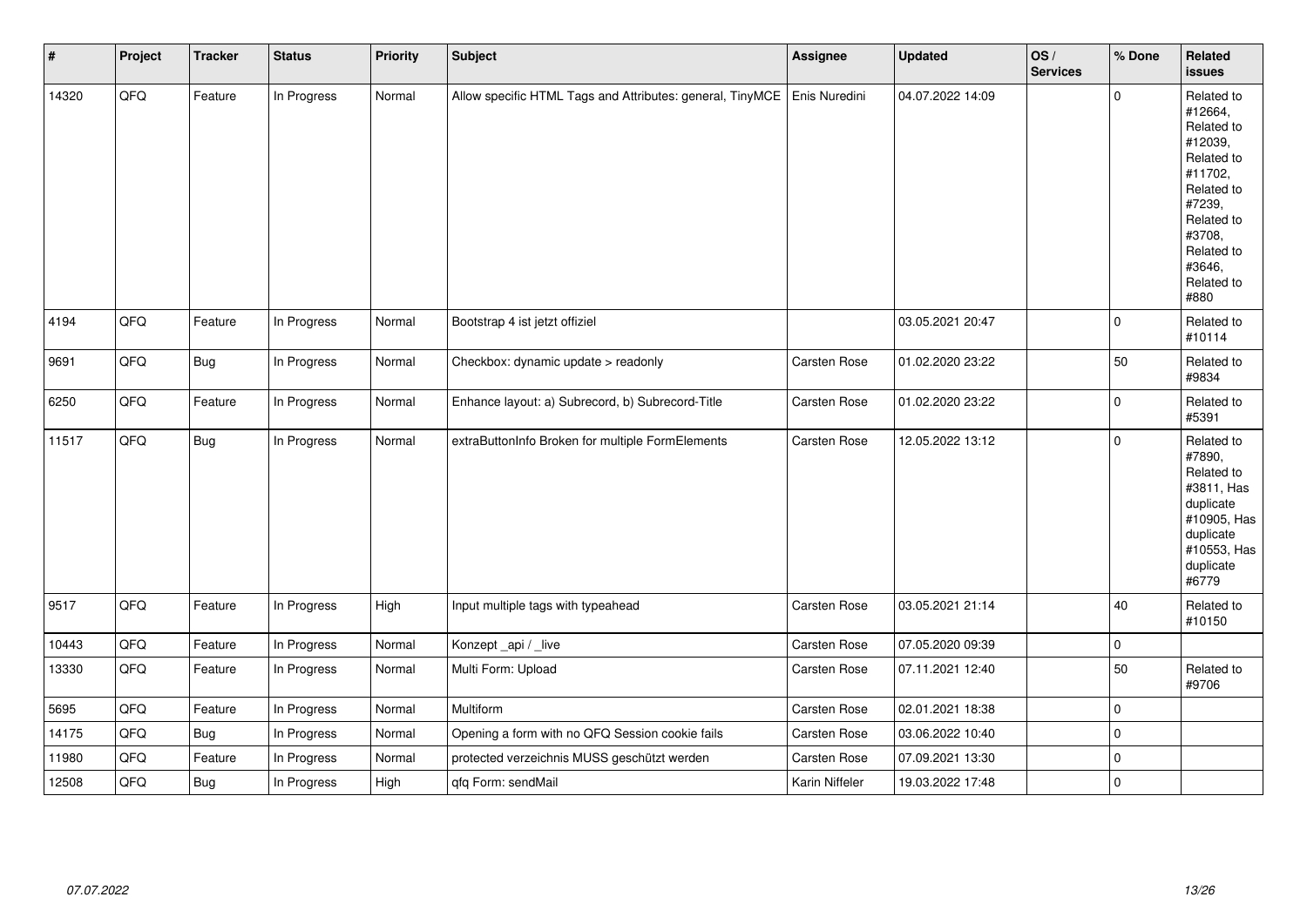| $\vert$ # | Project | <b>Tracker</b> | <b>Status</b> | <b>Priority</b> | <b>Subject</b>                                                                          | <b>Assignee</b>     | <b>Updated</b>   | OS/<br><b>Services</b> | % Done      | Related<br><b>issues</b>                                                    |
|-----------|---------|----------------|---------------|-----------------|-----------------------------------------------------------------------------------------|---------------------|------------------|------------------------|-------------|-----------------------------------------------------------------------------|
| 9789      | QFQ     | <b>Bug</b>     | In Progress   | High            | Record Lock: release to early on 'leave page'                                           | <b>Carsten Rose</b> | 10.01.2022 09:25 |                        | 100         | Related to<br>#10081,<br>Related to<br>#9173,<br>Related to<br>#8702        |
| 14323     | QFQ     | <b>Bug</b>     | In Progress   | Normal          | Report: render=both single - no impact                                                  | <b>Carsten Rose</b> | 19.06.2022 18:31 |                        | $\mathbf 0$ |                                                                             |
| 11076     | QFQ     | Feature        | In Progress   | Normal          | SELECT  AS _websocket                                                                   | <b>Carsten Rose</b> | 30.08.2020 17:49 |                        | $\mathbf 0$ | Related to<br>#13354                                                        |
| 12439     | QFQ     | Feature        | In Progress   | Normal          | TinyMCE Paste from Word & Character Count/Limit                                         | <b>Carsten Rose</b> | 05.05.2021 22:15 |                        | $\mathbf 0$ |                                                                             |
| 12440     | QFQ     | Feature        | In Progress   | Normal          | Typo3 V10 upgrade (durchfuehren und testen)                                             | <b>Carsten Rose</b> | 21.03.2022 09:53 |                        | 50          | Related to<br>#12357,<br>Related to<br>#12067,<br>Related to<br>#10661      |
| 10661     | QFQ     | Bug            | In Progress   | Normal          | Typo3 Warnungen                                                                         | <b>Carsten Rose</b> | 07.09.2021 13:23 |                        | $\Omega$    | Related to<br>#12440                                                        |
| 10793     | QFQ     | Feature        | In Progress   | Normal          | <b>Update NPM Packages</b>                                                              | <b>Carsten Rose</b> | 07.09.2021 13:25 |                        | 30          |                                                                             |
| 12262     | QFQ     | Feature        | ToDo          | Normal          | Form buttons on top: more customable                                                    | Enis Nuredini       | 17.06.2022 10:44 |                        | $\Omega$    | Related to<br>#13945, Has<br>duplicate<br>#4046, Has<br>duplicate<br>#10080 |
| 7602      | QFQ     | Feature        | ToDo          | High            | Multi Select: with checkboxes                                                           | Benjamin Baer       | 22.03.2022 09:07 |                        | $\mathsf 0$ |                                                                             |
| 12463     | QFQ     | Bug            | ToDo          | High            | QFQ Function: 'function' and 'sql' on same level - output of<br>sal is shown two times. | Carsten Rose        | 15.12.2021 16:31 |                        | $\mathbf 0$ |                                                                             |
| 12395     | QFQ     | <b>Bug</b>     | ToDo          | High            | QFQ Function: Result two times shown                                                    | <b>Carsten Rose</b> | 18.02.2022 08:59 |                        | $\mathsf 0$ |                                                                             |
| 13899     | QFQ     | Bug            | ToDo          | Normal          | Selenium: zum laufen bringen                                                            | Enis Nuredini       | 25.03.2022 10:24 |                        | $\pmb{0}$   |                                                                             |
| 5942      | QFQ     | Feature        | Priorize      | Normal          | 'L' and 'type': append to links, generate via '_link' by using<br>'u.' .                | Carsten Rose        | 01.02.2020 10:13 |                        | $\pmb{0}$   |                                                                             |
| 12452     | QFQ     | Feature        | Priorize      | Normal          | BaseURL: alsways with '/' at the end                                                    | Carsten Rose        | 19.06.2022 13:45 |                        | $\mathbf 0$ | Related to<br>#10782                                                        |
| 9346      | QFQ     | Feature        | Priorize      | Normal          | beforeSave: check if an upload is given                                                 | <b>Carsten Rose</b> | 11.06.2021 21:18 |                        | $\mathbf 0$ |                                                                             |
| 3782      | QFQ     | Bug            | Priorize      | Normal          | Bei fehlerhafter Eingabe (z.B. Datum) sollte das erwartete<br>Format angezeigt werden   | Carsten Rose        | 01.02.2020 10:13 |                        | $\pmb{0}$   |                                                                             |
| 9958      | QFQ     | Bug            | Priorize      | Normal          | Broken subrecord query: no error message                                                | <b>Carsten Rose</b> | 05.02.2021 15:15 |                        | $\mathbf 0$ |                                                                             |
| 6870      | QFQ     | Feature        | Priorize      | Normal          | Click on '_link' triggers an API call                                                   | Benjamin Baer       | 03.01.2022 08:25 |                        | $\pmb{0}$   |                                                                             |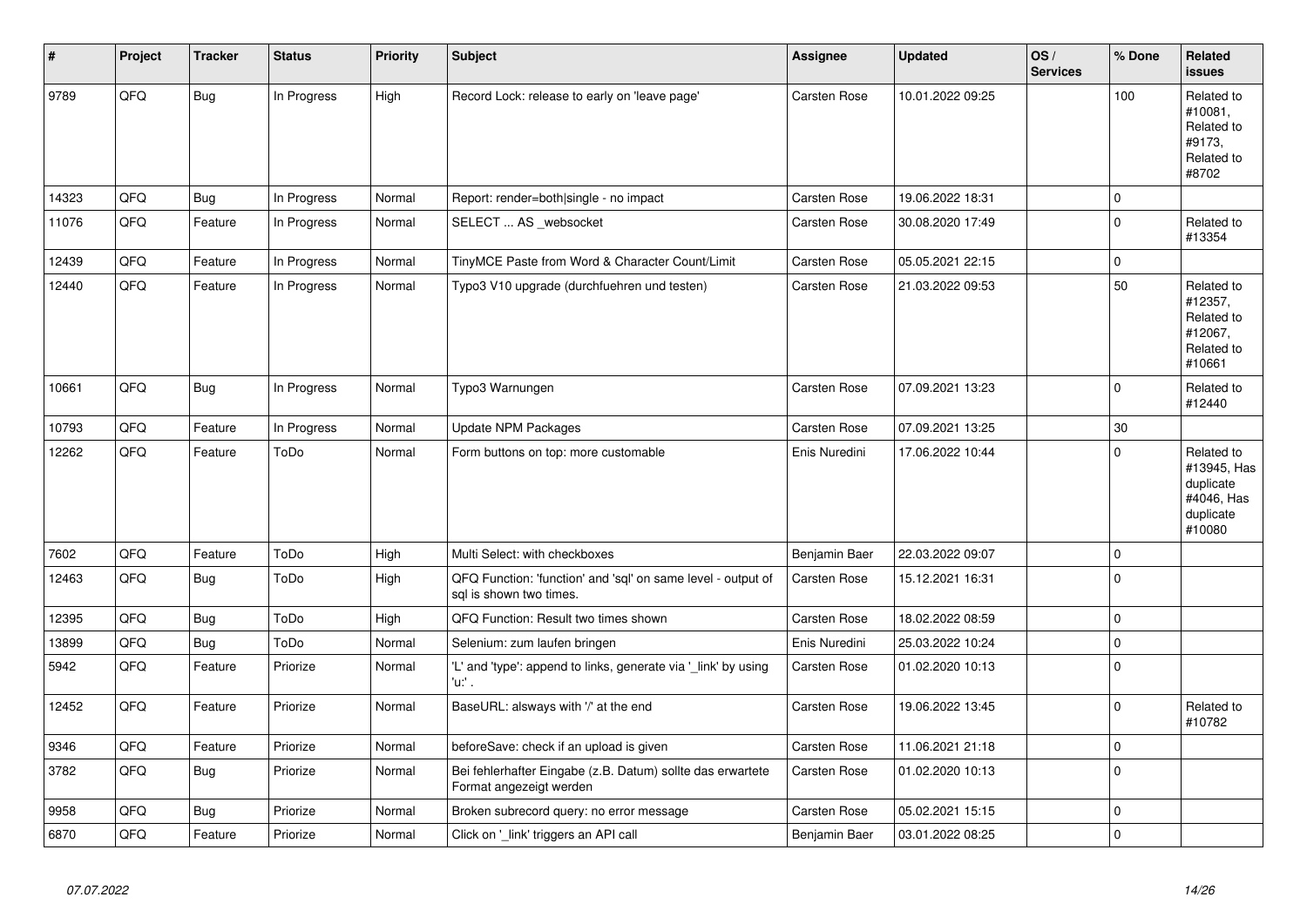| #     | Project | <b>Tracker</b> | <b>Status</b> | <b>Priority</b> | <b>Subject</b>                                                                                      | <b>Assignee</b>     | <b>Updated</b>   | OS/<br><b>Services</b> | % Done      | Related<br>issues                               |
|-------|---------|----------------|---------------|-----------------|-----------------------------------------------------------------------------------------------------|---------------------|------------------|------------------------|-------------|-------------------------------------------------|
| 8082  | QFQ     | Feature        | Priorize      | High            | Contact form without saving record                                                                  | <b>Carsten Rose</b> | 07.12.2021 15:20 |                        | 0           | Related to<br>#8587,<br><b>Blocks</b><br>#11850 |
| 7630  | QFQ     | Feature        | Priorize      | Normal          | detailed error message for simple upload                                                            | <b>Carsten Rose</b> | 01.02.2020 10:13 |                        | $\Omega$    |                                                 |
| 12503 | QFQ     | Feature        | Priorize      | Normal          | Detect dangerous UPDATE statement with missing WHERE                                                | <b>Carsten Rose</b> | 05.05.2021 22:09 |                        | $\mathbf 0$ |                                                 |
| 7217  | QFQ     | Feature        | Priorize      | Normal          | Download: notice User if `_sip=?` is missing                                                        | <b>Carsten Rose</b> | 01.02.2020 10:13 |                        | $\mathbf 0$ |                                                 |
| 5562  | QFQ     | Feature        | Priorize      | Normal          | Drag'n'Drop fuer Uploads                                                                            | Benjamin Baer       | 21.03.2022 09:52 |                        | $\Omega$    | Related to<br>#9706                             |
| 9975  | QFQ     | Bug            | Priorize      | Normal          | Dropdown Menu: 'r:3' broken                                                                         | <b>Carsten Rose</b> | 01.02.2020 10:13 |                        | $\mathbf 0$ |                                                 |
| 2665  | QFQ     | Bug            | Priorize      | Normal          | Dynamic Update funktioniert nicht, wenn beim<br>entsprechenden FormElement eine size angegeben ist. | Benjamin Baer       | 03.01.2022 08:12 |                        | 30          |                                                 |
| 6224  | QFQ     | Feature        | Priorize      | Normal          | Dynamic update: fade in/out fields                                                                  | Benjamin Baer       | 21.03.2022 09:50 |                        | $\Omega$    |                                                 |
| 8585  | QFQ     | Feature        | Priorize      | Normal          | Enhance Error message for 'unknown form'                                                            | Carsten Rose        | 01.02.2020 10:13 |                        | $\mathbf 0$ |                                                 |
| 6801  | QFQ     | Feature        | Priorize      | Normal          | Fabric: Maximize / FullIscreen                                                                      | Benjamin Baer       | 21.03.2022 09:56 |                        | $\mathbf 0$ |                                                 |
| 9862  | QFQ     | Bug            | Priorize      | Normal          | Failed writing to sql mail qfq.log should throw an exception                                        | Carsten Rose        | 01.02.2020 10:13 |                        | $\mathbf 0$ |                                                 |
| 8584  | QFQ     | Feature        | Priorize      | Normal          | FE 'Action' - never assign to Container (except Template<br>Group)                                  | Carsten Rose        | 01.02.2020 10:13 |                        | $\Omega$    |                                                 |
| 7656  | QFQ     | Bug            | Priorize      | Normal          | FE with required, 'pattern' and 'extraButtonLock': always<br>complain about missing value           | <b>Carsten Rose</b> | 01.02.2020 10:13 |                        | $\Omega$    |                                                 |
| 8277  | QFQ     | Feature        | Priorize      | Normal          | fe.parameter.default=                                                                               | <b>Carsten Rose</b> | 01.02.2020 23:17 |                        | $\Omega$    | Related to<br>#8113                             |
| 8037  | QFQ     | Bug            | Priorize      | Normal          | FE.type=upload (advanced mode): {{slaveld:V}} missing<br>during dynamic update                      | <b>Carsten Rose</b> | 01.02.2020 10:13 |                        | $\Omega$    |                                                 |
| 9534  | QFQ     | Bug            | Priorize      | Urgent          | FE.type=upload: 'Unknown Mode: ID"                                                                  | <b>Carsten Rose</b> | 03.05.2021 21:14 |                        | $\Omega$    | Related to<br>#9532                             |
| 10003 | QFQ     | Feature        | Priorize      | Normal          | fieldset: stronger visualize group                                                                  | Benjamin Baer       | 12.02.2020 08:13 |                        | $\mathbf 0$ |                                                 |
| 9668  | QFQ     | Feature        | Priorize      | Normal          | Form.mode: rename 'hidden' to 'hide'                                                                | Carsten Rose        | 05.05.2021 22:14 |                        | $\Omega$    | Related to<br>#6437                             |
| 6998  | QFQ     | Feature        | Priorize      | Normal          | Form: with debug=on show column information as tooltip of<br>column label                           | Carsten Rose        | 01.02.2020 10:13 |                        | $\Omega$    |                                                 |
| 14290 | QFQ     | Feature        | Priorize      | Normal          | FormEditor: Show Table Definition                                                                   | Carsten Rose        | 19.06.2022 16:37 |                        | l 0         |                                                 |
| 7290  | QFQ     | Feature        | Priorize      | Normal          | FormEditor: title as textarea if LEN(title)>60                                                      | Carsten Rose        | 01.02.2020 10:13 |                        | $\mathbf 0$ | Blocked by<br>#7682                             |
| 8034  | QFQ     | Feature        | Priorize      | Normal          | FormElement 'data': 22.22.2222 should not be accepted                                               | Carsten Rose        | 01.02.2020 10:13 |                        | $\mathbf 0$ |                                                 |
| 9900  | QFQ     | Feature        | Priorize      | Normal          | Generic API Call: tt-content record >> JSON                                                         | Carsten Rose        | 01.02.2020 10:13 |                        | 0           |                                                 |
| 14283 | QFQ     | Bug            | Priorize      | Normal          | HEIC / HEIF convert doesn't trigger                                                                 | Carsten Rose        | 19.06.2022 16:37 |                        | $\mathbf 0$ |                                                 |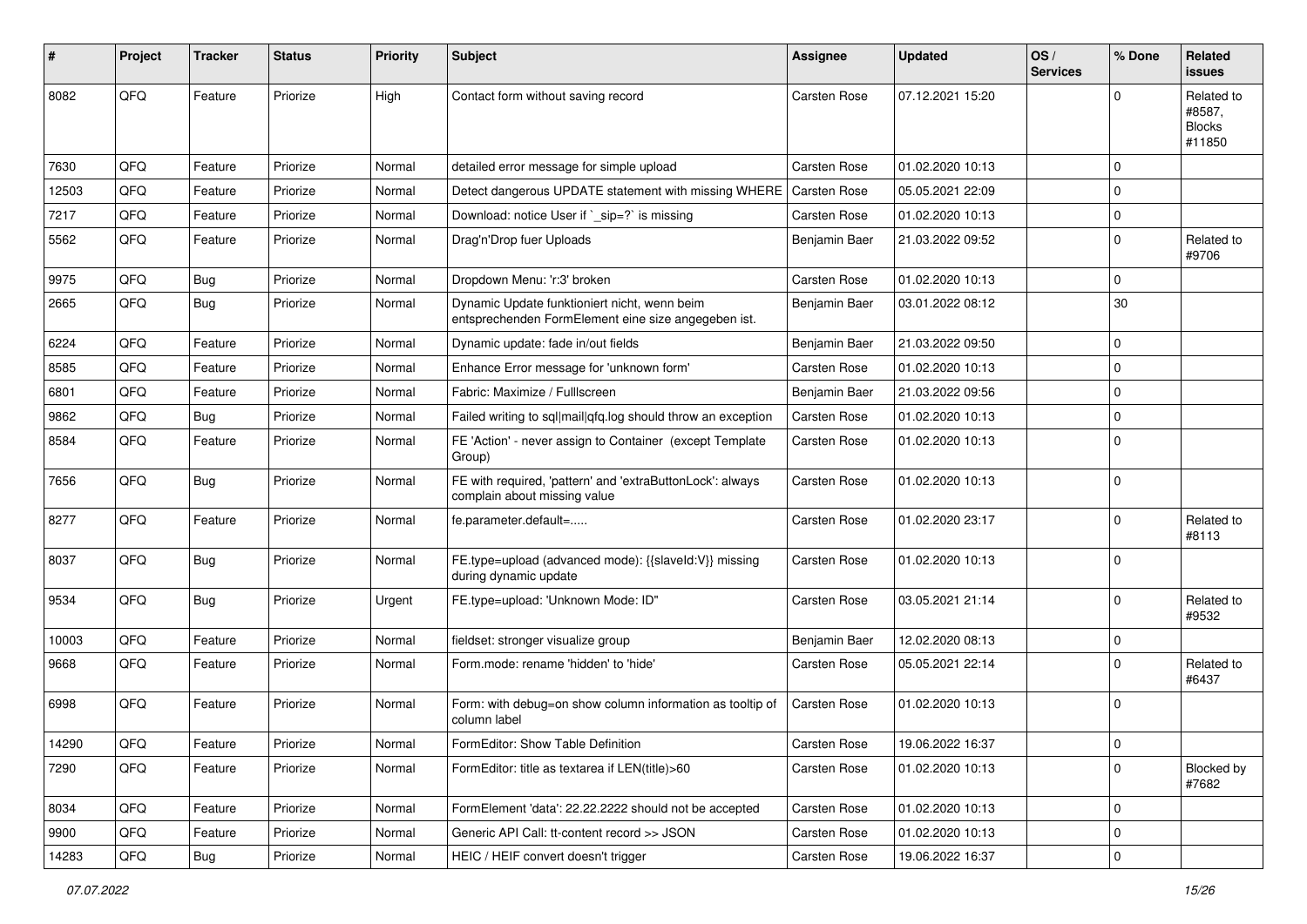| #     | Project | <b>Tracker</b> | <b>Status</b> | <b>Priority</b> | <b>Subject</b>                                                                                           | <b>Assignee</b>     | <b>Updated</b>   | OS/<br><b>Services</b> | % Done      | Related<br><b>issues</b>                                                |
|-------|---------|----------------|---------------|-----------------|----------------------------------------------------------------------------------------------------------|---------------------|------------------|------------------------|-------------|-------------------------------------------------------------------------|
| 9834  | QFQ     | <b>Bug</b>     | Priorize      | Normal          | Input elements with tag 'disabled' are missing on<br>form-submit: server option 'processReadOnly' broken | Carsten Rose        | 07.12.2021 16:43 |                        | $\Omega$    | Related to<br>#9691,<br>Related to<br>#5305, Has<br>duplicate<br>#12331 |
| 7965  | QFQ     | Feature        | Priorize      | Normal          | Input type 'text' with visual format - currency                                                          | Benjamin Baer       | 03.01.2022 07:45 |                        | $\mathbf 0$ |                                                                         |
| 7522  | QFQ     | Feature        | Priorize      | Normal          | Inserting default index.html to folder (Avoid Apache<br>Indexing)                                        | Carsten Rose        | 01.02.2020 10:13 |                        | $\mathbf 0$ |                                                                         |
| 14371 | QFQ     | Feature        | Priorize      | Normal          | LDAP via REPORT                                                                                          | Carsten Rose        | 19.06.2022 16:37 |                        | $\mathbf 0$ |                                                                         |
| 6566  | QFQ     | Bug            | Priorize      | Normal          | Link Function 'delete': provided parameter missing on page<br>reload                                     | Benjamin Baer       | 03.01.2022 08:08 |                        | $\Omega$    |                                                                         |
| 10569 | QFQ     | Feature        | Priorize      | Normal          | link _blank more safe                                                                                    | Enis Nuredini       | 25.03.2022 12:44 |                        | $\Omega$    |                                                                         |
| 10015 | QFQ     | Feature        | Priorize      | Normal          | Monospace in Textarea                                                                                    | Carsten Rose        | 03.02.2020 13:40 |                        | $\Omega$    |                                                                         |
| 12325 | QFQ     | Bug            | Priorize      | Normal          | MultiDB form.dbIndex not working for report syntax                                                       | Carsten Rose        | 07.09.2021 13:37 |                        | $\Omega$    | Related to<br>#12145,<br>Related to<br>#12314                           |
| 10011 | QFQ     | Feature        | Priorize      | Normal          | Offer new STORE_TYPO3 Variable 'beUser', 'beEmail'                                                       | Carsten Rose        | 08.05.2021 09:51 |                        | $\Omega$    | Related to<br>#10012,<br>Related to<br>#12511                           |
| 8204  | QFQ     | Feature        | Priorize      | High            | Position 'required mark'                                                                                 | Carsten Rose        | 16.06.2021 13:44 |                        | $\mathbf 0$ |                                                                         |
| 9135  | QFQ     | Feature        | Priorize      | Normal          | Progress Bar generic / replace old hourglass download<br>popup                                           | Benjamin Baer       | 03.01.2022 07:43 |                        | $\Omega$    |                                                                         |
| 6140  | QFQ     | Bug            | Priorize      | Normal          | QFQ DnD Sort: Locked fields                                                                              | Benjamin Baer       | 21.03.2022 09:56 |                        | $\mathbf 0$ |                                                                         |
| 6574  | QFQ     | <b>Bug</b>     | Priorize      | Normal          | gfg.log: Fehlermeldung wurde angezeigt, aber nicht geloggt                                               | <b>Carsten Rose</b> | 01.02.2020 10:13 |                        | $\mathbf 0$ |                                                                         |
| 3867  | QFQ     | Feature        | Priorize      | Normal          | Readonly Formular: Template Groups add/delete<br>ausbeldnen                                              | Carsten Rose        | 05.05.2021 22:12 |                        | 0           |                                                                         |
| 10012 | QFQ     | Feature        | Priorize      | Normal          | redirectAllMailTo: {{beEmail:T}}                                                                         | <b>Carsten Rose</b> | 08.05.2021 09:54 |                        | $\Omega$    | Related to<br>#12412,<br>Related to<br>#12413,<br>Related to<br>#10011  |
| 10005 | QFQ     | Feature        | Priorize      | Normal          | Report / special column name:  AS _calendar                                                              | Carsten Rose        | 03.06.2020 17:28 |                        | $\Omega$    |                                                                         |
| 9394  | QFQ     | Feature        | Priorize      | Normal          | REST: allow for non numerical ids in get requests                                                        | Carsten Rose        | 05.05.2021 22:10 |                        | $\mathbf 0$ |                                                                         |
| 5366  | QFQ     | Feature        | Priorize      | Normal          | Saving with keyboard shortcuts                                                                           | Benjamin Baer       | 21.03.2022 09:47 |                        | $\mathbf 0$ |                                                                         |
| 7730  | QFQ     | Feature        | Priorize      | Normal          | SELECT Box: title in between                                                                             | Benjamin Baer       | 01.02.2020 23:22 |                        | $\mathbf 0$ |                                                                         |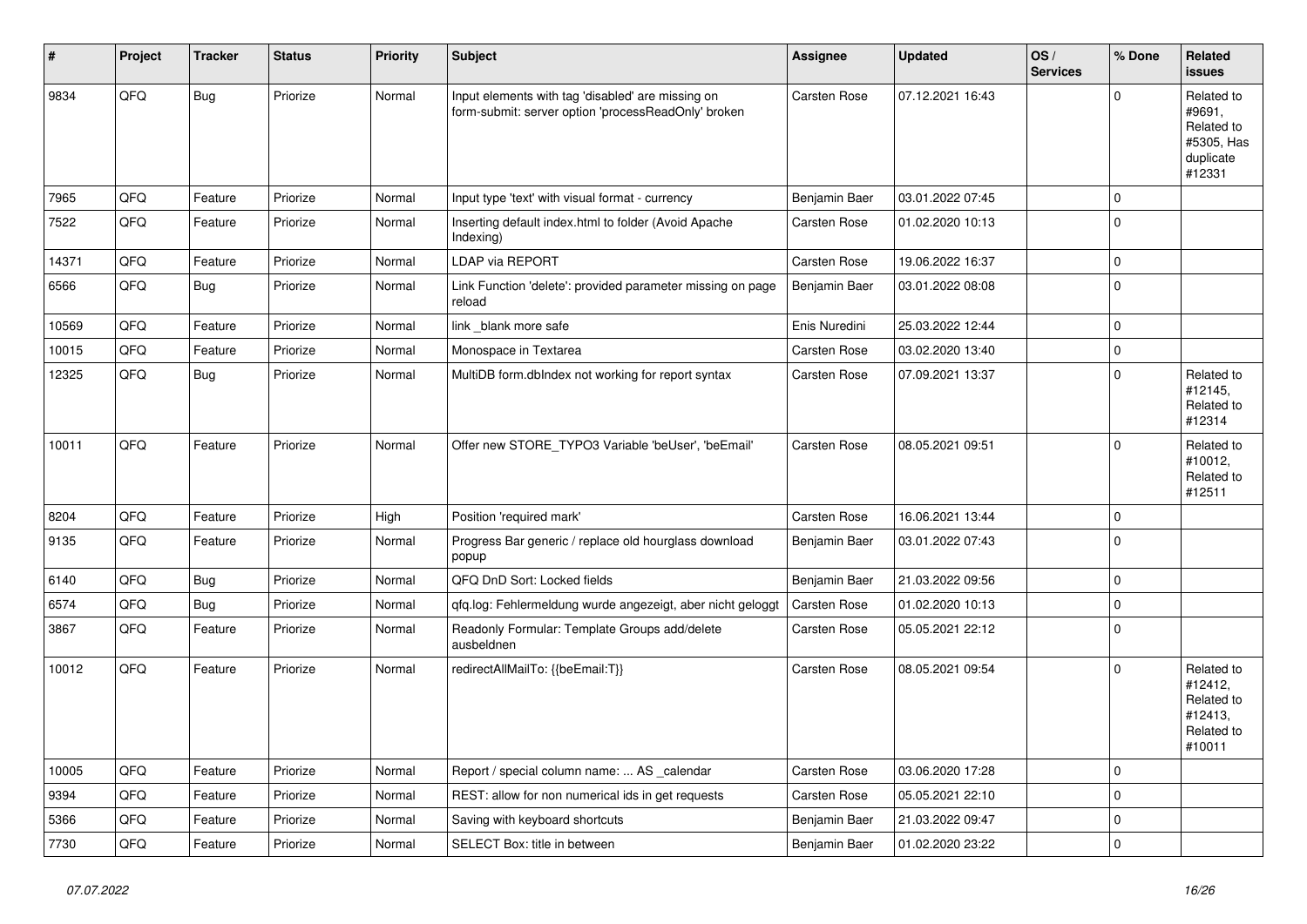| ∦     | Project | <b>Tracker</b> | <b>Status</b> | <b>Priority</b> | <b>Subject</b>                                                                                                                        | <b>Assignee</b>     | <b>Updated</b>   | OS/<br><b>Services</b> | % Done      | Related<br>issues                             |
|-------|---------|----------------|---------------|-----------------|---------------------------------------------------------------------------------------------------------------------------------------|---------------------|------------------|------------------------|-------------|-----------------------------------------------|
| 7616  | QFQ     | Bug            | Priorize      | Normal          | Selectlist with Enum & Dynamic Update                                                                                                 | Carsten Rose        | 01.02.2020 10:13 |                        | $\Omega$    |                                               |
| 13900 | QFQ     | Feature        | Priorize      | Normal          | Selenium: Check das Cookie/PDF funktioniert                                                                                           | Enis Nuredini       | 25.03.2022 12:45 |                        | $\Omega$    |                                               |
| 8963  | QFQ     | Feature        | Priorize      | Normal          | Setting values in a store: flexible way                                                                                               | Carsten Rose        | 05.05.2021 22:10 |                        | $\Omega$    | Related to<br>#8975                           |
| 9121  | QFQ     | Bug            | Priorize      | High            | sip links have r and __dbIndexData set                                                                                                | Carsten Rose        | 12.06.2021 10:41 |                        | 0           |                                               |
| 9928  | QFQ     | Feature        | Priorize      | Normal          | SpecialColumnName: a) Deprecated: ' AS "_+tag " ', b)<br>New: ' AS "_ <tag1><tag2>"'</tag2></tag1>                                    | Carsten Rose        | 01.02.2020 23:17 |                        | $\Omega$    | Related to<br>#9929                           |
| 12504 | QFQ     | Feature        | Priorize      | Normal          | sql.log: report fe.id                                                                                                                 | Carsten Rose        | 05.05.2021 22:09 |                        | 0           |                                               |
| 9173  | QFQ     | Bug            | Priorize      | Urgent          | Stale Record Lock: Firefox                                                                                                            | Carsten Rose        | 03.05.2021 21:14 |                        | $\Omega$    | Related to<br>#9789                           |
| 9968  | QFQ     | Feature        | Priorize      | Normal          | Tooltip in Links for Developer                                                                                                        | Carsten Rose        | 01.02.2020 23:17 |                        | $\Omega$    |                                               |
| 8044  | QFQ     | Feature        | Priorize      | Normal          | Transaction: a) Form, b) Report                                                                                                       | Carsten Rose        | 05.05.2021 22:14 |                        | $\Omega$    | Related to<br>#8043                           |
| 4457  | QFQ     | Bug            | Priorize      | Normal          | typeahead: pressing return to select an item, saves the form   Benjamin Baer<br>and closes the form.                                  |                     | 03.01.2022 08:01 |                        | 0           | Related to<br>#4398                           |
| 11320 | QFQ     | Feature        | Priorize      | Normal          | Typo3 Version 10 support                                                                                                              | Carsten Rose        | 05.05.2021 22:09 |                        | $\Omega$    |                                               |
| 13943 | QFQ     | Bug            | Priorize      | Normal          | unable to find formgroup                                                                                                              | Enis Nuredini       | 28.05.2022 11:03 |                        | $\Omega$    |                                               |
| 9947  | QFQ     | Bug            | Priorize      | Normal          | Unwanted error message if missing 'typeAheadSqlPrefetch'                                                                              | <b>Carsten Rose</b> | 01.02.2020 10:13 |                        | 0           |                                               |
| 6116  | QFQ     | <b>Bug</b>     | Priorize      | High            | value of checkbox not saved                                                                                                           | <b>Carsten Rose</b> | 07.12.2021 17:19 |                        | $\Omega$    |                                               |
| 5576  | QFQ     | Bug            | <b>New</b>    | Normal          | Using MySQL 'DROP' requires privilege - wich is not really<br>necessary.                                                              | Carsten Rose        | 01.02.2020 23:21 |                        | $\Omega$    |                                               |
| 12269 | QFQ     | Feature        | <b>New</b>    | Normal          | 2FA - Login                                                                                                                           | Carsten Rose        | 03.05.2021 20:45 |                        | $\Omega$    |                                               |
| 12544 | QFQ     | Feature        | <b>New</b>    | High            | a) ' AS _link' new also as ' AS _format', b) sortierung via<br>'display: none;', c) '_format' benoeitgt nicht zwingend<br>u/U/p/m/z/d | Carsten Rose        | 14.12.2021 16:03 |                        | $\mathbf 0$ |                                               |
| 12038 | QFQ     | Feature        | <b>New</b>    | Normal          | a) STORE_VAR: filenameOnlyStripUniq, b) SP:<br>QSTRIPUNIQ()                                                                           |                     | 17.02.2021 23:55 |                        | $\mathbf 0$ |                                               |
| 11535 | QFQ     | Feature        | <b>New</b>    | Normal          | Ability to create SQL columns in frontend QFQ forms                                                                                   |                     | 17.11.2020 12:11 |                        | $\Omega$    |                                               |
| 11715 | QFQ     | Bug            | New           | Normal          | acceptZeroAsRequired and requiredOffButMark do not<br>coincide                                                                        |                     | 08.12.2020 12:13 |                        | 0           |                                               |
| 12412 | QFG     | Feature        | New           | Normal          | Action/Escape qualifier 'e' (empty), '0': if given, an empty<br>string (or '0') will be treated as 'not found'                        | Carsten Rose        | 08.05.2021 09:40 |                        | $\Omega$    | Related to<br>#12413,<br>Related to<br>#10012 |
| 5131  | QFQ     | Feature        | New           | Normal          | Activate Spin Gear ('wait/busy' indicator) via LINK attribute                                                                         | <b>Carsten Rose</b> | 01.02.2020 23:21 |                        | $\mathbf 0$ |                                               |
| 7342  | QFQ     | Feature        | New           | Normal          | add content = hide_this                                                                                                               | Carsten Rose        | 01.02.2020 23:21 |                        | 0           |                                               |
| 10979 | QFQ     | Feature        | New           | Normal          | Ajax Calls an API - dataReport                                                                                                        | Carsten Rose        | 11.05.2022 12:15 |                        | $\mathbf 0$ |                                               |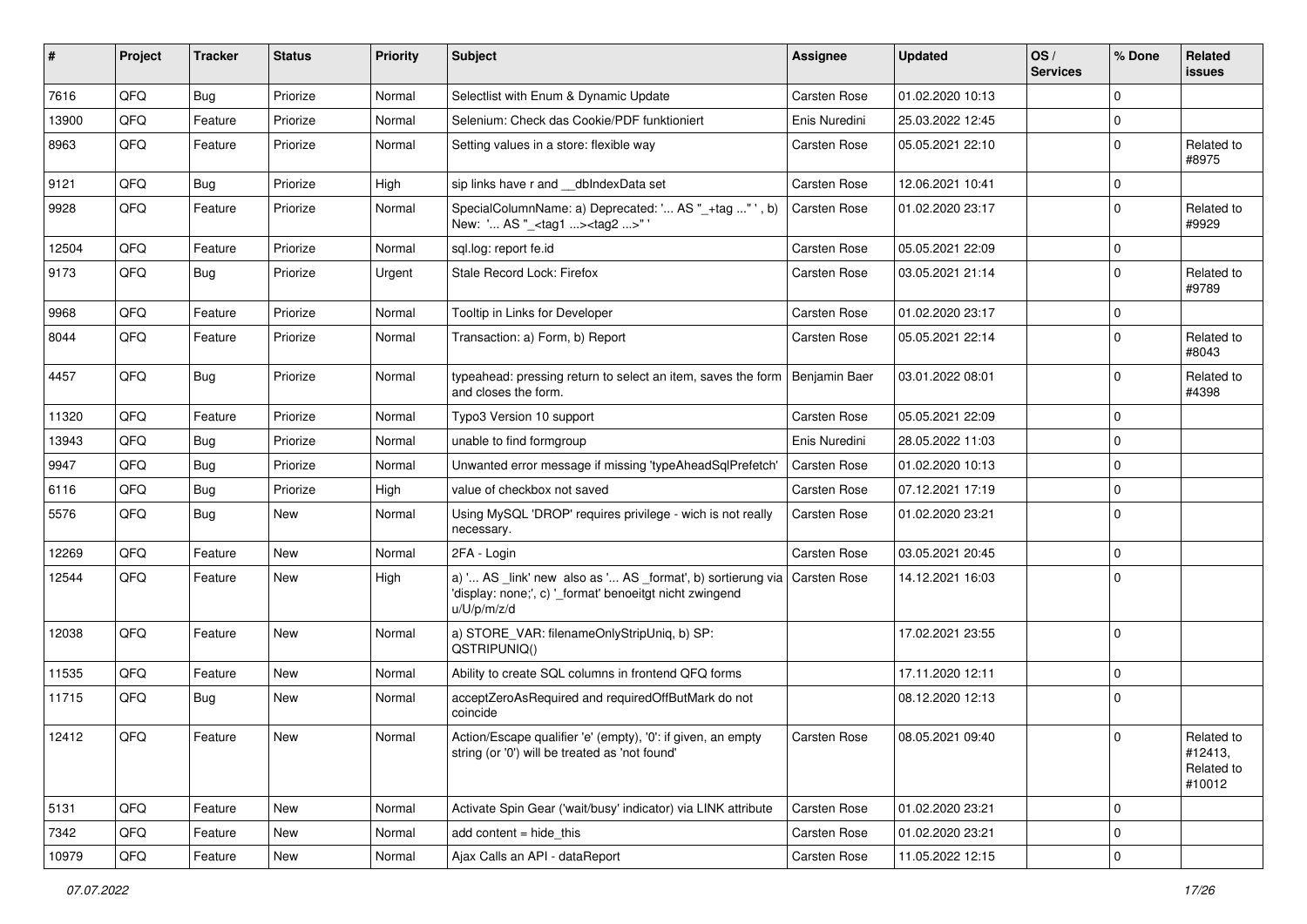| #     | Project | <b>Tracker</b> | <b>Status</b> | <b>Priority</b> | <b>Subject</b>                                                                                       | Assignee            | <b>Updated</b>   | OS/<br><b>Services</b> | % Done      | Related<br><b>issues</b>                      |
|-------|---------|----------------|---------------|-----------------|------------------------------------------------------------------------------------------------------|---------------------|------------------|------------------------|-------------|-----------------------------------------------|
| 8962  | QFQ     | Feature        | <b>New</b>    | High            | allow for form fields with identical names                                                           | <b>Carsten Rose</b> | 03.05.2021 21:14 |                        | $\Omega$    |                                               |
| 12119 | QFQ     | Feature        | New           | Normal          | AS paged: error message missing if there ist no 'r'<br>argument.                                     | Carsten Rose        | 03.05.2021 20:51 |                        | $\Omega$    |                                               |
| 14077 | QFQ     | Bug            | <b>New</b>    | Normal          | As _link: Attribute 'class' missing by r:1 and r:3 - but should<br>set                               | <b>Carsten Rose</b> | 28.05.2022 11:02 |                        | $\Omega$    | Related to<br>#5342,<br>Related to<br>#4343   |
| 13945 | QFQ     | Feature        | <b>New</b>    | Normal          | As link: content before/after link                                                                   | Enis Nuredini       | 28.05.2022 11:01 |                        | $\Omega$    | Related to<br>#12262                          |
| 14233 | QFQ     | Bug            | <b>New</b>    | Normal          | AS _link: question - HTML is not rendered                                                            | <b>Carsten Rose</b> | 28.05.2022 11:02 |                        | $\mathbf 0$ |                                               |
| 11522 | QFQ     | <b>Bug</b>     | <b>New</b>    | Normal          | Aus/Einblenden von Reitern                                                                           |                     | 13.11.2020 14:58 |                        | $\Omega$    |                                               |
| 9275  | QFQ     | <b>Bug</b>     | New           | Normal          | autcron: t3 page, which takes to long to respond, is not<br>reported properly                        | <b>Carsten Rose</b> | 01.02.2020 23:22 |                        | 100         |                                               |
| 10890 | QFQ     | Bug            | <b>New</b>    | Normal          | AutoCron hangs                                                                                       |                     | 20.07.2020 13:56 |                        | $\mathbf 0$ |                                               |
| 4250  | QFQ     | Feature        | <b>New</b>    | Normal          | AutoCron in QFQ via PHP                                                                              | Carsten Rose        | 01.02.2020 23:21 |                        | $\Omega$    | Related to<br>#3292,<br>Related to<br>#3291   |
| 12146 | QFQ     | Feature        | <b>New</b>    | Normal          | Autocron Job: Anzeigen wann der naechste Job<br>ausgefuehrt wird, resp das er nicht ausgefuehrt wird | <b>Carsten Rose</b> | 15.03.2021 15:23 |                        | $\Omega$    |                                               |
| 8431  | QFQ     | Bug            | <b>New</b>    | High            | autocron.php with wrong path                                                                         | <b>Carsten Rose</b> | 03.05.2021 21:14 |                        | $\mathbf 0$ |                                               |
| 13647 | QFQ     | <b>Bug</b>     | <b>New</b>    | Normal          | Autofocus funktioniert nicht auf Chrome                                                              | Benjamin Baer       | 19.03.2022 17:44 |                        | $\Omega$    |                                               |
| 11893 | QFQ     | Feature        | New           | High            | Broken SIP: a) only report one time, b) only report in main<br>column                                | Carsten Rose        | 12.05.2021 12:13 |                        | $\Omega$    | Related to<br>#12532,<br>Related to<br>#14187 |
| 9177  | QFQ     | Bug            | <b>New</b>    | Normal          | Bug? QFQ tries to save an action FE, which has real<br>existing column name                          | Carsten Rose        | 01.02.2020 23:22 |                        | $\Omega$    |                                               |
| 9781  | QFQ     | Feature        | <b>New</b>    | Normal          | Button: CSS class to make buttons smaller                                                            | <b>Carsten Rose</b> | 01.02.2020 23:22 |                        | $\mathbf 0$ |                                               |
| 13467 | QFQ     | Feature        | New           | Normal          | ChangeLog Generator                                                                                  | Carsten Rose        | 19.03.2022 17:46 |                        | $\Omega$    | Related to<br>#11460                          |
| 13451 | QFQ     | Bug            | New           | Normal          | Character Counter / Max Character: Problem in Safari                                                 | <b>Carsten Rose</b> | 15.04.2022 17:18 |                        | $\mathbf 0$ |                                               |
| 12474 | QFG     | I Feature      | New           | Normal          | Check BaseConfigURL if it is given and the the last char is                                          | Carsten Rose        | 03.05.2021 20:45 |                        | 0           |                                               |
| 9853  | QFQ     | Feature        | New           | Normal          | Check das SQL / QFQ / Mail Logfile geschrieben wird                                                  |                     | 09.01.2020 11:15 |                        | $\mathbf 0$ |                                               |
| 11752 | QFQ     | Bug            | New           | Normal          | checkbox renders multiple input elements with same name                                              | Carsten Rose        | 17.12.2020 14:58 |                        | $\mathbf 0$ | Related to<br>#11750                          |
| 12163 | QFQ     | Feature        | New           | Normal          | Checkbox: table wrap                                                                                 | Carsten Rose        | 03.05.2021 20:51 |                        | $\mathbf 0$ |                                               |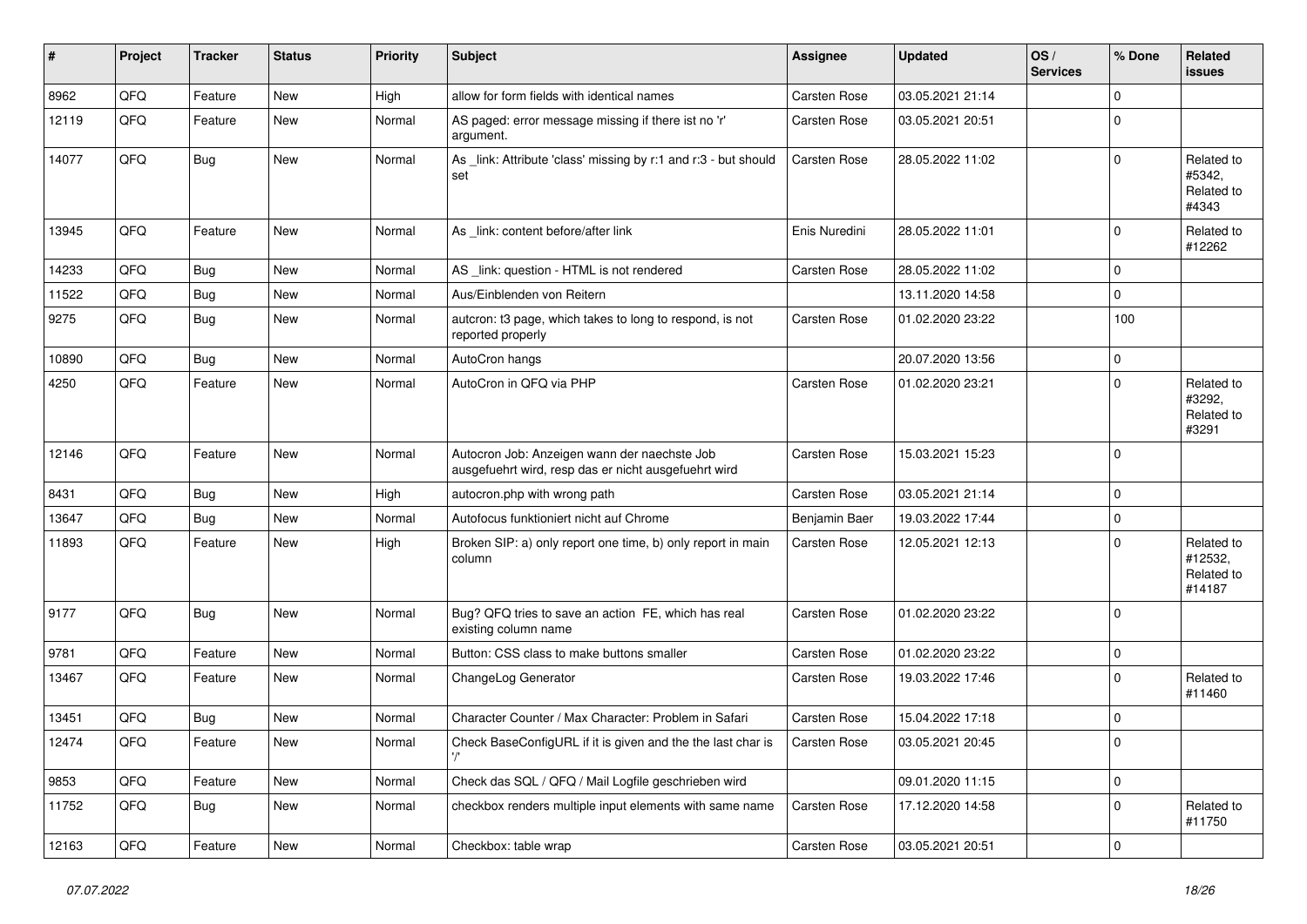| #     | Project    | <b>Tracker</b> | <b>Status</b> | <b>Priority</b> | <b>Subject</b>                                                                                        | <b>Assignee</b>     | <b>Updated</b>   | OS/<br><b>Services</b> | % Done              | Related<br>issues    |
|-------|------------|----------------|---------------|-----------------|-------------------------------------------------------------------------------------------------------|---------------------|------------------|------------------------|---------------------|----------------------|
| 11057 | QFQ        | Bug            | New           | High            | Checkboxes ohne span.checkmark im Report werden<br>ausgeblendet                                       | Benjamin Baer       | 03.05.2021 21:12 |                        | 0                   | Related to<br>#11039 |
| 12476 | QFQ        | Feature        | <b>New</b>    | Normal          | clearMe: a) should trigger 'dirty', b) sticky on textarea resize                                      | Benjamin Baer       | 04.01.2022 08:40 |                        | 0                   | Related to<br>#9528  |
| 7102  | QFQ        | Feature        | New           | Normal          | Comment sign in report: '#' and '--'                                                                  | <b>Carsten Rose</b> | 01.02.2020 23:21 |                        | $\mathbf 0$         |                      |
| 12714 | QFQ        | <b>Bug</b>     | New           | Normal          | Conversion of GIF to PDF broken when GIF contains Alpha.                                              | <b>Carsten Rose</b> | 19.03.2022 17:49 |                        | $\mathbf 0$         |                      |
| 12327 | QFQ        | Bug            | New           | Normal          | Copy to clipboard: Glyphicon can not be changed                                                       | <b>Carsten Rose</b> | 27.12.2021 17:59 |                        | $\mathbf 0$         |                      |
| 12330 | QFQ        | Feature        | New           | Normal          | Copy to input field / text area / TinyMCE                                                             | Carsten Rose        | 07.04.2021 09:01 |                        | 0                   |                      |
| 8089  | QFQ        | Feature        | <b>New</b>    | Normal          | Copy/Paste for FormElements                                                                           | <b>Carsten Rose</b> | 01.02.2020 23:22 |                        | 0                   |                      |
| 13843 | QFQ        | Feature        | New           | Normal          | Create JWT via QFQ                                                                                    | <b>Carsten Rose</b> | 19.03.2022 17:42 |                        | $\mathbf{0}$        |                      |
| 13841 | QFQ        | Feature        | New           | Normal          | Create PDF via iText - evaluate                                                                       | Carsten Rose        | 19.03.2022 17:42 |                        | $\mathbf 0$         |                      |
| 9136  | QFQ        | Feature        | New           | Normal          | Create ZIP files with dynamic PDFs                                                                    | <b>Carsten Rose</b> | 06.07.2022 13:21 |                        | $\mathbf 0$         |                      |
| 9348  | QFQ        | Feature        | New           | Normal          | defaultThumbnailSize: pre render thumbnails                                                           | <b>Carsten Rose</b> | 12.06.2021 09:05 |                        | 0                   |                      |
| 7481  | QFQ        | Feature        | New           | Normal          | Detect 'BaseUrl' automatically                                                                        | Carsten Rose        | 01.02.2020 23:21 |                        | $\mathbf 0$         |                      |
| 13460 | QFQ        | Bug            | New           | Normal          | Doc: Password set/reset  password should not processed<br>with 'html encode'                          | Carsten Rose        | 19.03.2022 17:46 |                        | $\mathbf 0$         |                      |
| 14377 | QFQ        | Bug            | New           | Normal          | Documentation > General Tips: white page after migration                                              | Enis Nuredini       | 19.06.2022 16:37 |                        | 0                   |                      |
| 12109 | QFQ        | Feature        | New           | Normal          | Donwload Link: Plain, SIP, Persistent Link, Peristent SIP -<br>new notation                           | Carsten Rose        | 03.05.2021 20:45 |                        | $\mathbf 0$         | Related to<br>#12085 |
| 5221  | QFQ        | Bug            | New           | High            | Download Dialog: Bleibt stehen in FF wenn Datei<br>automatisch gespeichert wird.                      | Carsten Rose        | 03.05.2021 21:14 |                        | $\mathbf 0$         |                      |
| 10996 | QFQ        | Feature        | New           | Normal          | Download video via sip: no seek                                                                       | Carsten Rose        | 12.08.2020 14:18 |                        | $\mathbf 0$         |                      |
| 6292  | QFQ        | Feature        | New           | Normal          | Download: File speichern mit Hash aber original Filename<br>in der Datenbank vermerken fuer Downloads | <b>Carsten Rose</b> | 01.02.2020 23:21 |                        | $\mathbf 0$         |                      |
| 12603 | QFQ        | Feature        | <b>New</b>    | Normal          | Dropdown (Select), Radio, checkbox:<br>itemListAlways={{!SELECT key, value}}                          | <b>Carsten Rose</b> | 19.03.2022 17:47 |                        | $\mathbf 0$         |                      |
| 10119 | QFQ        | Feature        | New           | Normal          | Dropdown (selectlist) & TypeAhead: format and catagorize<br>list                                      | <b>Carsten Rose</b> | 07.05.2020 09:36 |                        | 0                   |                      |
| 12670 | QFQ        | Bug            | New           | High            | Dropdown-Menu classes können nicht mehr angegeben<br>werden                                           | <b>Carsten Rose</b> | 07.12.2021 17:19 |                        | 0                   |                      |
| 11504 | <b>QFQ</b> | Feature        | New           | Normal          | Dynamic Update: Button text update for 'Save',' Close' &<br>'Delete'                                  | <b>Carsten Rose</b> | 12.11.2020 23:44 |                        | 0                   |                      |
| 4082  | QFQ        | Feature        | New           | Normal          | Dynamic Update: modeSql - useful default                                                              | Carsten Rose        | 01.02.2020 23:22 |                        | $\mathsf{O}\xspace$ |                      |
| 11195 | QFQ        | Bug            | New           | Low             | Dynamic Update: Note not updated if new text is empty<br>(v20.4)                                      |                     | 25.09.2020 11:14 |                        | 0                   |                      |
| 7002  | QFQ        | Bug            | New           | Normal          | Dynamic Update: row does not disappear / appear                                                       | Carsten Rose        | 01.02.2020 23:22 |                        | $\mathsf{O}\xspace$ |                      |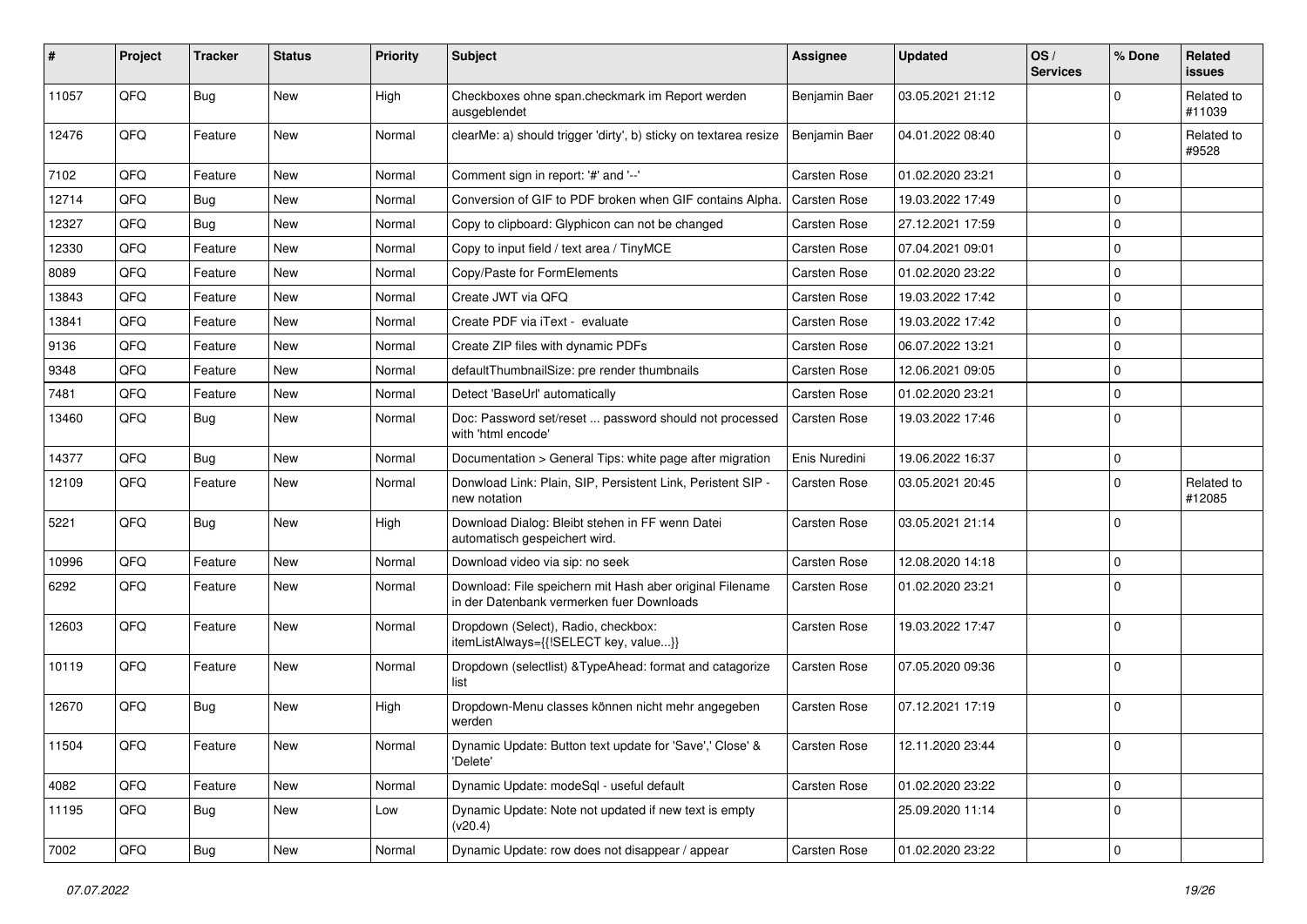| ∦     | Project        | <b>Tracker</b> | <b>Status</b> | <b>Priority</b> | <b>Subject</b>                                                                                                   | Assignee            | <b>Updated</b>   | OS/<br><b>Services</b> | % Done      | Related<br>issues         |
|-------|----------------|----------------|---------------|-----------------|------------------------------------------------------------------------------------------------------------------|---------------------|------------------|------------------------|-------------|---------------------------|
| 7109  | QFQ            | Feature        | New           | Normal          | Dynamic Updates: row/element hide                                                                                | Carsten Rose        | 01.02.2020 23:22 |                        | 0           | Has<br>duplicate<br>#4081 |
| 11460 | QFQ            | Feature        | <b>New</b>    | Normal          | Easier creation of changelog: gitchangelog                                                                       | <b>Carsten Rose</b> | 12.06.2021 10:20 |                        | $\Omega$    | Related to<br>#13467      |
| 9783  | QFQ            | Bug            | <b>New</b>    | Normal          | Email with special characters                                                                                    | Carsten Rose        | 01.02.2020 23:22 |                        | $\Omega$    |                           |
| 12989 | QFQ            | Bug            | New           | Normal          | empty string does not trigger dynamic update                                                                     | Enis Nuredini       | 28.05.2022 11:09 |                        | $\Omega$    |                           |
| 10759 | QFQ            | Bug            | <b>New</b>    | Normal          | emptyMeansNull - Feld falsch aktualisiert                                                                        |                     | 12.11.2020 23:45 |                        | 0           |                           |
| 3864  | QFQ            | Feature        | <b>New</b>    | Normal          | Encrypt / decrypt field                                                                                          | Enis Nuredini       | 30.06.2022 16:29 |                        | $\Omega$    |                           |
| 12066 | QFQ            | Bug            | <b>New</b>    | High            | enterAsSubmit: Forward wird nicht ausgeführt                                                                     | Enis Nuredini       | 29.05.2022 09:23 |                        | $\Omega$    |                           |
| 9013  | QFQ            | Bug            | <b>New</b>    | Normal          | Error in Twig template not handled                                                                               | <b>Carsten Rose</b> | 20.10.2021 13:43 |                        | $\Omega$    |                           |
| 6677  | QFQ            | Bug            | <b>New</b>    | Normal          | Error message FE Action Element: no/wrong FE reference<br>who cause the problem.                                 | <b>Carsten Rose</b> | 01.02.2020 23:21 |                        | $\Omega$    |                           |
| 7547  | QFQ            | Bug            | <b>New</b>    | Normal          | Error Message in afterSave: wrong parameter column<br>reported                                                   | <b>Carsten Rose</b> | 01.02.2020 23:22 |                        | $\Omega$    |                           |
| 6912  | QFQ            | Bug            | New           | Normal          | error Message Var 'deadline' already set in SIP - in Form<br>with FE.value={{deadline:R:::{{deadlinePeriod:Y}}}} | <b>Carsten Rose</b> | 01.02.2020 23:21 |                        | $\Omega$    |                           |
| 9127  | QFQ            | Bug            | New           | Normal          | Error Message: change 'roll over' color - text not readable                                                      | <b>Carsten Rose</b> | 01.02.2020 23:22 |                        | $\mathbf 0$ |                           |
| 9128  | QFQ            | Feature        | <b>New</b>    | Normal          | Error Message: not replaced variables- a) replace back to<br>'{{', b) underline                                  | Carsten Rose        | 01.02.2020 23:22 |                        | $\Omega$    | Related to<br>#9129       |
| 10874 | QFQ            | Feature        | <b>New</b>    | Normal          | Erstellen eines Foreign Keys in der Tabelle "FormElement"                                                        |                     | 13.07.2020 10:11 |                        | $\mathbf 0$ |                           |
| 10324 | QFQ            | <b>Bug</b>     | <b>New</b>    | Normal          | Excel Export mit Template funktioniert nur, wenn Template<br>vor uid kommt                                       |                     | 30.03.2020 11:20 |                        | $\Omega$    | Related to<br>#10257      |
| 10976 | QFQ            | Feature        | New           | Normal          | Excel Export Verbesserungen                                                                                      | Carsten Rose        | 06.08.2020 10:56 |                        | 0           |                           |
| 12024 | QFQ            | Feature        | <b>New</b>    | Normal          | Excel Export: text columns by default decode<br>htmlspeciachar()                                                 | Carsten Rose        | 17.02.2021 23:55 |                        | $\Omega$    | Related to<br>#12022      |
| 6594  | QFQ            | Feature        | <b>New</b>    | Normal          | Excel: on download, check if there is a valid sip                                                                | Carsten Rose        | 01.02.2020 23:21 |                        | 0           |                           |
| 14464 | QFQ            | Support        | New           | Normal          | Exception: Missing button to edit FormElement with broken<br>sqlValidate / beforeLoad                            | Carsten Rose        | 04.07.2022 00:13 |                        | 0           |                           |
| 14185 | QFQ            | Feature        | <b>New</b>    | Normal          | External/Autocron.php - better suitable directory                                                                | Support: System     | 28.05.2022 11:03 |                        | $\mathbf 0$ |                           |
| 8719  | $\mathsf{QFQ}$ | Feature        | New           | Normal          | extraButtonLock: add support for 0/1                                                                             | Carsten Rose        | 01.02.2020 23:22 |                        | $\Omega$    |                           |
| 9352  | QFQ            | Feature        | New           | Normal          | FE 'Native' fire slaveld, sqlAfter, sqlIns                                                                       | Carsten Rose        | 01.02.2020 23:22 |                        | $\mathbf 0$ |                           |
| 7812  | QFQ            | Feature        | New           | Normal          | FE 'Subrecord' - new option 'subrecordShowFilter',<br>'subrecordPaging'                                          | Carsten Rose        | 01.02.2020 23:22 |                        | $\mathbf 0$ |                           |
| 9531  | QFQ            | Bug            | New           | High            | FE File: Dynamic Update / modeSql / required detected<br>even it not set                                         | Carsten Rose        | 11.06.2021 20:32 |                        | $\Omega$    | Related to<br>#12398      |
| 12040 | QFG            | Bug            | New           | Normal          | FE Mode 'hidden' für zwei FEs auf einer Zeile                                                                    | Carsten Rose        | 18.02.2021 10:13 |                        | $\mathbf 0$ |                           |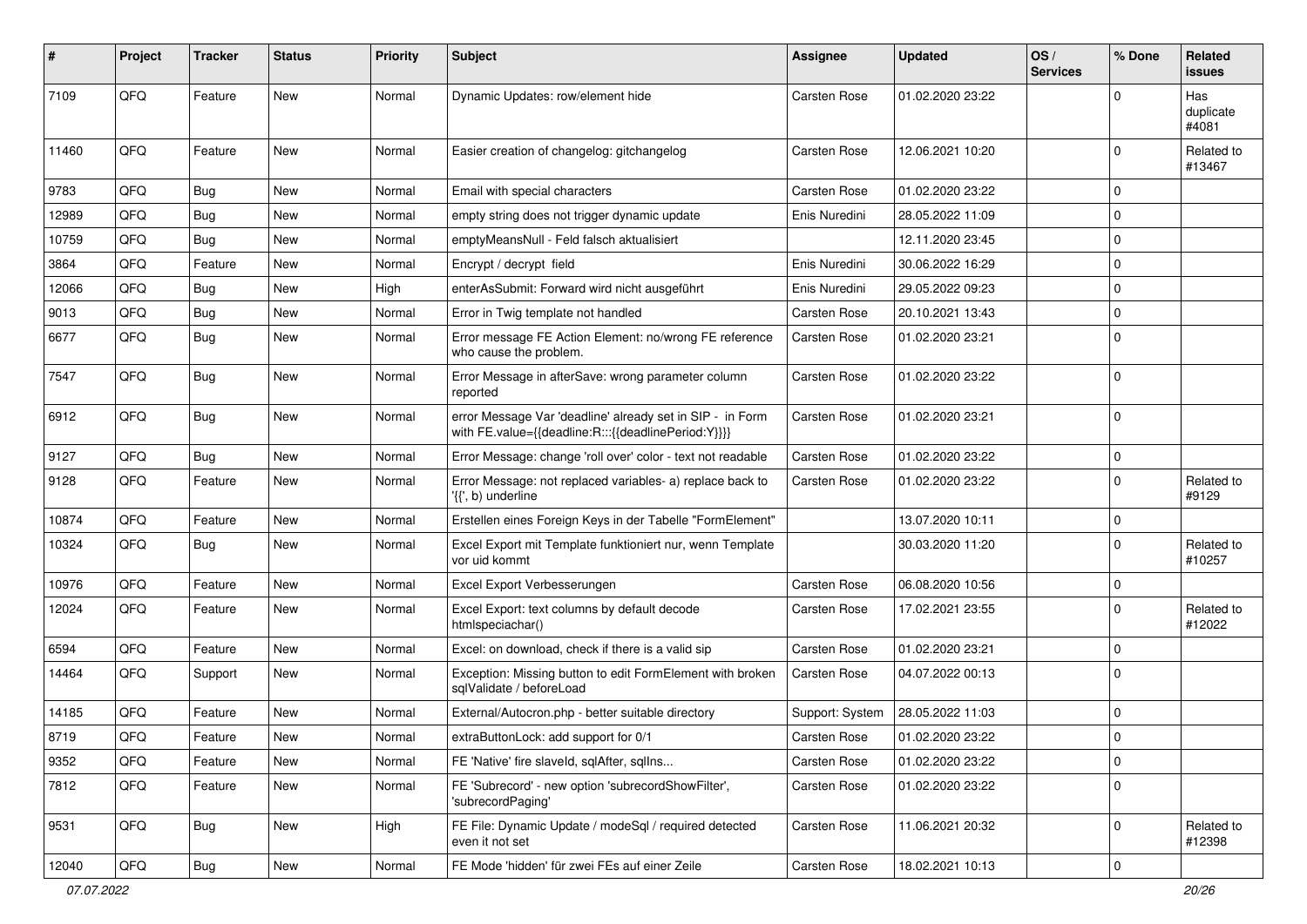| #     | <b>Project</b> | <b>Tracker</b> | <b>Status</b> | <b>Priority</b> | <b>Subject</b>                                                                                                      | Assignee            | <b>Updated</b>   | OS/<br><b>Services</b> | % Done      | Related<br><b>issues</b>                     |
|-------|----------------|----------------|---------------|-----------------|---------------------------------------------------------------------------------------------------------------------|---------------------|------------------|------------------------|-------------|----------------------------------------------|
| 3547  | QFQ            | Bug            | New           | Normal          | FE of type 'note' causes writing of empty fields.                                                                   | <b>Carsten Rose</b> | 01.02.2020 23:21 |                        | $\Omega$    |                                              |
| 5559  | QFQ            | Bug            | New           | Normal          | FE.type = Upload: 'accept' might contain variables                                                                  | Carsten Rose        | 11.05.2020 21:23 |                        | $\Omega$    |                                              |
| 8049  | QFQ            | Bug            | New           | Normal          | FE.type=note, column 'value': text moves some pixel to top<br>after save                                            | <b>Carsten Rose</b> | 01.02.2020 23:22 |                        | $\Omega$    |                                              |
| 9317  | QFQ            | <b>Bug</b>     | New           | Normal          | FE.type=note: with dynamic show/hidden an empty label<br>causes trouble                                             | <b>Carsten Rose</b> | 01.02.2020 23:22 |                        | $\Omega$    |                                              |
| 7899  | QFQ            | <b>Bug</b>     | New           | High            | Fe.type=password / retype / required: always complain<br>about missing value                                        | Carsten Rose        | 03.05.2021 21:14 |                        | $\Omega$    |                                              |
| 10082 | QFQ            | Bug            | New           | Normal          | FE.type=SELECT - 'sanatize' Class                                                                                   | <b>Carsten Rose</b> | 07.05.2020 09:36 |                        | $\Omega$    | Related to<br>#10081                         |
| 12162 | QFQ            | Feature        | New           | Normal          | FE.type=sendmail: personalized mailing (several mails) via<br>template                                              | Carsten Rose        | 03.05.2021 20:45 |                        | $\Omega$    |                                              |
| 9347  | QFQ            | Bug            | <b>New</b>    | High            | FE.type=upload with dynamic show/hidden: required not<br>detected                                                   | Carsten Rose        | 12.06.2021 10:40 |                        | $\Omega$    | Related to<br>#5305.<br>Related to<br>#12398 |
| 9533  | QFQ            | Bug            | New           | Normal          | FE.type=upload: Check in 'beforeSave' if upload is given                                                            | <b>Carsten Rose</b> | 01.02.2020 23:22 |                        | $\mathbf 0$ | Related to<br>#11523                         |
| 7512  | QFQ            | Bug            | New           | Normal          | FE: inputType=number >> 'pattern' is not respected                                                                  | Carsten Rose        | 01.02.2020 23:22 |                        | $\mathbf 0$ |                                              |
| 7920  | QFQ            | Feature        | New           | Normal          | FE: Syntax Highlight, Zeinlenumbruch                                                                                | <b>Carsten Rose</b> | 01.02.2020 10:03 |                        | $\Omega$    |                                              |
| 10937 | QFQ            | Bug            | New           | Normal          | Fehler mit abhängigen Select- Feldern beim Positionieren                                                            | Carsten Rose        | 12.11.2020 23:45 |                        | $\Omega$    |                                              |
| 4413  | QFQ            | Feature        | New           | Normal          | fieldset: show/hidden, modeSql, dynamicUpdate                                                                       | <b>Carsten Rose</b> | 09.02.2022 15:19 |                        | $\mathbf 0$ |                                              |
| 6462  | QFQ            | <b>Bug</b>     | New           | Normal          | File Upload: Nutzlose Fehlermeldung wenn Datei zu gross                                                             | <b>Carsten Rose</b> | 01.02.2020 23:21 |                        | $\Omega$    | Related to<br>#6139                          |
| 13716 | QFQ            | Bug            | New           | High            | Firefox ask to store username/password                                                                              | Enis Nuredini       | 30.05.2022 09:31 |                        | $\Omega$    | Related to<br>#13827                         |
| 8336  | QFQ            | Feature        | New           | Normal          | Form > modified > Close New: a) Optional disable popup, b) Carsten Rose<br>custom text, c) mode on save: close stay |                     | 01.02.2020 23:22 |                        | $\Omega$    | Related to<br>#8335                          |
| 10763 | QFQ            | Feature        | <b>New</b>    | Normal          | form accessed and submitted despite logout?                                                                         |                     | 16.06.2020 11:43 |                        | $\Omega$    |                                              |
| 11716 | QFQ            | Feature        | New           | Normal          | Form an beliebiger Stelle im Report anzeigen                                                                        |                     | 09.12.2020 09:47 |                        | $\Omega$    |                                              |
| 9602  | QFQ            | Feature        | New           | Normal          | Form definition as JSON                                                                                             | Carsten Rose        | 01.02.2020 23:21 |                        | $\Omega$    | Related to<br>#9600                          |
| 4756  | QFQ            | <b>Bug</b>     | <b>New</b>    | Normal          | Form dirty even nothing changes                                                                                     | Carsten Rose        | 11.12.2019 16:16 |                        | $\Omega$    |                                              |
| 14322 | QFQ            | Bug            | New           | Normal          | Form Load: by default no scroll (save & close should be<br>visible)                                                 | Enis Nuredini       | 15.06.2022 14:12 |                        | $\Omega$    | Related to<br>#14321.<br>Related to<br>#6232 |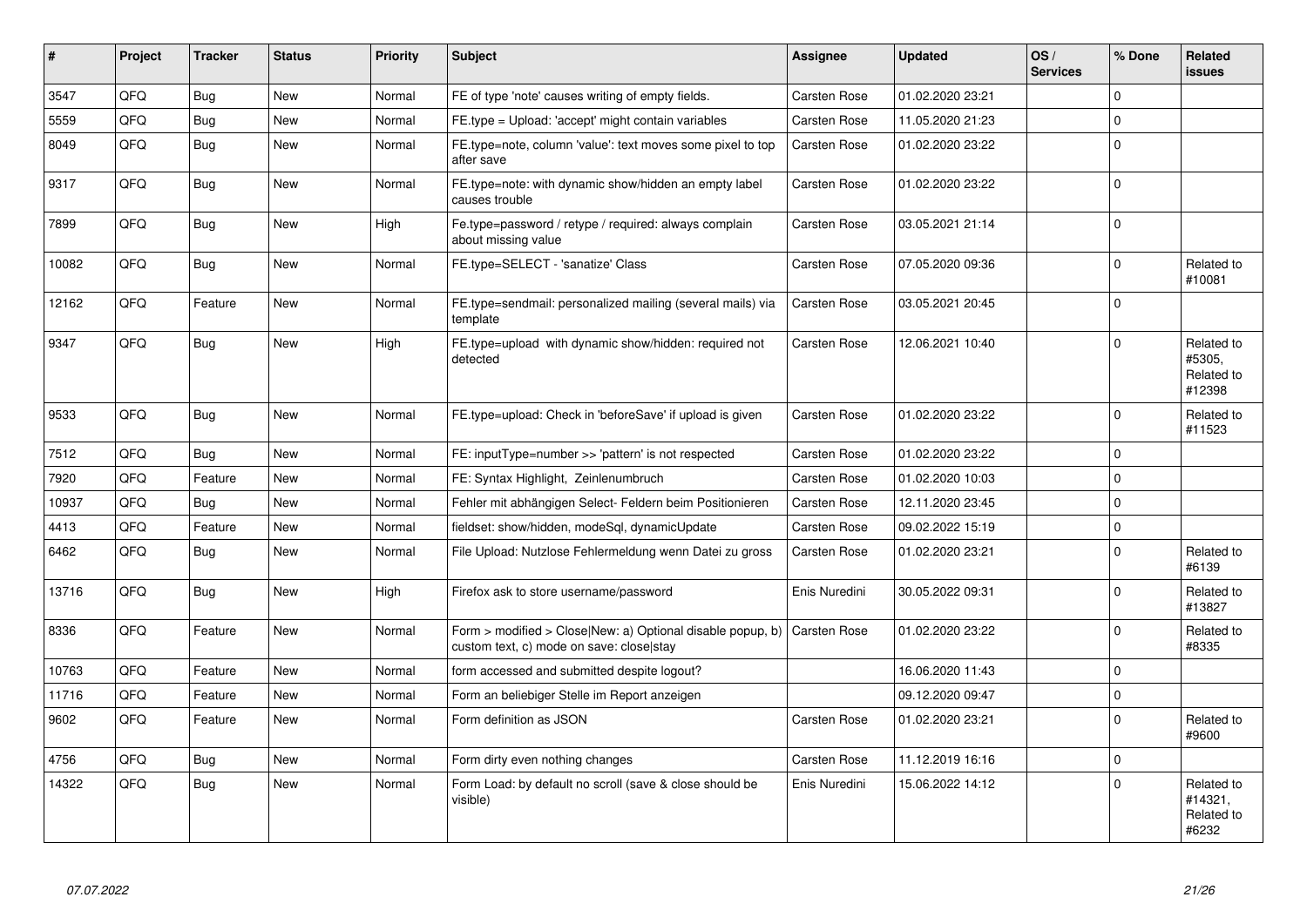| #     | Project    | <b>Tracker</b> | <b>Status</b> | <b>Priority</b> | Subject                                                                                                                                             | Assignee            | <b>Updated</b>   | OS/<br><b>Services</b> | % Done       | Related<br><b>issues</b>                     |
|-------|------------|----------------|---------------|-----------------|-----------------------------------------------------------------------------------------------------------------------------------------------------|---------------------|------------------|------------------------|--------------|----------------------------------------------|
| 12581 | QFQ        | Bug            | <b>New</b>    | Normal          | Form forward=close: Record 'new' in new browser tab ><br>save (& close) >> Form is not reloaded with new created<br>record id and stays in mode=new | Carsten Rose        | 19.03.2022 17:48 |                        | $\Omega$     |                                              |
| 9773  | QFQ        | Bug            | <b>New</b>    | Normal          | form.parameter.formModeGlobal=requiredOff                                                                                                           | Carsten Rose        | 01.02.2020 15:56 |                        | $\Omega$     |                                              |
| 6289  | QFQ        | Feature        | <b>New</b>    | Normal          | Form: Log                                                                                                                                           | Carsten Rose        | 01.02.2020 23:21 |                        | $\Omega$     |                                              |
| 12156 | QFQ        | Feature        | <b>New</b>    | Normal          | Form: Optional disable 'leave page'                                                                                                                 |                     | 03.05.2021 20:45 |                        | $\Omega$     |                                              |
| 12468 | QFQ        | Bug            | <b>New</b>    | Urgent          | Form: update Form.title after save                                                                                                                  | Carsten Rose        | 03.05.2021 21:12 |                        | <sup>0</sup> |                                              |
| 9537  | QFQ        | Feature        | <b>New</b>    | Normal          | FormEditor: Edit fieldset in FrontEnd                                                                                                               | Carsten Rose        | 01.02.2020 23:22 |                        | $\Omega$     |                                              |
| 8083  | QFQ        | Bug            | <b>New</b>    | High            | FormEditor: primary table list does not respect<br>'indexDb={{indexData:Y}}'                                                                        | <b>Carsten Rose</b> | 03.05.2021 21:14 |                        | $\Omega$     | Has<br>duplicate<br>#6678                    |
| 14395 | <b>OFO</b> | Support        | New           | Normal          | FormEditor: Virtual table columns                                                                                                                   | Enis Nuredini       | 21.06.2022 16:09 |                        | $\Omega$     |                                              |
| 7890  | QFQ        | Bug            | <b>New</b>    | Normal          | FormElement 'required': extraButtonInfo not aligned                                                                                                 | <b>Carsten Rose</b> | 11.06.2021 21:17 |                        | $\Omega$     | Related to<br>#11517                         |
| 10322 | QFQ        | Bug            | <b>New</b>    | Normal          | FormElement / Radio: missing column 'enum' >> FE not<br>reported                                                                                    | <b>Carsten Rose</b> | 07.05.2020 09:37 |                        | $\Omega$     |                                              |
| 6602  | QFQ        | Feature        | <b>New</b>    | Normal          | Formlet: in Report auf Mausklick ein mini-form oeffnen                                                                                              | Carsten Rose        | 11.12.2019 16:16 |                        | $\Omega$     |                                              |
| 6609  | QFQ        | Feature        | <b>New</b>    | Normal          | Formlet: JSON API erweitern                                                                                                                         | Carsten Rose        | 01.02.2020 23:21 |                        | 50           |                                              |
| 8891  | QFQ        | Bug            | <b>New</b>    | High            | formSubmitLog: do not log passwords                                                                                                                 | Enis Nuredini       | 25.03.2022 09:06 |                        | $\Omega$     |                                              |
| 11702 | QFQ        | Feature        | <b>New</b>    | Normal          | HTML Special Char makes no sense for 'allbut' if '&' is<br>forbidden                                                                                | Carsten Rose        | 07.12.2021 16:35 |                        | $\Omega$     | Related to<br>#5112,<br>Related to<br>#14320 |
| 12480 | QFQ        | Feature        | <b>New</b>    | Normal          | If QFQ upgrade is running, block further request                                                                                                    | Carsten Rose        | 03.05.2021 20:45 |                        | $\Omega$     |                                              |
| 8217  | QFQ        | Feature        | <b>New</b>    | Normal          | if-elseif-else construct                                                                                                                            | <b>Carsten Rose</b> | 16.03.2021 18:41 |                        | $\Omega$     | Related to<br>#10716                         |
| 7660  | QFQ        | Feature        | <b>New</b>    | Normal          | IMAP: import mails to DB, move / delete mails                                                                                                       | Carsten Rose        | 01.02.2020 09:52 |                        | $\Omega$     |                                              |
| 12513 | QFQ        | Bug            | <b>New</b>    | High            | Implement server side check of maxlength                                                                                                            | Carsten Rose        | 07.12.2021 17:19 |                        | $\Omega$     |                                              |
| 14091 | QFQ        | Bug            | <b>New</b>    | Normal          | inconsistent template path for twig                                                                                                                 | <b>Carsten Rose</b> | 19.04.2022 18:36 |                        | $\Omega$     |                                              |
| 14305 | QFQ        | Bug            | <b>New</b>    | Normal          | Inline Report editing does not create history entries                                                                                               | Carsten Rose        | 10.06.2022 11:55 |                        | $\Omega$     |                                              |
| 10593 | QFQ        | Feature        | <b>New</b>    | Normal          | label2: text behind input element                                                                                                                   | <b>Carsten Rose</b> | 16.05.2020 10:57 |                        | $\Omega$     |                                              |
| 8702  | QFQ        | Feature        | <b>New</b>    | Normal          | Load Record which is locked: missing user info                                                                                                      | <b>Carsten Rose</b> | 11.12.2019 16:16 |                        | $\Omega$     | Related to<br>#9789                          |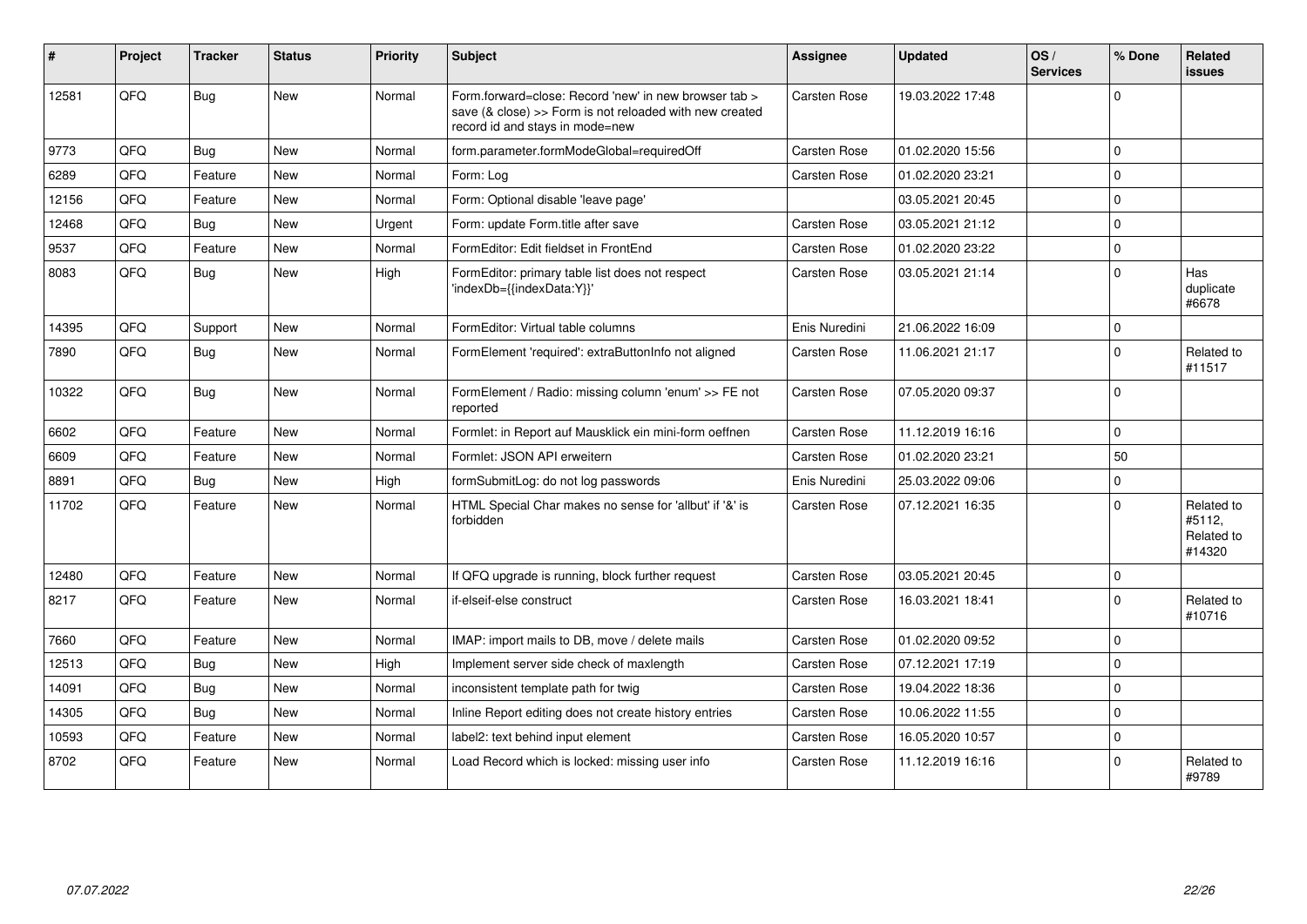| #     | Project | <b>Tracker</b> | <b>Status</b> | <b>Priority</b> | <b>Subject</b>                                                                           | <b>Assignee</b> | <b>Updated</b>   | OS/<br><b>Services</b> | % Done      | Related<br><b>issues</b>                                              |
|-------|---------|----------------|---------------|-----------------|------------------------------------------------------------------------------------------|-----------------|------------------|------------------------|-------------|-----------------------------------------------------------------------|
| 12490 | QFQ     | Feature        | New           | Normal          | Loading Plugins in QFQ - see what tinymce does. (lazy<br>loading)                        | Benjamin Baer   | 08.06.2022 10:37 |                        | $\Omega$    | Related to<br>#12611,<br>Related to<br>#10013,<br>Related to<br>#7732 |
| 9777  | QFQ     | Feature        | New           | Normal          | Logging QFQ Variables                                                                    | Carsten Rose    | 16.12.2019 17:17 |                        | $\mathbf 0$ |                                                                       |
| 2361  | QFQ     | Feature        | <b>New</b>    | Normal          | Logging wer/wann/wo welches Formular aufgerufen hat                                      | Carsten Rose    | 11.12.2019 16:15 |                        | $\mathbf 0$ | Related to<br>#4432,<br>Related to<br>#7480                           |
| 3504  | QFQ     | Feature        | <b>New</b>    | Normal          | Logging: welche Action FEs werden wann wie ausgefuehrt                                   | Carsten Rose    | 01.02.2020 23:21 |                        | $\mathbf 0$ | Related to<br>#5458,<br>Related to<br>#4092                           |
| 11747 | QFQ     | Feature        | New           | Normal          | Maintenance Page with Redirect                                                           | Carsten Rose    | 03.05.2021 20:47 |                        | $\mathbf 0$ | Related to<br>#11741                                                  |
| 9208  | QFQ     | Feature        | New           | Normal          | Manage 'recent' records                                                                  | Carsten Rose    | 01.02.2020 23:22 |                        | $\mathbf 0$ |                                                                       |
| 10014 | QFQ     | Feature        | New           | Normal          | Manual.rst: describe behaviour and process order of<br>fillStoreVar, slaveId, sqlBefore, | Carsten Rose    | 01.02.2020 22:31 |                        | $\mathbf 0$ |                                                                       |
| 12039 | QFQ     | Feature        | New           | Normal          | Missing htmlSpecialChar() in pre processing on form submit                               |                 | 18.02.2021 00:09 |                        | $\mathbf 0$ | Related to<br>#14320                                                  |
| 11523 | QFQ     | Feature        | <b>New</b>    | Normal          | Mit dynamic Update erkennen, ob Upload gemacht wurde                                     | Carsten Rose    | 13.11.2020 15:07 |                        | $\mathbf 0$ | Related to<br>#9533                                                   |
| 6765  | QFQ     | Feature        | New           | Normal          | Moeglichkeit via QFQ eigene Logs zu schreiben                                            | Carsten Rose    | 01.02.2020 23:21 |                        | $\mathbf 0$ |                                                                       |
| 5459  | QFQ     | Bug            | New           | High            | Multi DB: spread system tables between 'QFQ' and<br>'Data'-DB                            | Carsten Rose    | 03.05.2021 21:14 |                        | $\mathbf 0$ | Related to<br>#4720                                                   |
| 9706  | QFQ     | Feature        | <b>New</b>    | Normal          | Multi File Upload (hidden template group)                                                | Carsten Rose    | 01.02.2020 23:22 |                        | $\Omega$    | Related to<br>#7521,<br>Related to<br>#5562,<br>Related to<br>#13330  |
| 10508 | QFQ     | <b>Bug</b>     | <b>New</b>    | High            | Multi Form broken on Multi DB Instance                                                   | Carsten Rose    | 03.05.2021 21:12 |                        | $\mathbf 0$ |                                                                       |
| 13331 | QFQ     | Bug            | New           | Normal          | Multi Form: Clear Icon misplaced                                                         | Carsten Rose    | 19.03.2022 17:47 |                        | 0           |                                                                       |
| 13332 | QFQ     | Bug            | New           | Normal          | Multi Form: Required Felder werden visuell nicht markiert.                               | Carsten Rose    | 19.03.2022 17:47 |                        | $\mathbf 0$ |                                                                       |
| 11516 | QFQ     | Feature        | New           | Normal          | Multi Page Form (Previous/Next Buttons)                                                  | Carsten Rose    | 16.03.2021 17:52 |                        | $\mathbf 0$ |                                                                       |
| 10714 | QFQ     | Feature        | New           | Normal          | multi Table Form                                                                         | Carsten Rose    | 16.03.2021 18:44 |                        | $\mathbf 0$ |                                                                       |
| 11695 | QFQ     | Bug            | New           | Normal          | MultiForm required FE Error                                                              | Carsten Rose    | 04.12.2020 13:34 |                        | 0           |                                                                       |
| 11667 | QFQ     | <b>Bug</b>     | New           | Normal          | MySQL mariadb-server-10.3: Incorrect datetime value                                      | Carsten Rose    | 03.05.2021 20:48 |                        | $\mathbf 0$ |                                                                       |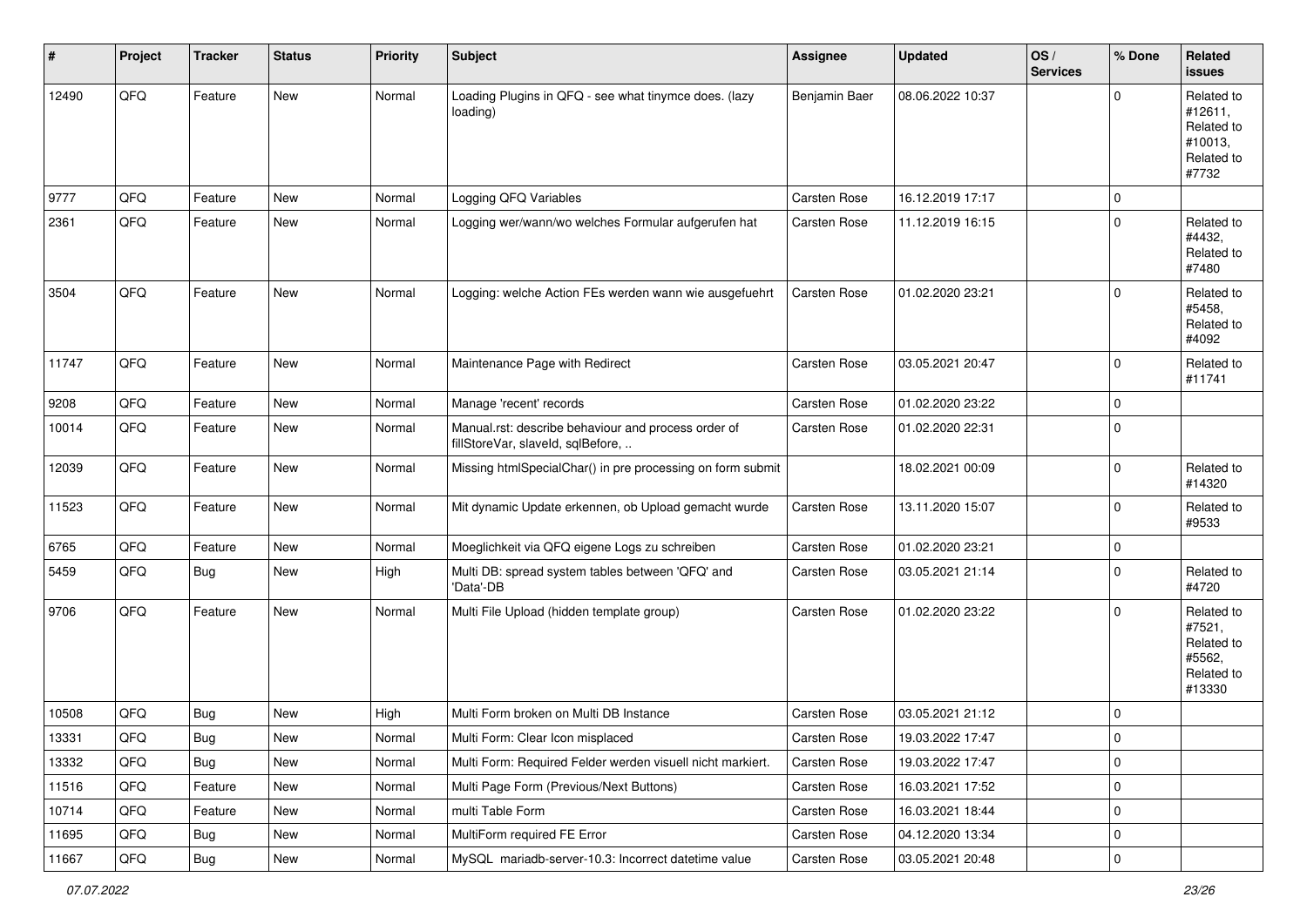| #     | Project | <b>Tracker</b> | <b>Status</b> | <b>Priority</b> | <b>Subject</b>                                                                                        | Assignee               | <b>Updated</b>   | OS/<br><b>Services</b> | % Done      | Related<br><b>issues</b>                    |
|-------|---------|----------------|---------------|-----------------|-------------------------------------------------------------------------------------------------------|------------------------|------------------|------------------------|-------------|---------------------------------------------|
| 12023 | QFQ     | Feature        | <b>New</b>    | Normal          | MySQL Stored Precdure: QDECODESPECIALCHAR()                                                           | Carsten Rose           | 16.02.2021 11:16 |                        | $\Omega$    | Related to<br>#12022                        |
| 6437  | QFQ     | Feature        | <b>New</b>    | Normal          | Neuer Mode Button bei FormElementen                                                                   | Carsten Rose           | 01.02.2020 23:21 |                        | $\Omega$    | Related to<br>#9668,<br>Blocked by<br>#9678 |
| 5782  | QFQ     | Feature        | <b>New</b>    | Normal          | NextCloud API                                                                                         | <b>Carsten Rose</b>    | 01.02.2020 10:02 |                        | $\Omega$    |                                             |
| 12133 | QFQ     | Bug            | <b>New</b>    | Normal          | NPM, phpSpreadSheet aktualisieren                                                                     | <b>Carsten Rose</b>    | 15.03.2021 09:04 |                        | $\Omega$    |                                             |
| 14090 | QFQ     | Feature        | <b>New</b>    | Normal          | Nützliche script funktionen                                                                           | Carsten Rose           | 28.05.2022 11:03 |                        | $\Omega$    |                                             |
| 7685  | QFQ     | Bug            | <b>New</b>    | Normal          | Open FormElement from QFQ error message and save<br>modified record: error about missing {{formId:F}} | <b>Carsten Rose</b>    | 01.02.2020 23:22 |                        | $\Omega$    |                                             |
| 7650  | QFQ     | Bug            | <b>New</b>    | High            | Optional do not show 'required' sign on FormElement                                                   | Carsten Rose           | 03.05.2021 21:14 |                        | $\Omega$    |                                             |
| 7681  | QFQ     | Feature        | <b>New</b>    | Normal          | Optional switch off 'check for modified record'                                                       | Carsten Rose           | 01.02.2020 23:21 |                        | $\Omega$    |                                             |
| 10384 | QFQ     | Feature        | <b>New</b>    | Normal          | Parameter Exchange QFQ Instances                                                                      |                        | 07.05.2020 09:38 |                        | $\mathbf 0$ |                                             |
| 5715  | QFQ     | Feature        | <b>New</b>    | High            | PDF Caching                                                                                           | Carsten Rose           | 03.05.2021 21:14 |                        | $\Omega$    | Related to<br>#5851,<br>Related to<br>#6357 |
| 6261  | QFQ     | Feature        | <b>New</b>    | Normal          | Persistent SIP                                                                                        | <b>Carsten Rose</b>    | 12.06.2021 09:07 |                        | $\Omega$    | Related to<br>#10819                        |
| 10819 | QFQ     | Feature        | <b>New</b>    | Normal          | Persistent SIP - second try                                                                           | <b>Carsten Rose</b>    | 29.06.2020 23:02 |                        | $\Omega$    | Related to<br>#6261                         |
| 8668  | QFQ     | <b>Bug</b>     | New           | High            | Pill disabled: dyamic mode 'hidden' not respected - FE is<br>still required                           | Carsten Rose           | 03.05.2021 21:14 |                        | $\Omega$    |                                             |
| 12556 | QFQ     | Feature        | <b>New</b>    | Normal          | Pills Title: colored = static or dynamic on allrequiredgiven                                          | Benjamin Baer          | 19.03.2022 17:49 |                        | $\Omega$    |                                             |
| 11668 | QFQ     | <b>Bug</b>     | <b>New</b>    | Normal          | Play function.sql - problem with mysql                                                                | Carsten Rose           | 03.05.2021 20:48 |                        | $\Omega$    |                                             |
| 10080 | QFQ     | Feature        | <b>New</b>    | Normal          | Popup on 'save' / 'close': configure dialog (answer<br>yes/no/cancle/)                                | Carsten Rose           | 28.03.2021 20:52 |                        | $\Omega$    | Is duplicate<br>of #12262                   |
| 4023  | QFQ     | Feature        | <b>New</b>    | Normal          | prepared statements - FE action: salveld, sqllnsert,<br>sqlUpdate, sqlDelete, sqlBefore, sqlAfter     | <b>Carsten Rose</b>    | 11.12.2019 16:15 |                        | $\Omega$    |                                             |
| 10658 | QFQ     | <b>Bug</b>     | <b>New</b>    | Normal          | processReadOnly broken                                                                                | Carsten Rose           | 27.05.2020 17:55 |                        | $\Omega$    |                                             |
| 14376 | QFQ     | Feature        | <b>New</b>    | Normal          | QFQ Bootstrap: if missing, create stored procedures                                                   | Enis Nuredini          | 19.06.2022 16:37 |                        | $\Omega$    |                                             |
| 13592 | QFQ     | <b>Bug</b>     | <b>New</b>    | Normal          | QFQ Build Queue: das vergeben von Tags klappt nicht. Es<br>werden keine Releases gebaut.              | <b>Carsten Rose</b>    | 19.03.2022 17:45 |                        | $\Omega$    |                                             |
| 12465 | QFQ     | Feature        | <b>New</b>    | Normal          | QFQ Function: use in FE to fill StoreRecord                                                           | Carsten Rose           | 05.05.2021 21:58 |                        | $\Omega$    |                                             |
| 13609 | QFQ     | Feature        | <b>New</b>    | Normal          | QFQ Introduction: Seite aufloesen                                                                     | Philipp<br>Gröbelbauer | 28.05.2022 11:02 |                        | $\Omega$    |                                             |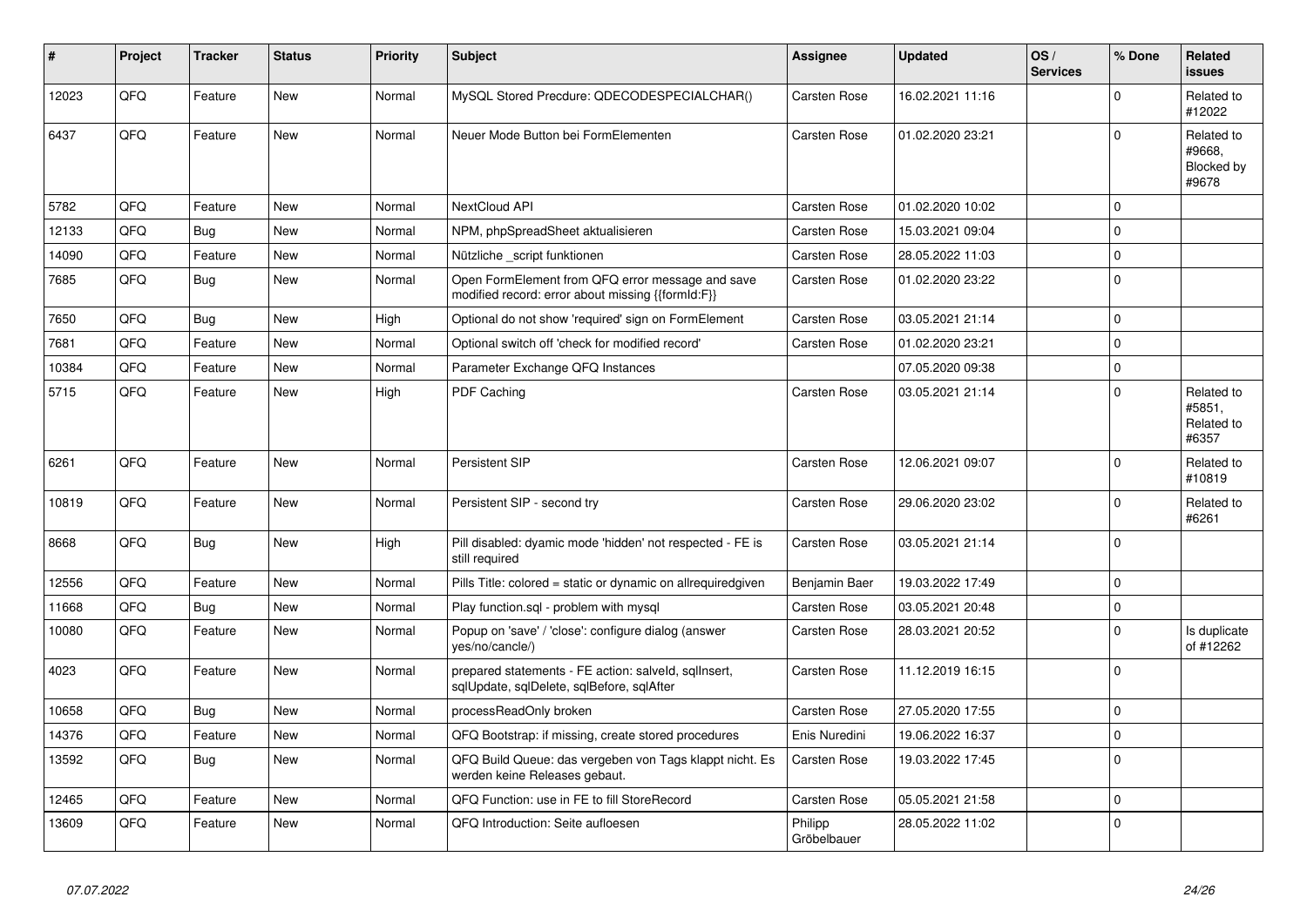| #     | Project | <b>Tracker</b> | <b>Status</b> | <b>Priority</b> | Subject                                                                                                                               | <b>Assignee</b> | <b>Updated</b>   | OS/<br><b>Services</b> | % Done      | Related<br>issues                                                      |
|-------|---------|----------------|---------------|-----------------|---------------------------------------------------------------------------------------------------------------------------------------|-----------------|------------------|------------------------|-------------|------------------------------------------------------------------------|
| 7524  | QFQ     | Bug            | New           | Normal          | QFQ throws a 'General Error' if 'fileadmin/protected/log/' is<br>not writeable                                                        | Carsten Rose    | 01.02.2020 23:22 |                        | $\mathbf 0$ |                                                                        |
| 9927  | QFQ     | Feature        | New           | Normal          | QFQ Update: a) Update nur machen wenn BE User<br>eingeloggt ist., b) Bei Fehler genaue Meldung welcher<br>Updateschritt Probleme hat. | Carsten Rose    | 22.01.2020 12:59 |                        | $\mathbf 0$ |                                                                        |
| 13528 | QFQ     | Bug            | New           | Normal          | gfg.io > releases: es wird kein neues Release angelegt                                                                                | Benjamin Baer   | 19.03.2022 17:46 |                        | $\mathbf 0$ |                                                                        |
| 14187 | QFQ     | Feature        | New           | High            | qfq.log: show current URL                                                                                                             | Carsten Rose    | 28.05.2022 11:02 |                        | $\mathbf 0$ | Related to<br>#13933,<br>Related to<br>#12532,<br>Related to<br>#11893 |
| 13757 | QFQ     | Feature        | New           | High            | QR / Bar-Code Plugin                                                                                                                  | Enis Nuredini   | 19.03.2022 17:43 |                        | $\mathbf 0$ |                                                                        |
| 7520  | QFQ     | Feature        | New           | Normal          | QR Code:  AS _qr ( AS _link)                                                                                                          | Carsten Rose    | 01.02.2020 23:22 |                        | $\mathbf 0$ |                                                                        |
| 6483  | QFQ     | Bug            | New           | Normal          | R Store funktioniert nicht bei 'Report Notation' im FE                                                                                | Carsten Rose    | 01.02.2020 23:21 |                        | $\mathbf 0$ |                                                                        |
| 7924  | QFQ     | Feature        | New           | Normal          | Radio/Checkbox with Tooltip                                                                                                           | Carsten Rose    | 01.02.2020 23:22 |                        | $\mathbf 0$ |                                                                        |
| 11239 | QFQ     | Bug            | <b>New</b>    | Normal          | Radiobutton (plain): horizontales Rendern abhängig vom<br>Datentyp in der Datenbank                                                   | Carsten Rose    | 30.09.2020 18:37 |                        | $\mathbf 0$ |                                                                        |
| 11237 | QFQ     | <b>Bug</b>     | <b>New</b>    | High            | Radiobutton / parameter.buttonClass= btn-default - kein<br>dirty Trigger                                                              | Benjamin Baer   | 03.05.2021 21:12 |                        | $\mathbf 0$ | Related to<br>#10766                                                   |
| 10766 | QFQ     | Bug            | New           | High            | Radiobutton / parameter.buttonClass=btn-default: dynamic<br>update                                                                    |                 | 03.05.2021 21:12 |                        | $\mathbf 0$ | Related to<br>#11237                                                   |
| 7513  | QFQ     | <b>Bug</b>     | New           | Normal          | Radios not correct aligned                                                                                                            | Carsten Rose    | 01.02.2020 23:22 |                        | $\mathbf 0$ |                                                                        |
| 7795  | QFQ     | Bug            | New           | Normal          | Readonly Form: Typeahead-Felder                                                                                                       | Carsten Rose    | 01.02.2020 23:22 |                        | $\mathbf 0$ | Related to<br>#10640                                                   |
| 7280  | QFQ     | Feature        | <b>New</b>    | Normal          | recently used table                                                                                                                   | Carsten Rose    | 01.02.2020 23:21 |                        | $\mathbf 0$ |                                                                        |
| 7480  | QFQ     | Feature        | New           | Normal          | Record History (Undo / Redo)                                                                                                          | Carsten Rose    | 11.12.2019 16:16 |                        | $\mathbf 0$ | Related to<br>#2361                                                    |
| 7099  | QFQ     | Feature        | New           | Normal          | Redesign FormEditor                                                                                                                   | Carsten Rose    | 01.02.2020 23:21 |                        | $\mathbf 0$ |                                                                        |
| 13700 | QFQ     | Feature        | New           | Normal          | Redesign gfg.io Seite                                                                                                                 | Carsten Rose    | 19.03.2022 17:43 |                        | $\mathbf 0$ |                                                                        |
| 8975  | QFQ     | Feature        | <b>New</b>    | Normal          | Report Notation: 2.0                                                                                                                  | Carsten Rose    | 01.02.2020 23:22 |                        | $\mathbf 0$ | Related to<br>#8963                                                    |
| 9983  | QFQ     | Feature        | New           | Normal          | Report Notation: new keyword 'range'                                                                                                  | Carsten Rose    | 01.02.2020 15:55 |                        | $\pmb{0}$   |                                                                        |
| 7261  | QFQ     | <b>Bug</b>     | New           | Normal          | Report pathFilename for user without path, only the<br>filename                                                                       | Carsten Rose    | 01.02.2020 23:21 |                        | $\mathbf 0$ |                                                                        |
| 6723  | QFQ     | Feature        | New           | Normal          | Report QFQ Installation and Version                                                                                                   | Carsten Rose    | 12.06.2021 09:07 |                        | $\mathbf 0$ |                                                                        |
| 10463 | QFQ     | Feature        | New           | Normal          | Report link: expliztes setzen von HTML Tags (Bedarf fuer<br>'data-selenium' & 'id')                                                   | Enis Nuredini   | 23.03.2022 09:23 |                        | $\mathbf 0$ | Related to<br>#7648                                                    |